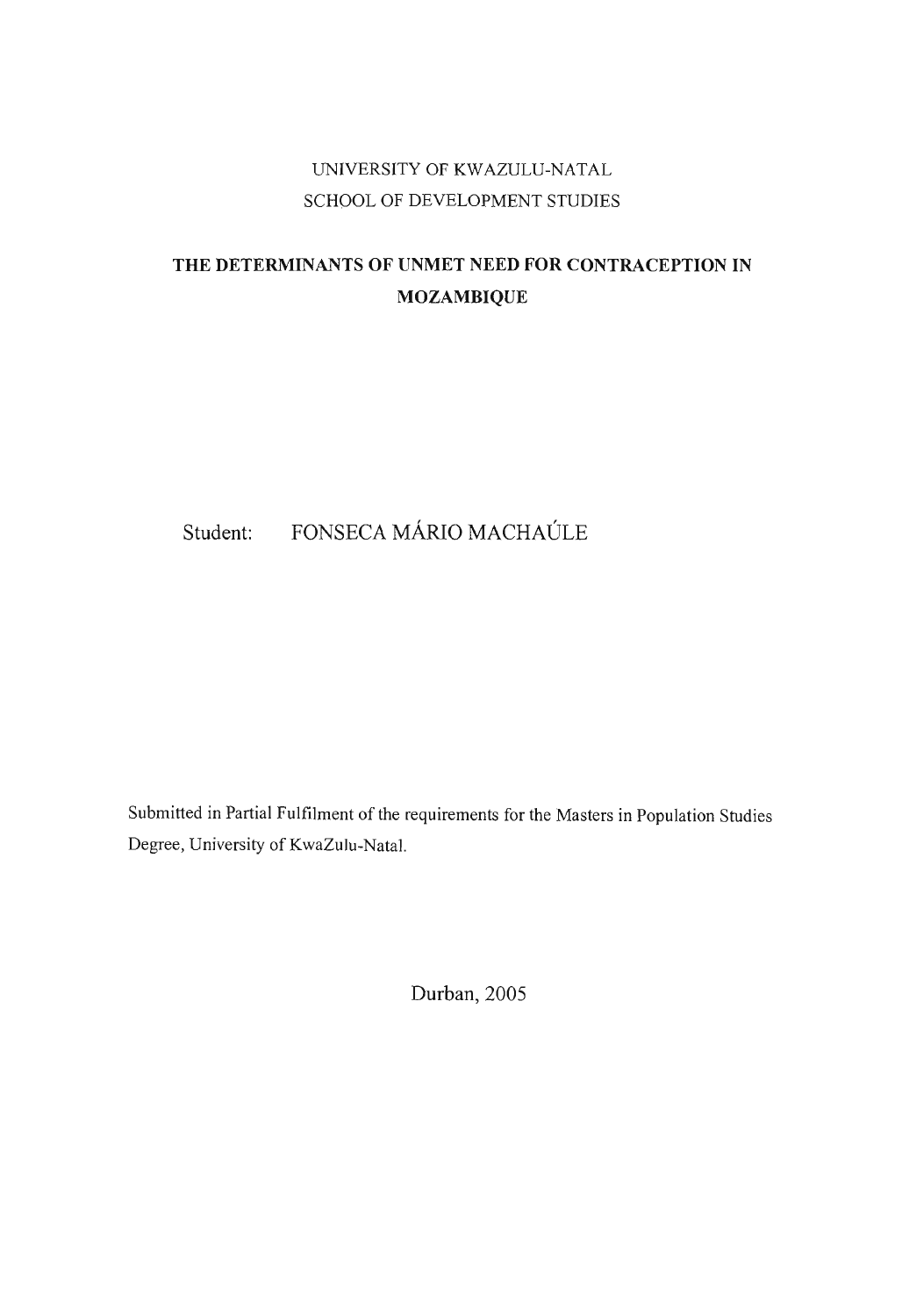## **Declaration**

I declare that this is my own work except for acknowledged supervision and referenced citation. It has not been submitted previously for a degree at any University. The study was undertaken under the supervision of Prof. Akim Mturi during the years 2004 and 2005.

> Signed ..... .. ................ ... . Fonseca Mário Machaúle (Student) Date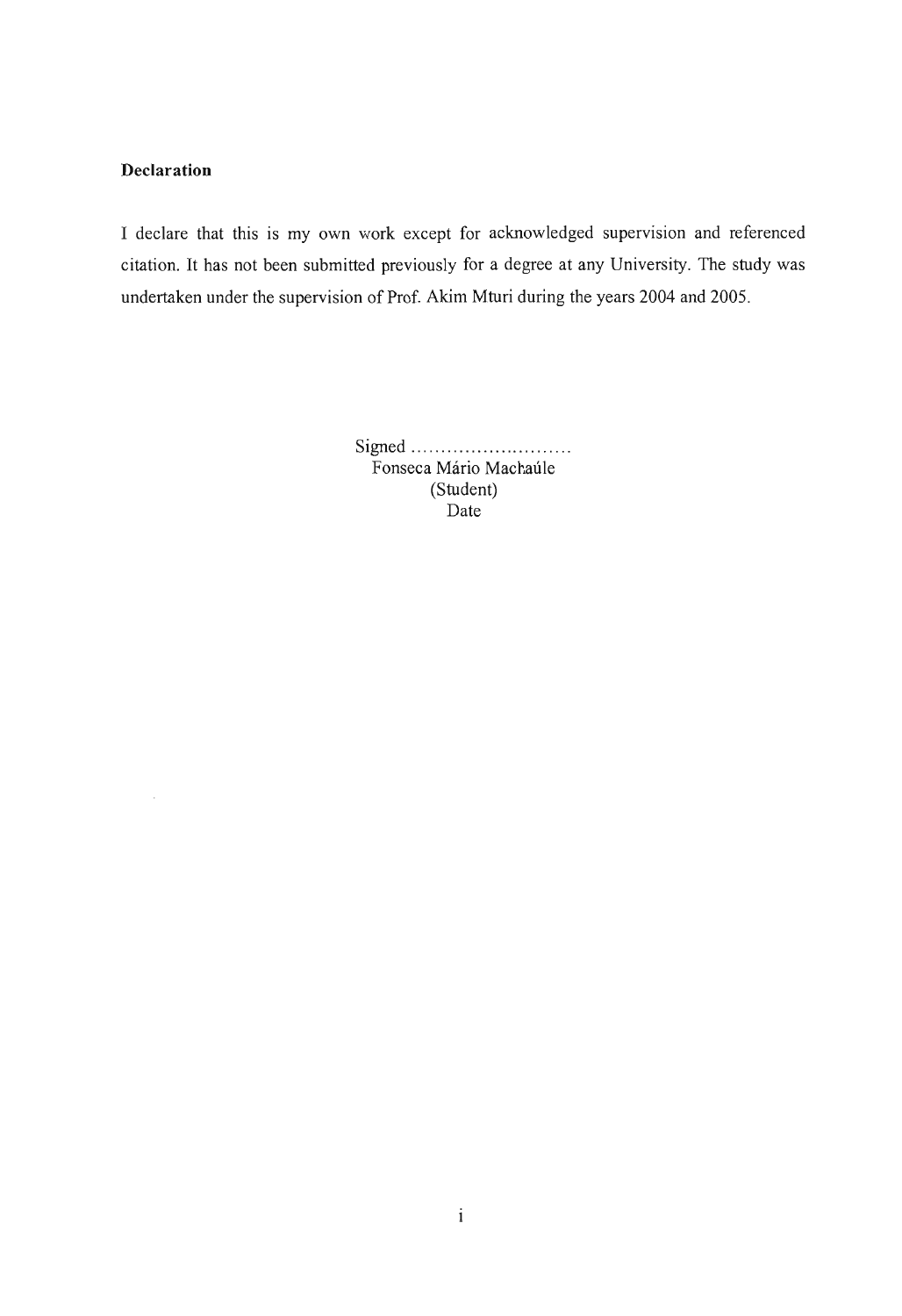## **Acceptance**

This Dissertation has been examined and accepted and meets the requirements for the partial fulfilment of the Masters Degree in Population Studies.

> Signed ..... ........ .. ............ . Prof. AKIM MTURI (Supervisor) .<br>Date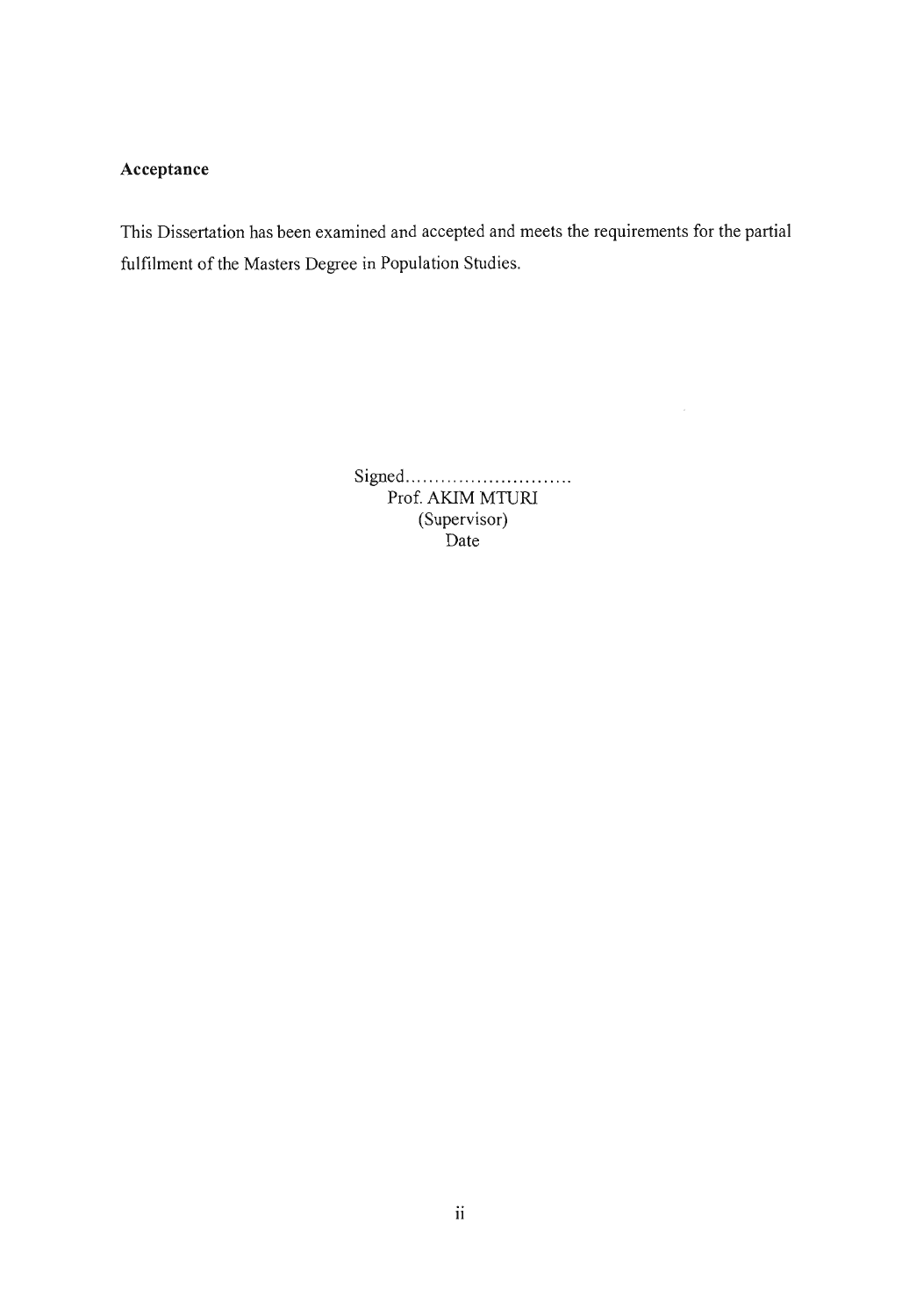## DEDICATION

## TO THE MEMORIES OF MY PARENTS

MARIO MACHAULE (1919-2002) who bid me farewell on my way to obtain Masters Degree but could not see me back.

MARIA MAVUNDLHA (1920-1999) who always wished me good luck.

 $\bar{z}$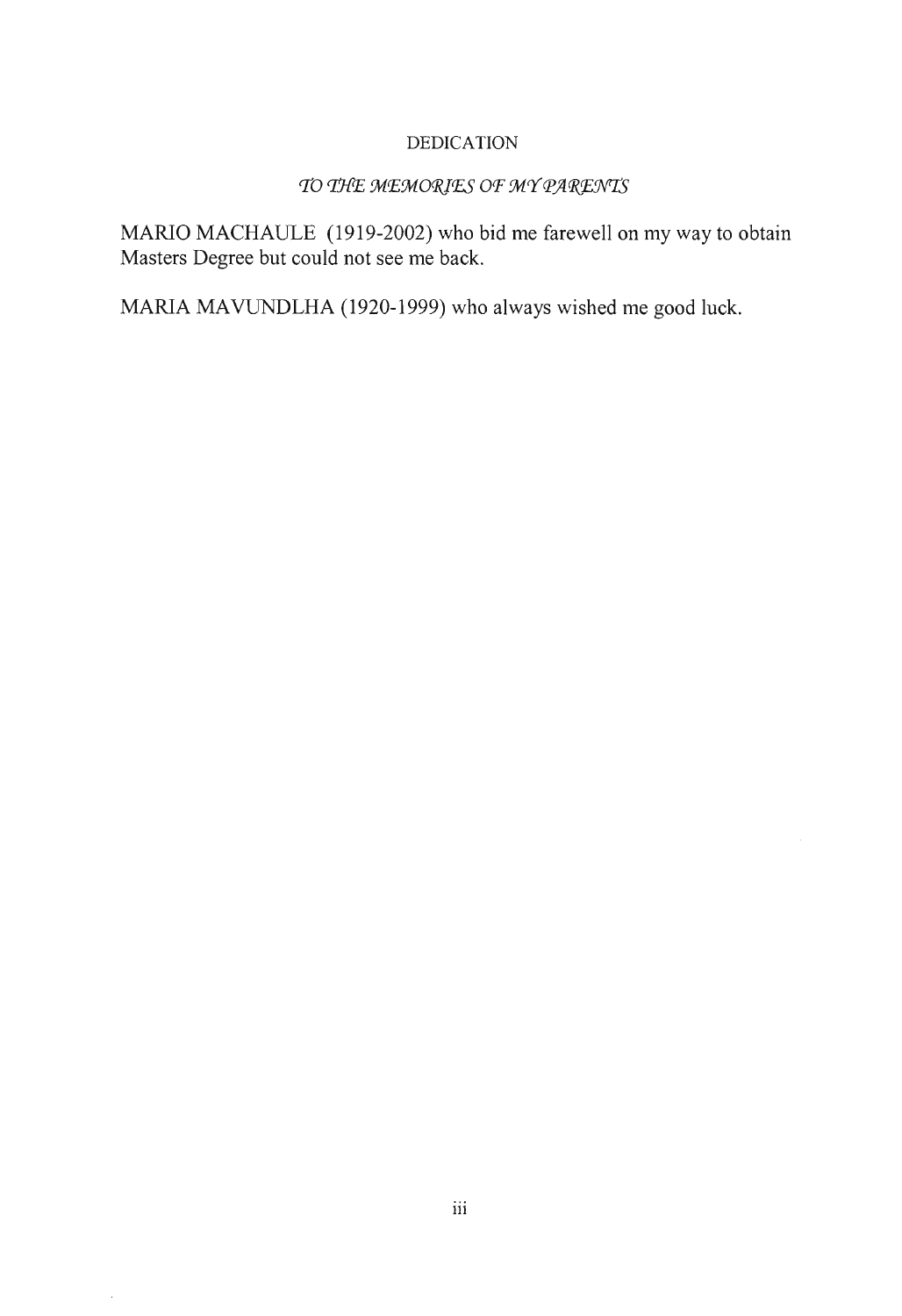## **Acknowledgements**

I hereby extend my gratitude to my supervisor Prof. Akim Mturi for his guidance, dedication and encouragement.

I extend my thanks to Administration of School of Development Studies, teachers particularly Richard Devey, colleagues Massingita Khandlela and Carlos Arnaldo who provided me with their precious time.

To Bernardo Bernardo Bene, Ramos Muanamoha and Lhanlha Ngomane who shared my daily life.

## TO MY FAMILY

## A VELINA, MARCELA, FAUSTINO, CALDINA, VANIA, BRENDA and IVAN Who understood my absence and were facing problems in relation to our daily life by themselves.

# TO MY BROTHERS, SISTERS, FRIENDS, S. VICENTE'S RELIGIOUS COMMUNITY AND ALL RELATIVES

Especially to the financial assistance of United Nations Population Fund (UNFP A) and Ministry of Planning and Finance whose financial contribution towards this study is hereby acknowledged.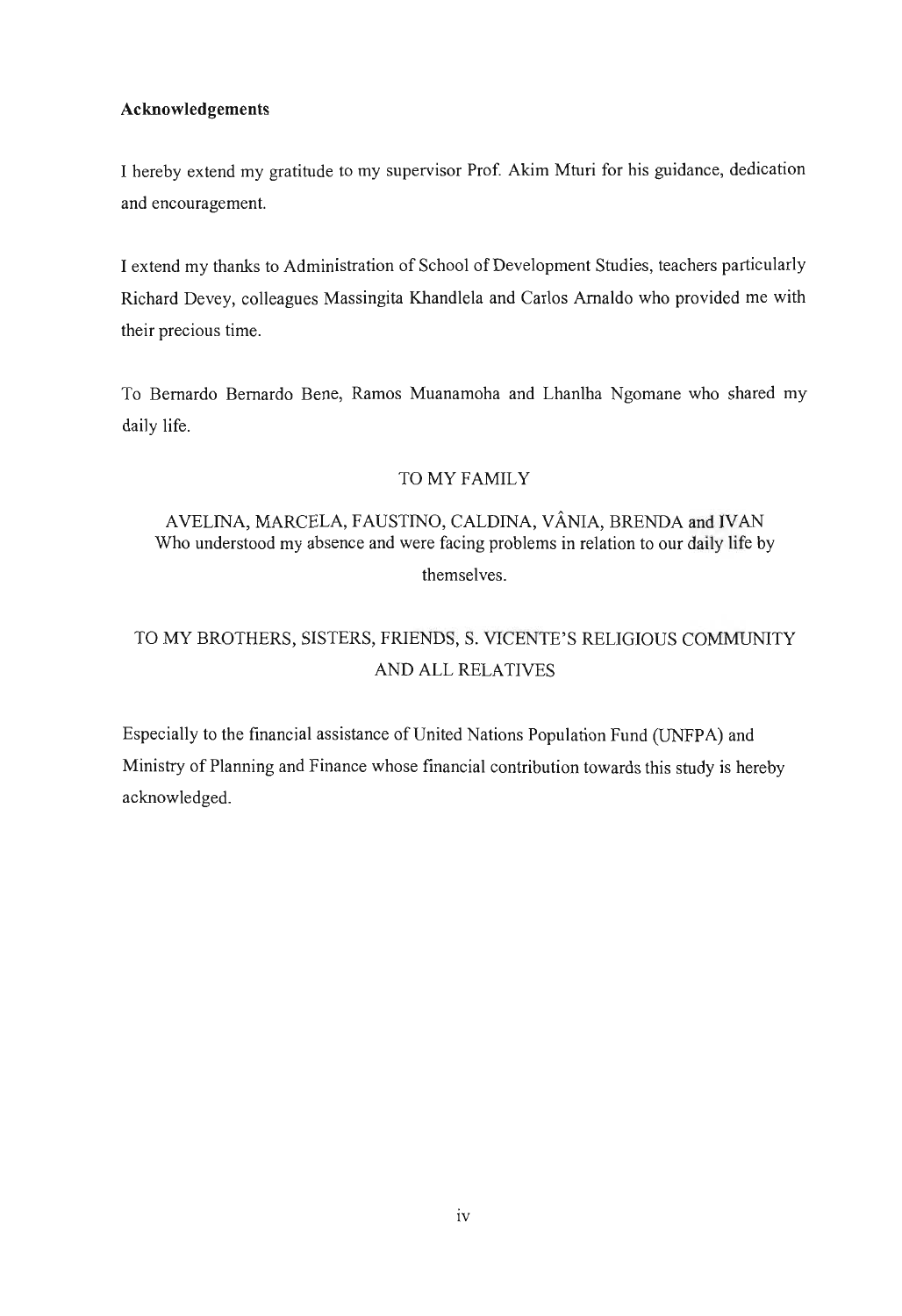#### **Abstract**

This work aimed at achieving two objectives; estimating unmet need for contraception and analysing socio-economic factors that are associated with unmet need for contraception in Mozambique. The 1997 Mozambique DHS data were used for this study. Both bivariate and multivariate analyses were applied. The results show that in Mozambique, despite considerable knowledge about modern methods of contraception, unmet need is 29.4 per cent. The estimate among married women is 31.1 percent while among unmarried women is 25.2 percent. Unmet need for contraception is also found to be higher for spacing rather than for limiting purposes. Variables like desired number of children, number of living children and age of women are significant variables for both unmet need for spacing and for limiting. Variables like number of dead children, place of residence and woman's occupation are significant among women who have unmet need for limiting purposes, while for spacing are more in religion. In order to address the issue of unmet need for contraception, planners and other interested parties should aim at the strategies and policies that reach those women who have unmet need for contraception especially women who are living in rural areas, women aged 20-29 and those who are working. In addition, women and their partners must reduce the negative factors that impede the use of contraception if they want to space or to limit their family size.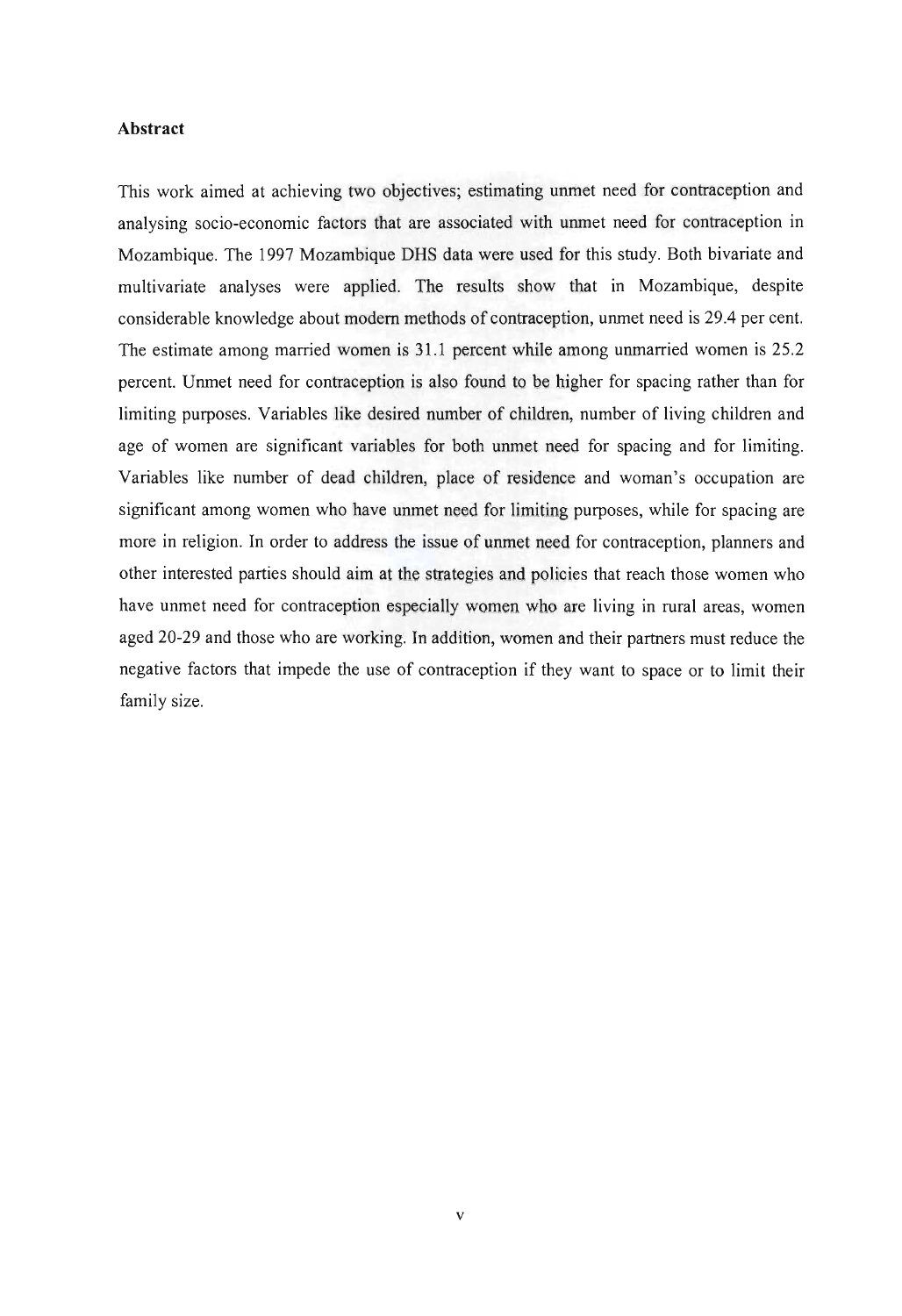## **GLOSSARY OF TERMS**

| <b>ANC</b>      | <b>African National Congress</b>                                |
|-----------------|-----------------------------------------------------------------|
| CM              | Conselho de Ministros                                           |
| <b>DHS</b>      | Demographic and Health Survey                                   |
| FRELIMO         | Liberation Front of Mozambique                                  |
| <b>GPP</b>      | <b>Gross Domestic Product</b>                                   |
| <b>HIV/AIDS</b> | Human Immunodeficiency Virus/Acquired Immunodeficiency Syndrome |
| <b>ICPD</b>     | International Conference on Population and Development          |
| <b>INE</b>      | Instituto Nacional de Estatística                               |
| <b>KAP</b>      | Knowledge Attitudes and Practices                               |
| MPF             | Ministry of Planning and Finance                                |
| PF              | Patriotic Front                                                 |
| <b>RENAMO</b>   | National Resistance Movement                                    |
| <b>SAP</b>      | Structural Adjustment Programme                                 |
| <b>STIs</b>     | Sexually transmitted infections                                 |
| <b>TFR</b>      | <b>Total Fertility Rate</b>                                     |
| UN              | <b>United Nations</b>                                           |
| <b>UNDP</b>     | United Nations Population Fund for Development Program          |
| <b>UNFPA</b>    | United Nations Population Fund                                  |
| ZANU            | Zimbabwe African National Union                                 |
|                 |                                                                 |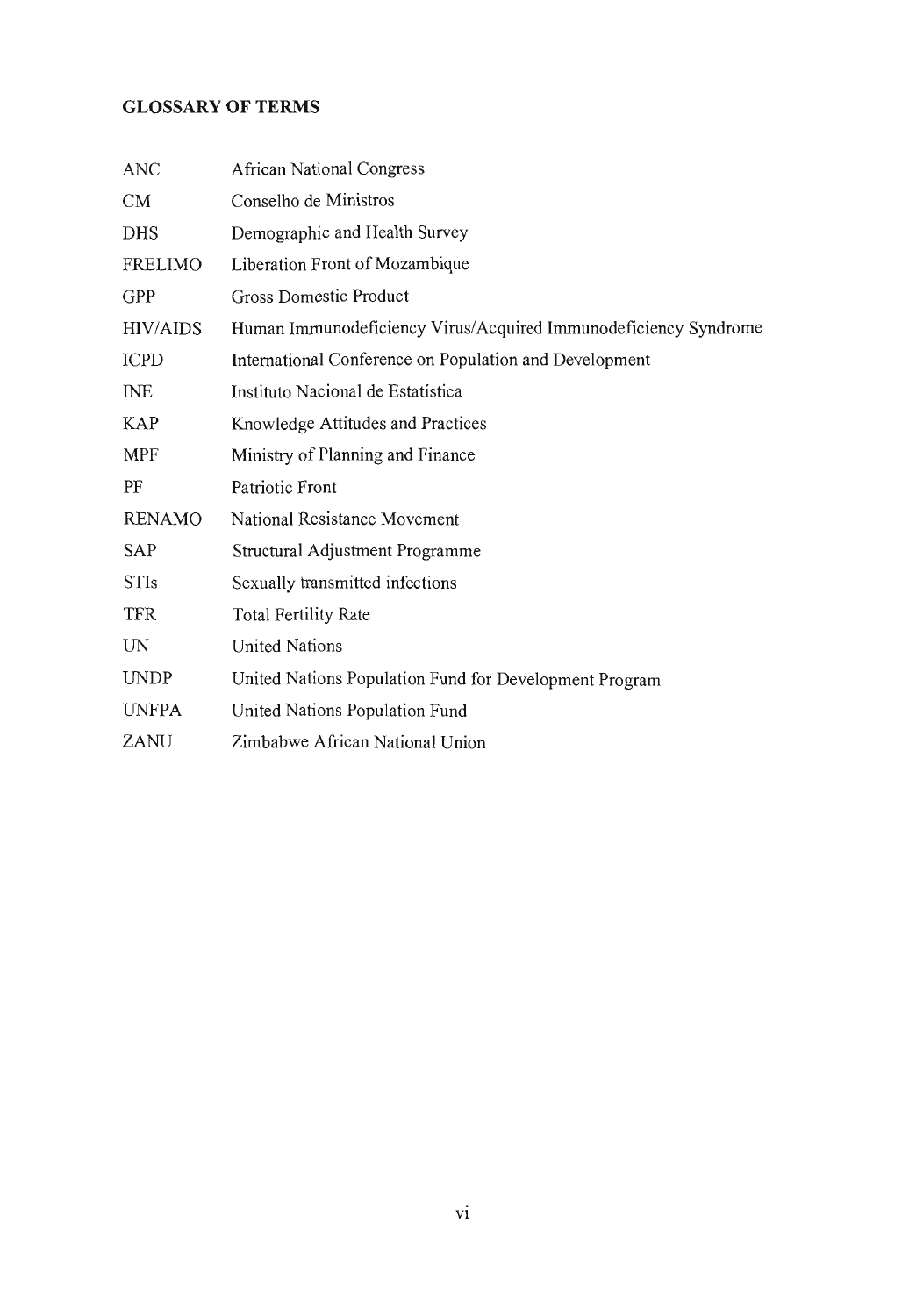# **TABLE OF CONTENTS**

| Declaration      | ٠<br>$\mathbf{1}$ |
|------------------|-------------------|
| Acceptance       | ii                |
| Dedication       | $\cdots$<br>111   |
| Acknowledgements | iv                |
| Abstract         | V                 |
| Glossary         | vi                |
| Bibliography     |                   |
| Appendix         |                   |

| <b>CHAPTER 1:</b>                               | <b>INTRODUCTION</b>                                      | $1 - 11$    |
|-------------------------------------------------|----------------------------------------------------------|-------------|
| 1.1 Background                                  |                                                          | 1           |
| 1.2 Definitions on unmet need for contraception |                                                          | 3           |
| 1.3 Location and socio-economic situation       |                                                          | 6           |
| 1.3.1 Overview<br>1.3.3 Socio-economic trends   | 1.3.2 Historical and political situation                 | 6<br>6<br>8 |
| 1.4 Relevance of the study                      |                                                          | 9           |
|                                                 | 1.5 Implications of unmet need for contraception         | 10          |
| 1.6 Hypothesis and objectives                   |                                                          | 11          |
| <b>CHAPTER 2:</b>                               | <b>LITERATURE REVIEW</b>                                 | $12 - 25$   |
| 2.1 Introduction                                |                                                          | 12          |
| 2.2 Trends on unmet need for contraception      |                                                          | 12          |
|                                                 | 2.3 Factors contributing to unmet need for contraception | 13          |
| 2.3.1 Desired number of children                |                                                          | 14          |
|                                                 | 2.3.2 Number of living and dead children                 | 15          |
| 2.3.3 Place of residence<br>2.3.4 Age           |                                                          | 16          |
| 2.3.5 Education                                 |                                                          | 17<br>18    |
| 2.3.6 Occupation                                |                                                          | 21          |
| 2.3.7 Religion                                  |                                                          | 21          |
| 2.3.8 Other factors                             |                                                          |             |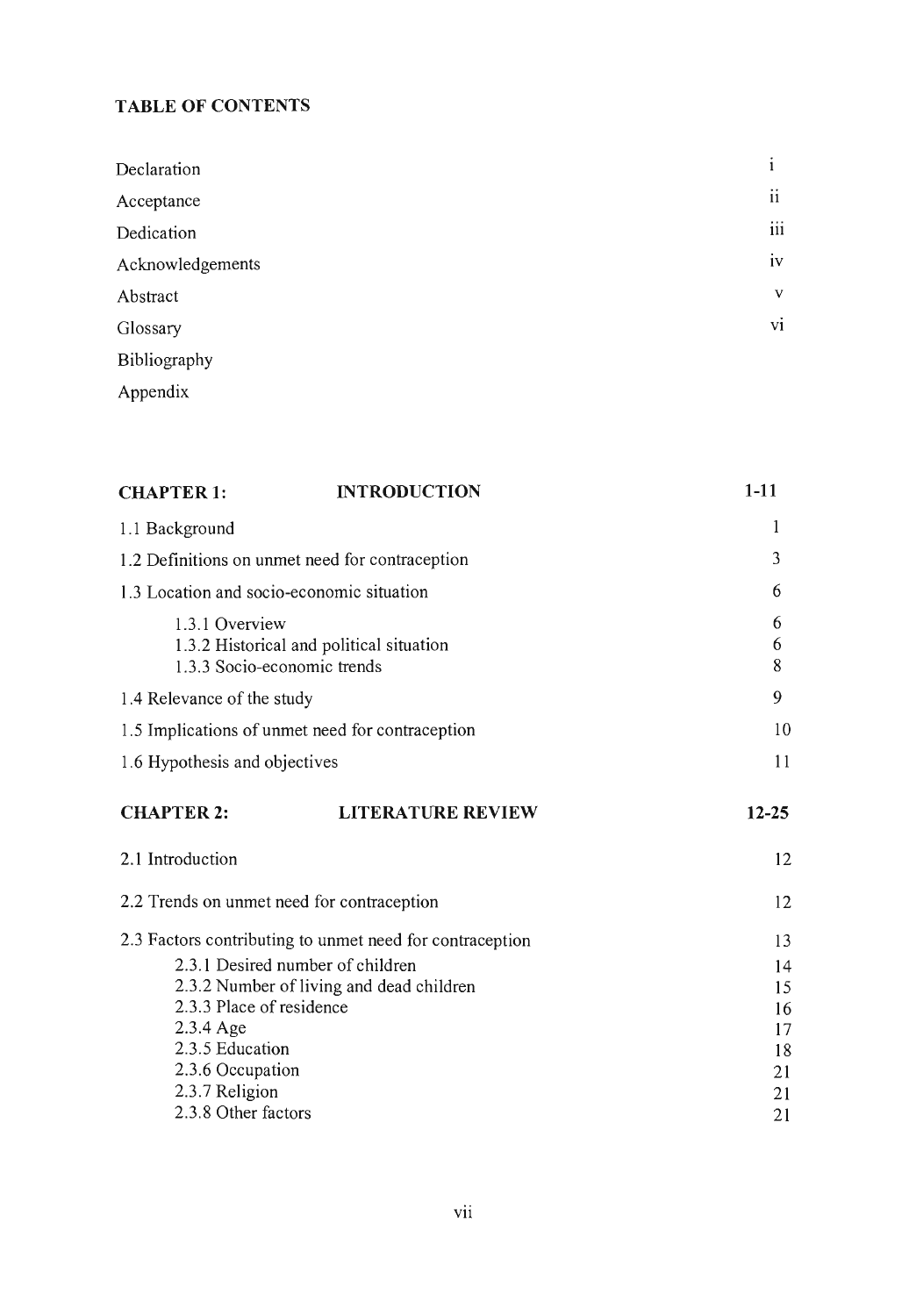|                                                         | <b>CHAPTER 3:</b>                                    | DATA AND METHODOLOGY                                                             | $26 - 31$      |
|---------------------------------------------------------|------------------------------------------------------|----------------------------------------------------------------------------------|----------------|
| 3.1                                                     | Data sources                                         |                                                                                  | 26             |
| 3.2                                                     | Estimation procedure of unmet need for contraception |                                                                                  | 26             |
| 3.3                                                     | Variables                                            |                                                                                  | 29             |
| 3.4                                                     |                                                      | Method of analysis                                                               | 29             |
|                                                         | 3.4.1<br>3.4.2                                       | Bivariate analysis<br>Multivariate analysis<br>3.4.2.1 Binary regression         | 29<br>29<br>30 |
|                                                         |                                                      | 3.4.2.2 Multinomial logistic regression                                          | 30             |
|                                                         |                                                      | <b>CHPATER 4: ESTIMATION OF UNMET NEED FOR CONTRACEPTION</b>                     | $32 - 34$      |
|                                                         |                                                      |                                                                                  |                |
|                                                         |                                                      | <b>CHAPTER 5: FACTORS ASSOCIATED WITH UNMET NEED FOR</b><br><b>CONTRACEPTION</b> | $35 - 48$      |
|                                                         | 5.1 Introduction                                     |                                                                                  | 35             |
| 5.2 Bivariate analyses                                  |                                                      | 35                                                                               |                |
| 5.3 Multivariate analyses                               |                                                      | 39                                                                               |                |
| 5.3.1 Binary regression<br>5.3.2 Multinomial regression |                                                      | 43<br>45                                                                         |                |
|                                                         |                                                      | 5.4 Summary of the results                                                       | 48             |
|                                                         | <b>CHAPTER 6:</b>                                    | <b>DISCUSSION AND CONCLUSION</b>                                                 | 49-57          |
|                                                         | 6.1 Discussion                                       |                                                                                  | 49             |
| 6.2 Conclusion                                          |                                                      | 55                                                                               |                |
|                                                         |                                                      | 6.3 Recommendations                                                              | 56             |
|                                                         | <b>Bibliography</b>                                  |                                                                                  | $57 - 60$      |
| Appendix                                                |                                                      |                                                                                  | $61 - 63$      |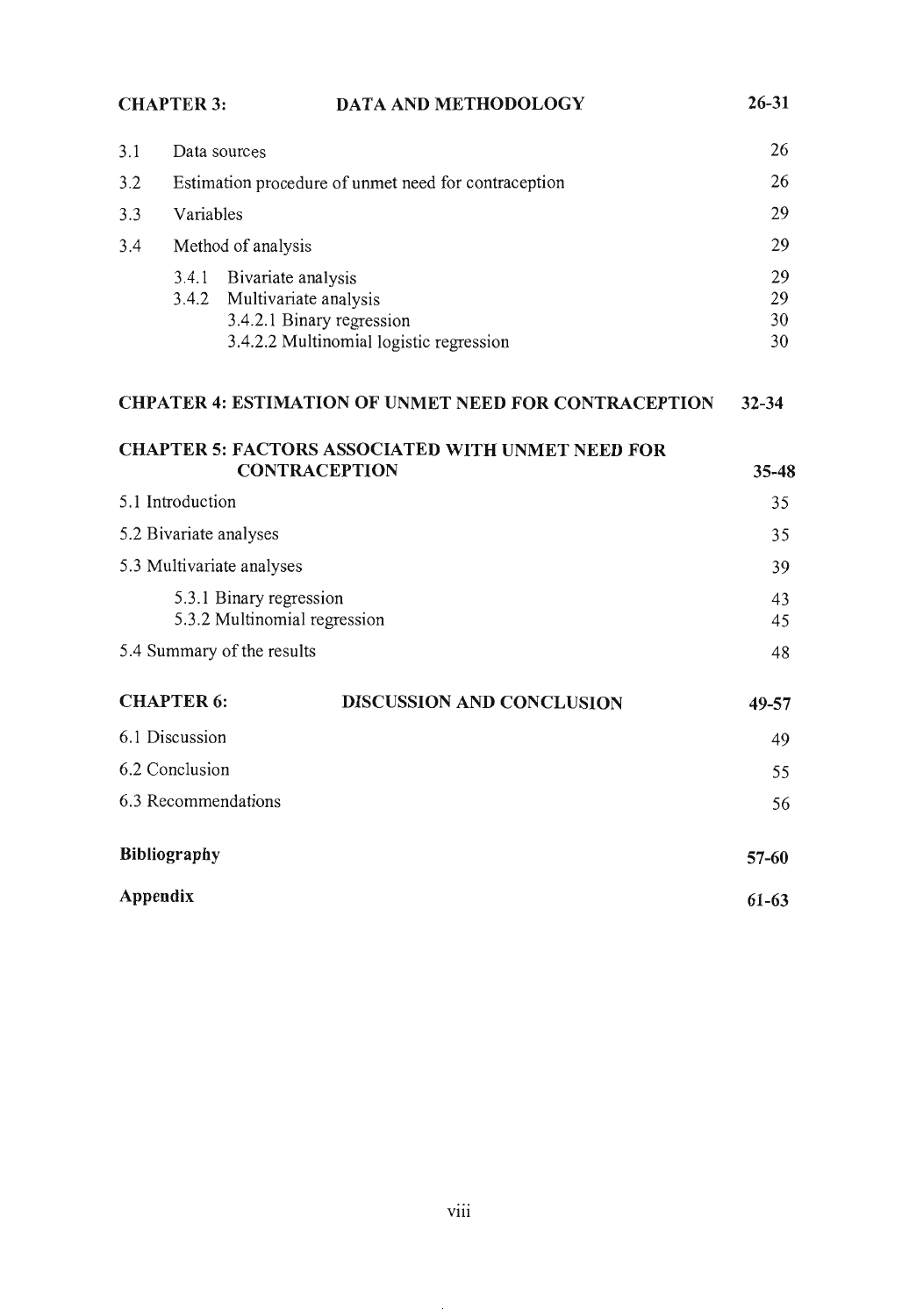## **TABLES**

| Table 1.0 | Percentage of total women not using modern methods for<br>contraception                                                            | 32 |
|-----------|------------------------------------------------------------------------------------------------------------------------------------|----|
| Table 1.1 | Percentage of married women not using modern methods<br>for contraception                                                          | 33 |
| Table 1.2 | Percentage of unmarried women not using modern methods<br>for contraception                                                        | 33 |
| Table 2.0 | Women with unmet need for contraception as a percentage of<br>total women by background characteristics                            | 36 |
| Table 2.1 | Married women with an unmet need for contraception as a<br>percentage of married women by background characteristics               | 37 |
| Table 2.2 | Unmarried women with unmet need for contraception as a<br>percentage of unmarried women by background characteristics              | 38 |
| Table 3.0 | Distribution of total women with an unmet need for contraception<br>by background characteristics                                  | 40 |
| Table 3.1 | Distribution of married women with an unmet need for<br>contraception by background characteristics                                | 41 |
| Table 3.2 | Distribution of unmarried women with an unmet need for<br>contraception by background characteristics                              | 42 |
| Table 4.0 | Binary regression estimates for the parsimonious model of factors<br>associated with unmet need for contraception: Total women     | 43 |
| Table 4.1 | Binary regression estimates for the parsimonious model of factors<br>associated with unmet need for contraception: Married women   | 44 |
| Table 4.2 | Binary regression estimates for the parsimonious model of factors<br>associated with unmet need for contraception: Unmarried women | 45 |
| Table 5.0 | Multinomial regression estimates of the odds ratio of<br>characteristics of total women on unmet need for contraception            | 46 |
| Table 5.1 | Multinomial regression estimates of the odds ratio of<br>characteristics of married women on unmet need<br>for contraception       | 47 |
| Table 5.2 | Multinomial regression estimates of the odds ratio of<br>characteristics of unmarried women on unmet need<br>for contraception     | 48 |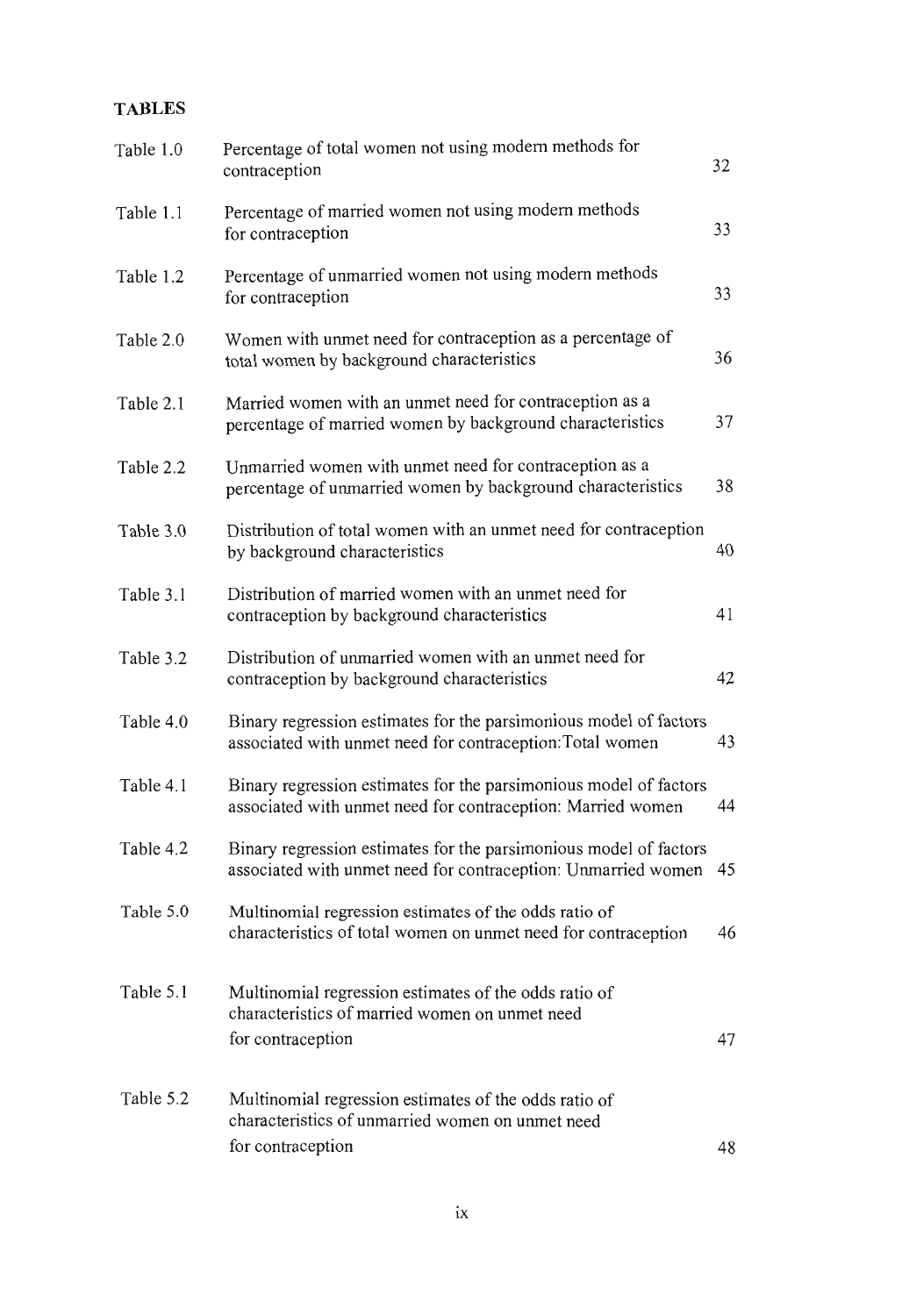## **FIGURES**

| Figure 1.0 | Model of unmet need for contraception               | 28 |
|------------|-----------------------------------------------------|----|
| Figure 2.0 | Model of unmet need for contraception in Mozambique | 34 |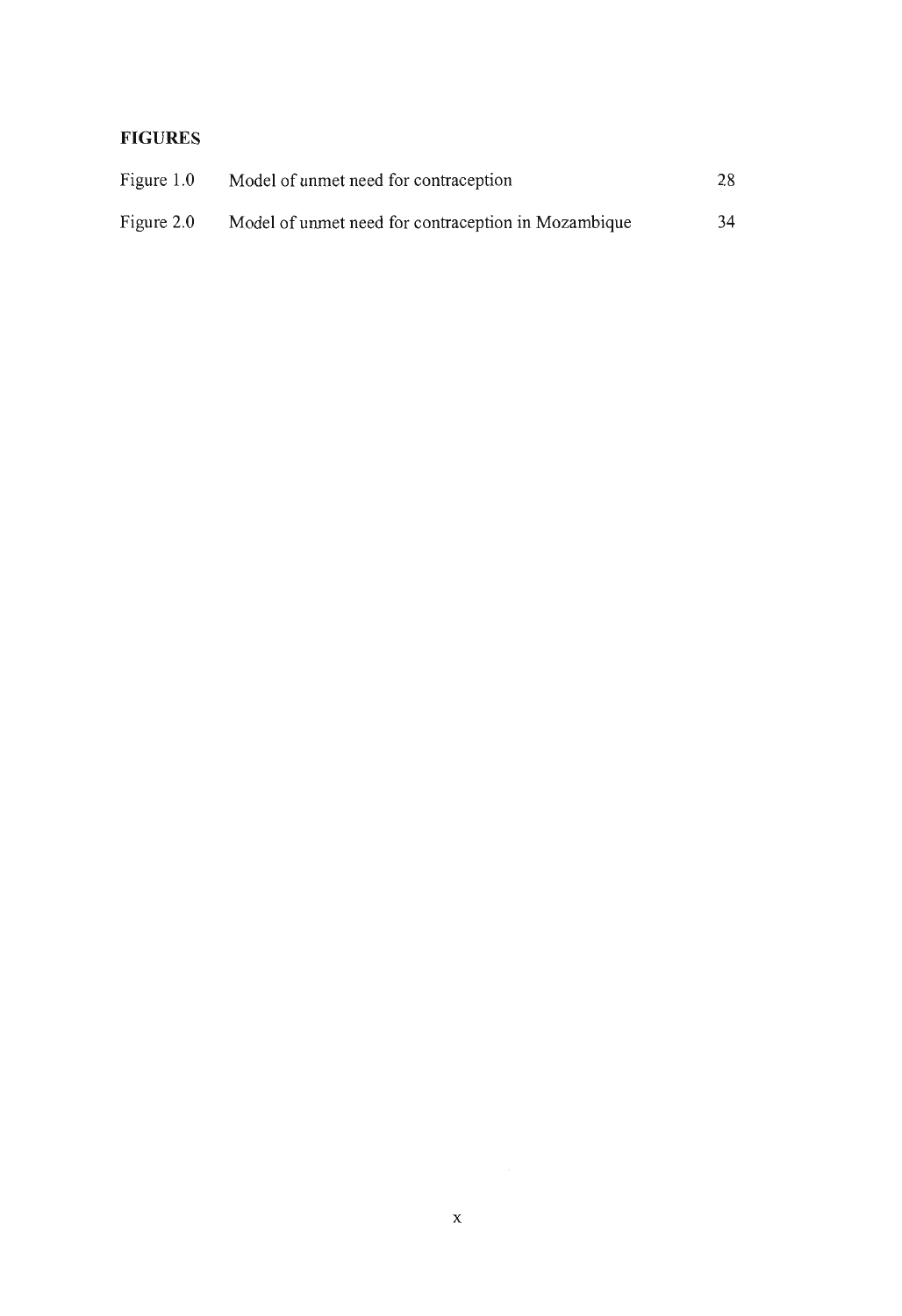#### CHAPTER 1

#### **INTRODUCTION**

## **1.1 Background**

Unmet need for contraception is an international, regional and local concern that has hindered the preference of individuals and couples to regulate the number of desired children. The phenomenon of unmet need for contraception is evident when individuals, particularly women, seek contraceptive methods to prevent or to delay pregnancy and are unable to access these contraceptive methods. Casterline and Sinding (2000:3) mentioned that unmet need for family planning "refers to the condition of wanting to avoid or postpone childbearing but not using any method of contraception". For Westoff and Bankole (2001:5), "unmet need is conceived basically to designate fecund non-users who express desire to postpone the next birth or to have no more children at all". This results in mistimed (that is, they did not want a child so soon) and unwanted pregnancies (that is, they did not want a child at all). According to Becker (1999:172), "an estimate of the unmet need for contraception in a population is necessary to determine the maximum potential demand for family planning services". Some developing countries have the highest levels of unmet need for contraception, one of the factors leading to unwanted pregnancies and high fertility. Yet other countries have lower levels of unmet need for contraception due to their high fertility. In the 1994 International Conference on Population and Development ICPD), UNFPA (2004:40) and Chaudhury (2001:4) stated that "Governments goals for family planning should be defined in terms of unmet needs for information and services" and that "all countries should, over the next several years, assess the extent of national unmet need for good-quality family planning services". In fact, the ICPD  $+5$  has called for a 50 percent reduction in the unmet need for contraception by 2005 and its total reduction by 2015. To achieve this goal we need to learn more about reproductive behaviour of individuals and couples in their reproductive age (15-49 years). These individuals, and especially couples, must consider open and frank conversations regarding the issue of contraceptive use as the only way to approach the sensitive perceptions attached to reproduction.

While socio-economic, cultural and demographic obstacles remain, unmet need will still affect huge numbers of women. In this context, Ross and Winfrey (2002:1) indicate that, in the developing world, an estimated 105.2 million married women have an unmet need. However, the trends show that through time the unmet need is decreasing. Ashford (2003:3) states that the proportion of married women with an unmet need for contraception declined from 19 percent to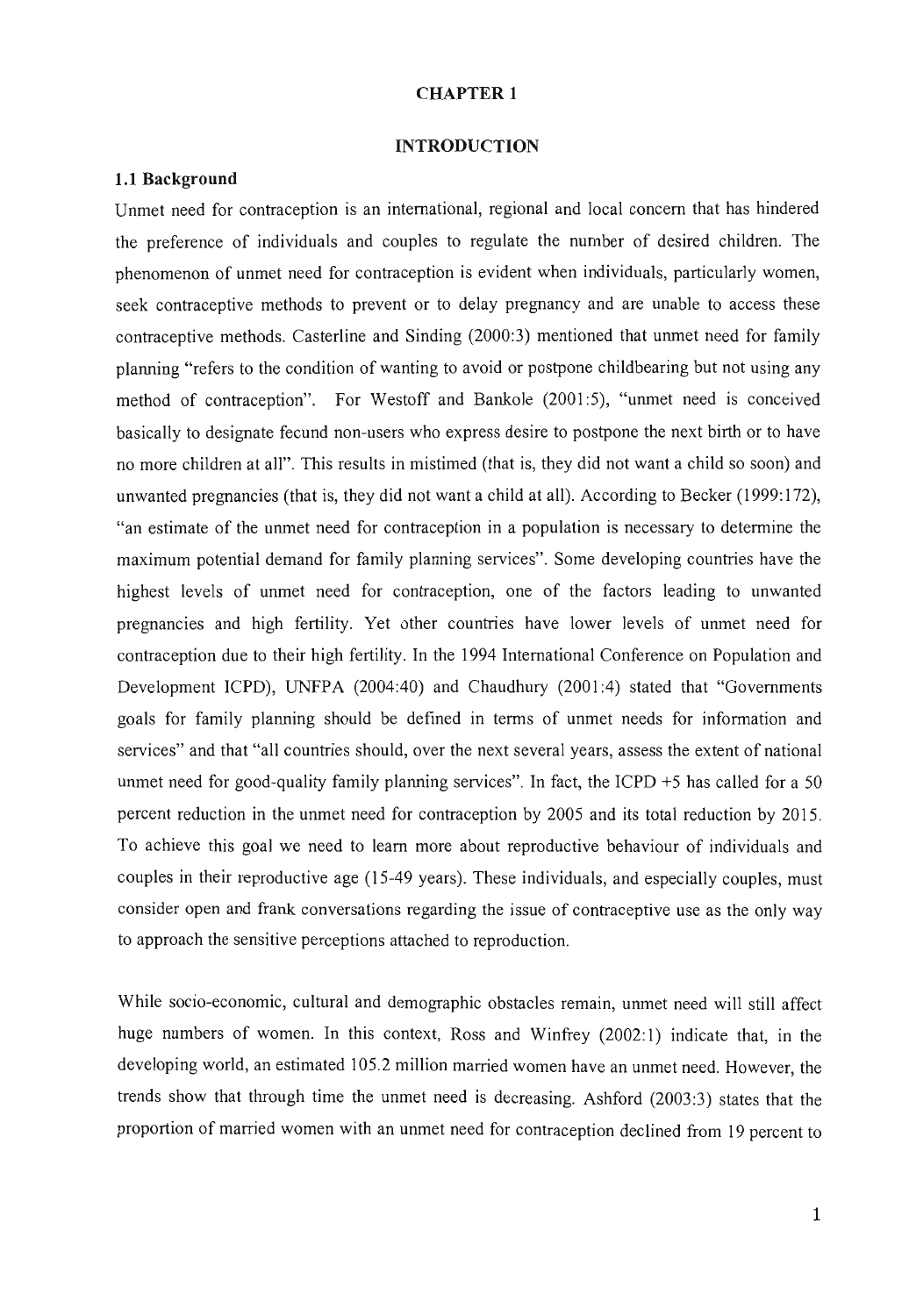17 percent in the 1990s, but the actual number of women with an unmet need for contraception has remained nearly constant because of population growth.

Mauldin and Ross (1991), quoted in National Research Council report (1993:131), point out that between 1982 and 1989, the sub-Saharan African countries had the greatest improvement in programme effort of all regions. Results from 21 Demographic and Health Survey (DHS) countries (Mueller, 1993:114), showed that 41 percent of married women or women in consensual unions who had a child or pregnancy said that the pregnancy was mistimed or unwanted. The range is from 14 percent in Mali to 67 percent in Bolivia. Studies from DHS in 53 countries (Ashford, 2003:3) revealed that in 16 of 25 countries outside sub-Saharan Africa, unmet need for contraception among married women was 15 percent or lower, while only three of 28 sub-Saharan African countries had lower levels. **In** addition, in sub-Saharan Africa, where 22 countries had levels of unrnet need for contraception of 20 percent or higher, the need is predominantly for spacing (delaying) births, rather than for limiting births.

**In** this context, it becomes important to analyse the trends of unrnet need for contraception and their consequence on households and on population growth. It will allow planners to design programmes and policies, which can contribute to better redistribution of resources and lessen mother and child health problems. Mturi (1995:37) states that "the proportion of women with unrnet need, as well as the proportion of women currently using contraception, provide family planning programme managers with information on the magnitude of the potential demand for contraceptives and services". Chaudhury (2001 :4) points out that "designing effective programmes to reduce unmet need will require, among other things, an assessment of the extent of unintended fertility and, correspondingly, of the amount of unsatisfied demand for fertility regulations, and the proper identification of women with unmet need in terms of its causes and their socio-economic and demographic characteristics". Those effective programmes must consider women in their age groups and consider their other characteristics.

Ross and Winfrey (2002:5) explain that young married women in the 15-24 age group account for 33 percent of unrnet need among all 34.9 million married women. They added that "the proportion falls well below the average in North Africa and the Middle East (23 percent), as well as in the Central Asian republics (28 percent). For sub-Saharan Africa, the figure is 31 percent; for Latin America, 31 percent; and for Asia, 35 percent". **In** this context, it is clear that young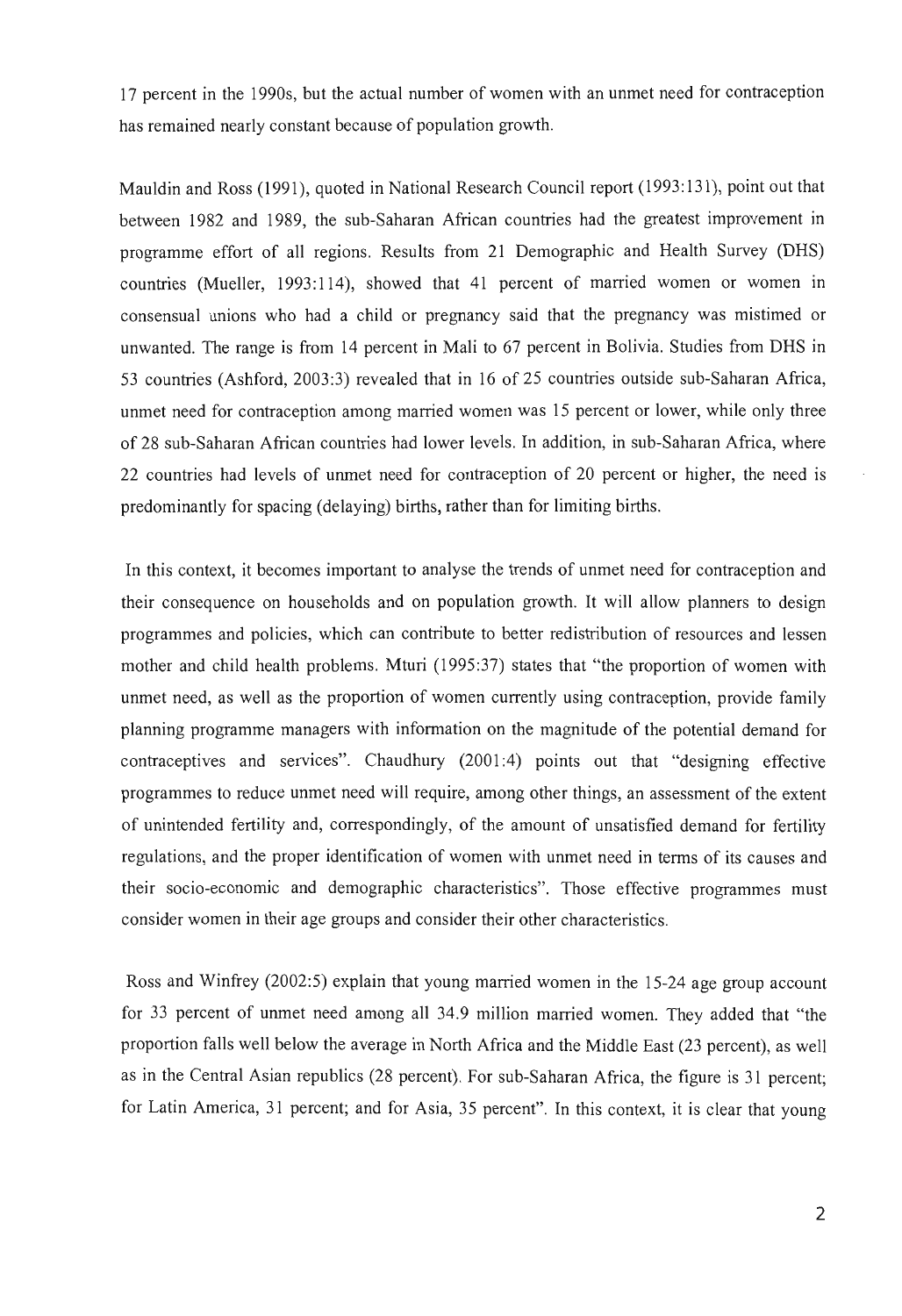married women represent a surprisingly large group and deserve careful programme attention. Mason and Taj (1987) and Fawett (1983) in Muller (1993:132) show that in some cases women wanted more children than men did; in others, men showed a stronger preference for sons and thus a slight tendency to want additional children more often than women did. This suggests that despite the existing universal reproductive rights, individuals and couples are surrounded by particular socio-economic and cultural factors and by institutional organisation in each country and region, which contribute to unmet need.

This dissertation is divided into six chapters. The first chapter states the objectives and hypothesis of the study and provides a general introduction and overview of the country. Location, physical and climatic phenomenon, socio-economic and historical aspects and significance of study are also mentioned. The second chapter focuses on the literature review. The third chapter focuses on data and methodology. The fourth chapter estimates the level of unmet need for contraception. The fifth chapter focuses on factors associated with unmet need for contraception and the sixth and last chapter provides a discussion, conclusions and recommendations.

#### **1.2 Definitions of unmet need for contraception**

The level of unmet need sometimes fluctuates according to the definition being used. In general, the concept of unmet need covers the use of contraceptives to control the timing of births, as well as to terminate fertility after the last wanted birth (Westoff and Pebley, 1981:127). The definition of unmet need for contraception has been changing over time. So, there is no best estimate of unmet need (Westoff and Pleey, 1981:133).

The definition of unmet need for contraception has been changing over time. These changes were based on different point of view among researchers, who tried to include and to exclude some women who are considered to be important and not important in the computations. Bongaarts (1991:293); Casterline and Sinding (2000:3) show that the presence of unmet need was first demonstrated with data collected in the so-called knowledge attitude and practices (KAP) surveys, conducted in numerous countries between 1960 and 1970. The discrepancy between reproductive preference and birth control practices was considered to be the KAP-gap or unmet need for contraception. Govindasamy and Boadi (2000: 1) point out that at first unmet need for contraception referred to women who stated that they wanted to stop bearing children but were not using contraception. Later, in 1980, they made some improvements defining KAP-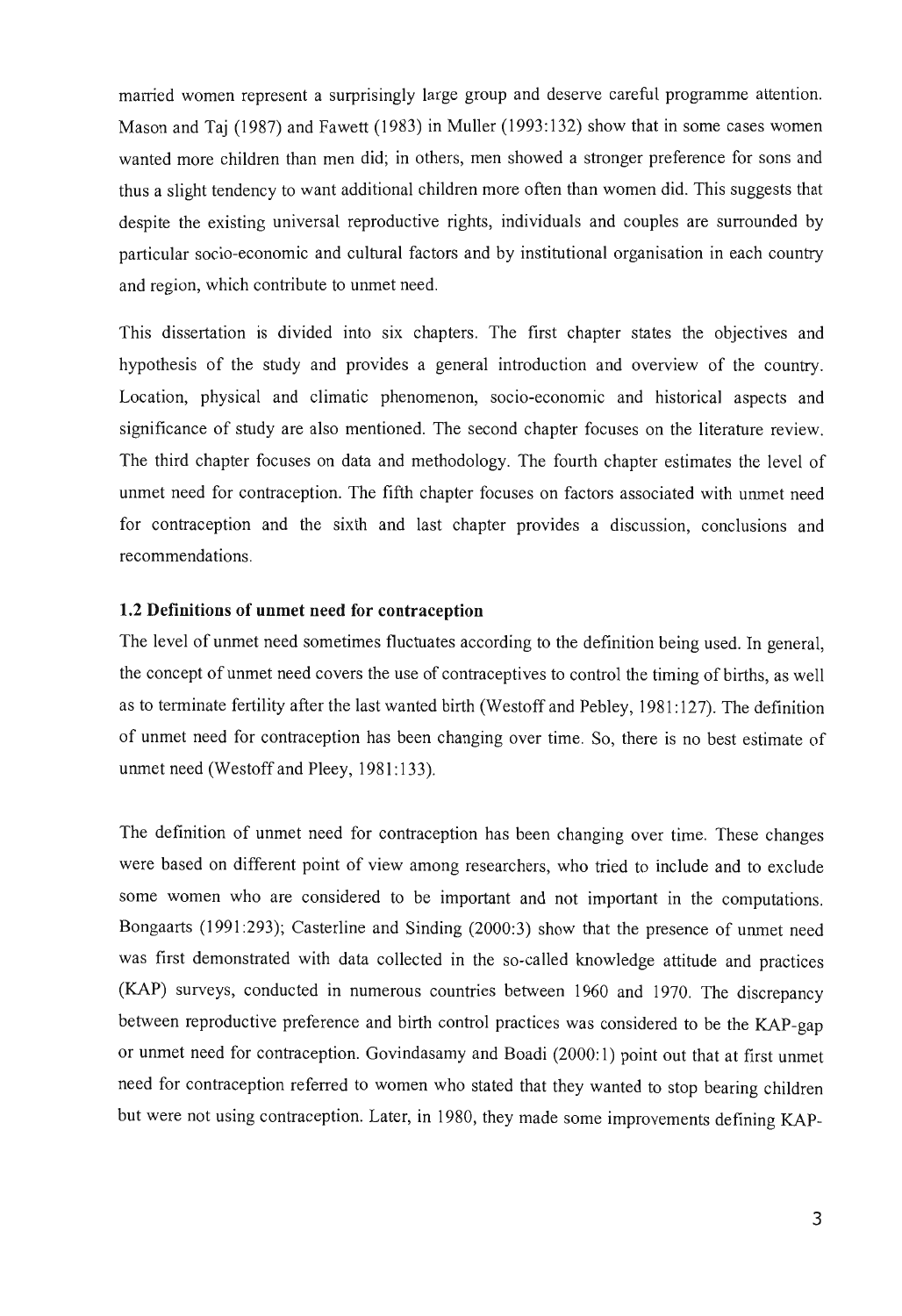gap as a proportion of married women who, at the time of the survey, (1) wished to avoid or postpone pregnancy, (2) were not using contraception and, (3) were exposed to the risk of conception.

**In** 1988 unmet need considered "women who were married or in union, who expressed a desire to space or limit the number of children that they have, but were not using a method of contraception" (Govindasamy and Boadi, 2000:3). **In** 1988 Demographic and Health Surveys (DHS) identified married women who wanted no more births and were not using contraception and then excluded women who were pregnant, amenorrhoeic, as a result of breastfeeding, infecund, not sexually active in the past month, unsure they wanted to stop childbearing, and not intending to practice contraception. Then, Westoff and Ochoa (1991) (in Govindasamy and Boadi, 2000:3) included in unmet need for contraception pregnant or amenorrhoeic women whose pregnancy was mistimed, and fecund non-users who wanted to postpone their next birth for at least two years. **In** 1993, after the second Ghanaian DHS, the estimate of unmet need for contraception was further restricted by excluding women who had not menstruated for six months or more from the fecund category. **In** 1999, the conventional KAP-gap or unmet need was defined as the proportion of currently married women who want no more children and are not practicing birth control (Bongaarts, 1991 :295).

Actually, the DHSs defined unmet need for contraception as including "currently married pregnant women whose pregnancy was mistimed or unwanted, amenorrhoeic women whose last birth was mistimed or unwanted, and women who were neither pregnant nor amenorrhoeic and who either wanted to wait two or more years for their next birth or have no more children, but were not using contraception" (Chaudhury, 2001 :4). **In** Mozambique, the 1997 Demographic and Health Survey (DHS) defined unmet need for contraception as including fecund women who either wished to postpone the next birth (spacers) or wished to stop childbearing altogether (limiters) but were not using a contraceptive method. Pregnant women were considered as having an unmet need for spacing or limiting if their pregnancy was mistimed or unwanted respectively. Similarly, women who were amenorrhoeic due to breastfeeding were classified as having an unmet need if their last birth was mistimed or unwanted (Gaspar et al. 1998:108).

Married women not practicing contraception (excluding infertile women and those who are pregnant or amenorrhoeic due to breastfeeding), answered questions on whether they wanted another child and the timing of the next child to determine unmet need for contraception (Becker, 1999:173). Since the early 1990s unmet need for contraception was established in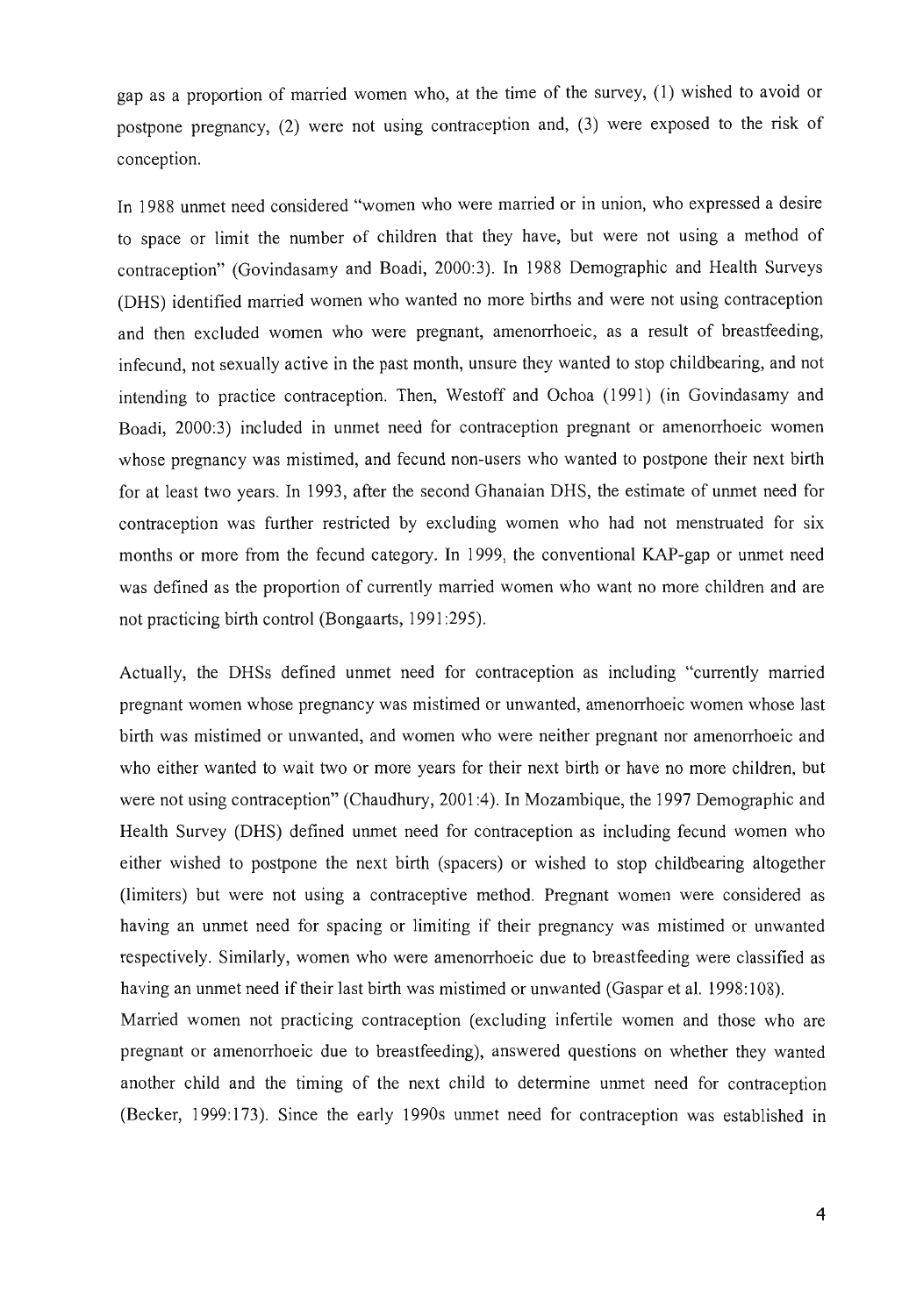family planning as a way to achieve demographic targets without neglecting reproductive and women's rights (Casterline and Sinding, 2000:6). As a result of these revised definitions (Ross and Winfrey, 2002:4), during the period between 1985 and 1990 the broader definition, which included the usual DRS categories and women who especially need protection against pregnancy, because their age, high fertility or short birth intervals would increase their risk of poor outcomes, elevated the proportion of women with unmet need in 28 countries.

Westoffand Ochoa (1991) in Khuda et al. (1999:3) indicated that the unmet need group does not include pregnant or amenorrhoeic women whose current pregnancy or recent birth was intended, even if they do not want to become pregnant again right away. Also, women who become pregnant unintentionally because of contraceptive failure are not considered to have an unmet contraceptive need in general, although they may be in need of more reliable contraceptives. Ashford (2003:2) clarifies that the data often exclude unmarried women, whose level of sexual activity (and therefore risk of pregnancy) varies greatly and is not measured in all countries. In addition, the data excludes women who are using contraceptive methods that are ineffective (folkloric and traditional) or personally unsatisfactory. These women may have an unmet need for a different method.

Considering that married women and unmarried women are exposed to an unwanted pregnancy if they are not using modem methods for contraception and that unmet need for contraception is determined by availability of the methods, as well as other reasons, this work consider DHS's definition and includes unmarried women. For example the DHS shows that just 12.2 percent and 28.2 of married and unmarried women respectively were using modem methods. So, unmarried women were great users rather than married women. About 21 percent of unmarried women have a regular partner and 16 percent have occasional partners (Gaspar et al. 1998:56). These figures show unmarried women are also exposed to unwanted pregnancies contrasting Ashford's view (2003:2) that the data exclude unmarried women, whose level of sexual activity (and therefore risk of pregnancy) varies greatly. Thus, in this definition unmarried women are included resulting in the definition "currently married and unmarried pregnant women whose pregnancy was mistimed (that is, they did not want a child so soon) or unwanted (that is, they did not want a child at all), amenorrhoeic women whose last birth was mistimed or unwanted, and women who were neither pregnant nor amenorrhoeic and who either wanted to wait two or more years for their next birth or have no more children, but were not using contraception" (Chaudhury, 2001:4).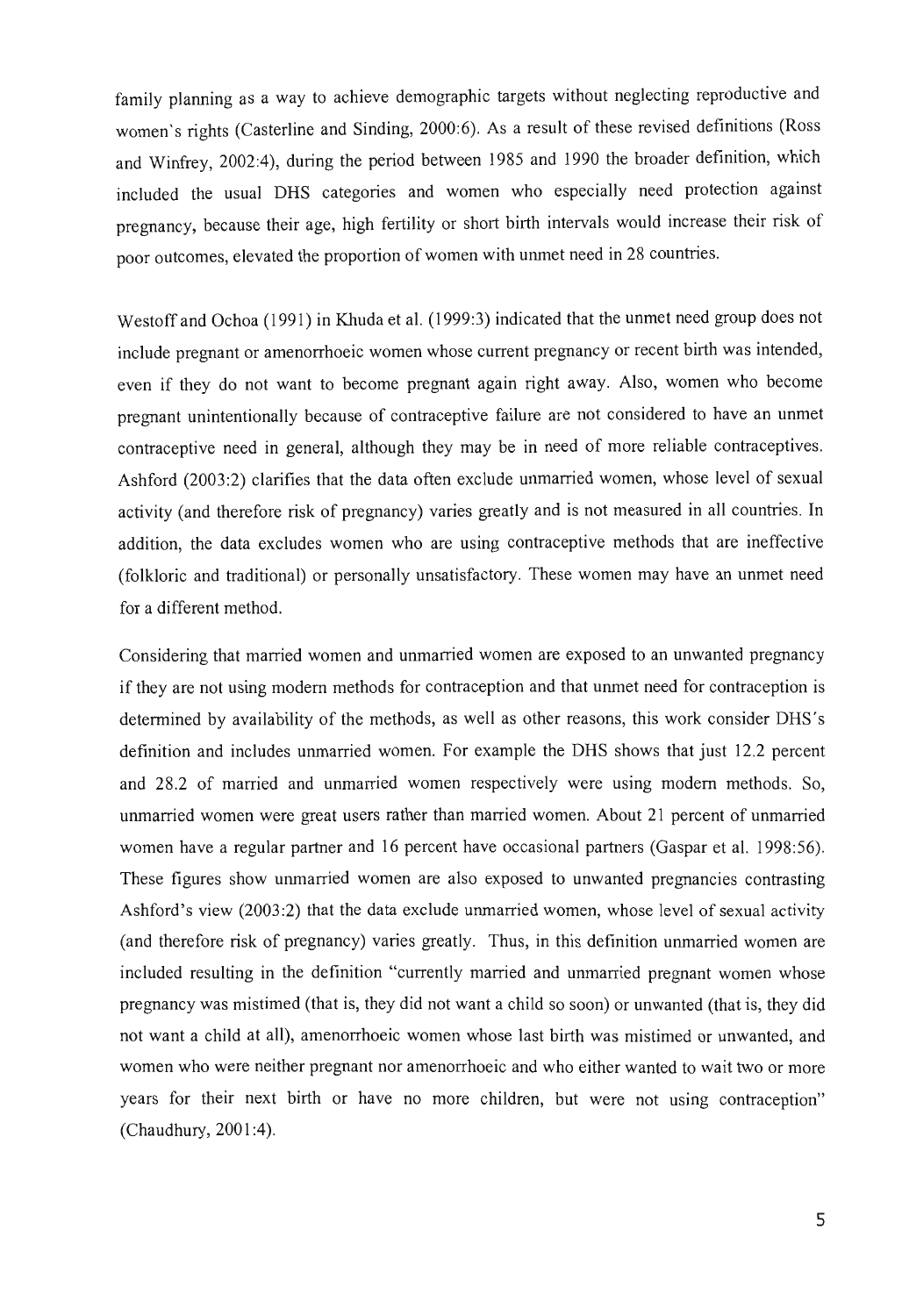#### 1.3 Location and socio-economical situation

#### 1.3.1 Overview

Mozambique is located in southeast Africa, covering a surface area of 799 380 square kilometres with 2 515 kilometres of coastline from north to south. The country's eastern border is provided by the Indian Ocean, west by Malawi, Zambia, Zimbabwe, South Africa and Swaziland, in the north by Tanzania and in the south by South Africa. The country presents three types of landscape; the southern and central coastal plains, which rise to about 200 metres above sea level occupying 44 percent of the country. The plateaux between 200 and 1000 metres above sea level occupying 43 percent of the country in the centre and north, and the great plateaux and mountain ranges, over 1000 metres above sea level, are in the interior and west and cover about 13 percent of the territory (UNDP, 1998:15). In general the climate in Mozambique is tropical and is divided into: humid tropical climate in north, centre and southern coastal areas; a dry tropical climate in the south and Zambezi valley; and a high altitude tropical climate in the interior mountain regions. The existence of a tropical climate, associated with the referred landscape and other factors, renders the country vulnerable to the tropical diseases, like malaria and diarrhoea, which cause high mortality. During summer, heavy rains have caused floods affecting health services or interrupting communication and access to health services. Apart from such situations, people in rural areas have to walk long distances to access health service centres. This renders it difficult for people, especially women, to visit health services.

#### 1.3.2 Historical and political situation

Mozambique received the first Portuguese in 1498 and these were part of the colonial empire. The Portuguese took control of the coastal zone until 1891, when they occupied the territory as a result of an agreement between Portugal and Great Britain. Since that period the Portuguese system divided the country in three regional parts, north, central and south as well as dividing it into provinces. Actually, the country maintains the three regions and it is divided in 11 administrative divisions namely: 10 provinces with urban and rural areas and one national capital considered urban.

Socio-economic development was organised according to the interest of the colonialists constructing social services in towns and cities where they were living and neglecting rural areas. They imposed racial segregation in which blacks were excluded and whites benefited. The whites as an advantaged group occupied the best places in urban and in some "rural" areas where they developed commercial agriculture. This segregation created many riots and revolts (Newitt,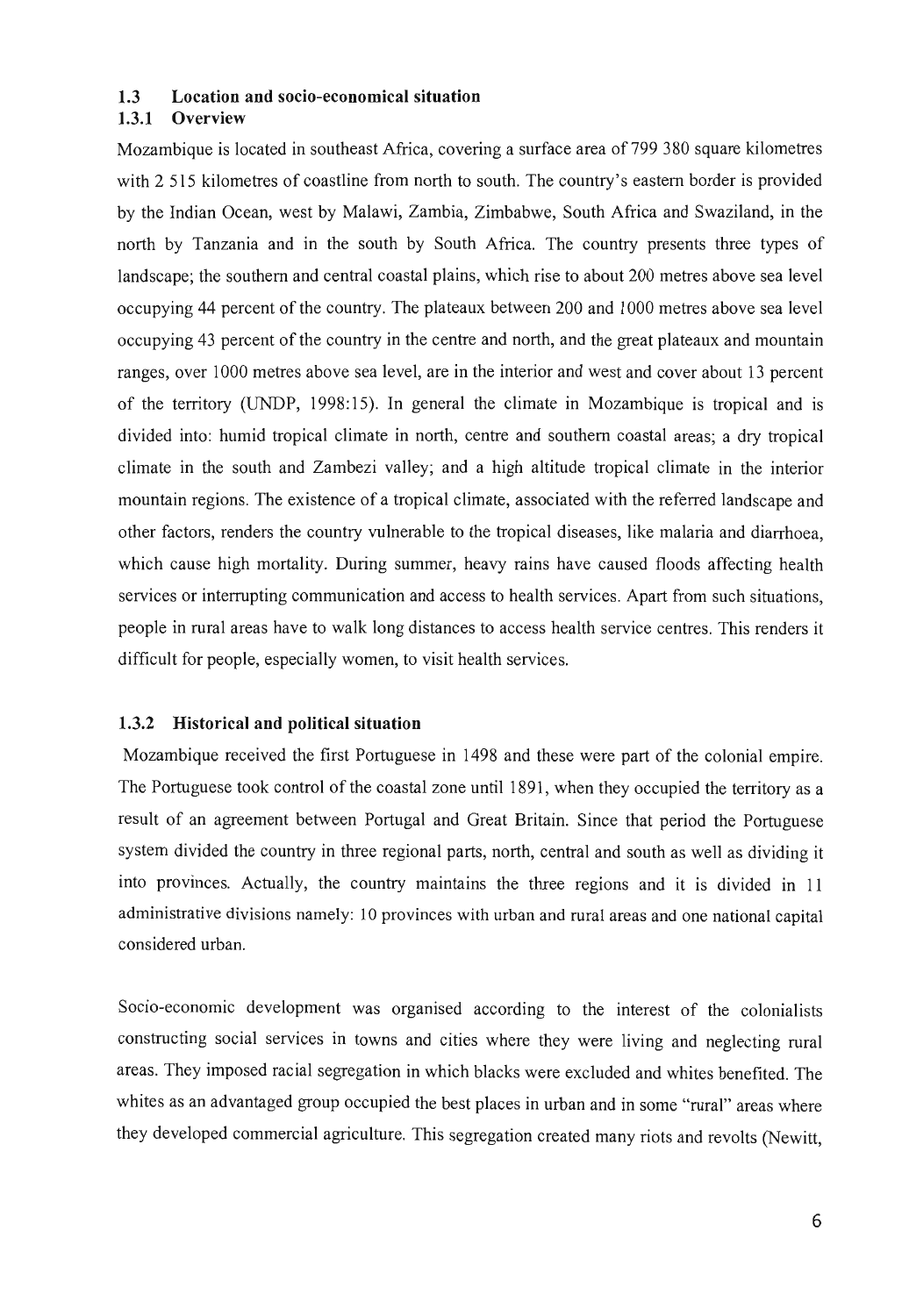1995) and culminated with the formation of the Liberation Front of Mozambique (FRELIMO) a rebel movement against colonialism. After ten years of liberation struggle (1964-1974) the movement defeated the colonial system and proclaimed the independence of Mozambique in 1975. The new national government took power and their main task was to transform the socioeconomic organisation in the country.

The new government opted for a "socialist system" and among other sectors, the government nationalised health, education and other services. The government extended these services to rural areas and reinforced the existing services in urban areas introducing free health services and education. Instituto Nacional de Estatística (INE) in (UNDP, 1998:18) indicated "in the post-independence period, the government expanded primary health services to the rural areas, on the basis of a health programme resting on the communities and on production centres. There were 1 373 health units in the country by 1982, but a third of these units were destroyed or closed by 1987". In 1976, in Rhodesia (now Zimbabwe) the National Resistance Movement (RENAMO) was created to incapacitate the FRELIMO activities. The Rhodesian and South African governments supported directly and openly the rebel movement (Newitt, 1995). Beyond military and technical support the two governments attacked the country arguing that Mozambique was providing assistance to the African National Congress (ANC) and to the Rhodesian movement ZANU-PF. Cahen (1993:54) commenting on serious attacks from RENAMO asserted "in truth, the level of violence has been extremely high (attacks on buses, massacres of whole villages, mutilations, kidnappings) and the social and economic infrastructures of the country has been largely destroyed. This has been seen as a proof of the intention of the apartheid regime to destroy Mozambique or at least to make it an evident failure". Later in the 1980s the government was under internal and external pressure, which culminated with the introduction of a structural adjustment programme (SAP) in 1987. With war, SAP, and economic restructuring, some industries were bankrupt and many workers lost their jobs. Despite peace, Mozambique still experiences many problems particularly in health services namely a lack of nurses, infrastructure, and medicines.

The struggle between FRELIMO and RENAMO took 16 years. In 1992 with the Roma agreement between FRELIMO and RENAMO the struggle stopped but much socio-economic infrastructure such as hospitals, schools, railway, roads, farms and industries were destroyed. With peace, the situation improved. In 1995, about 1300 health units were operational (UNDP,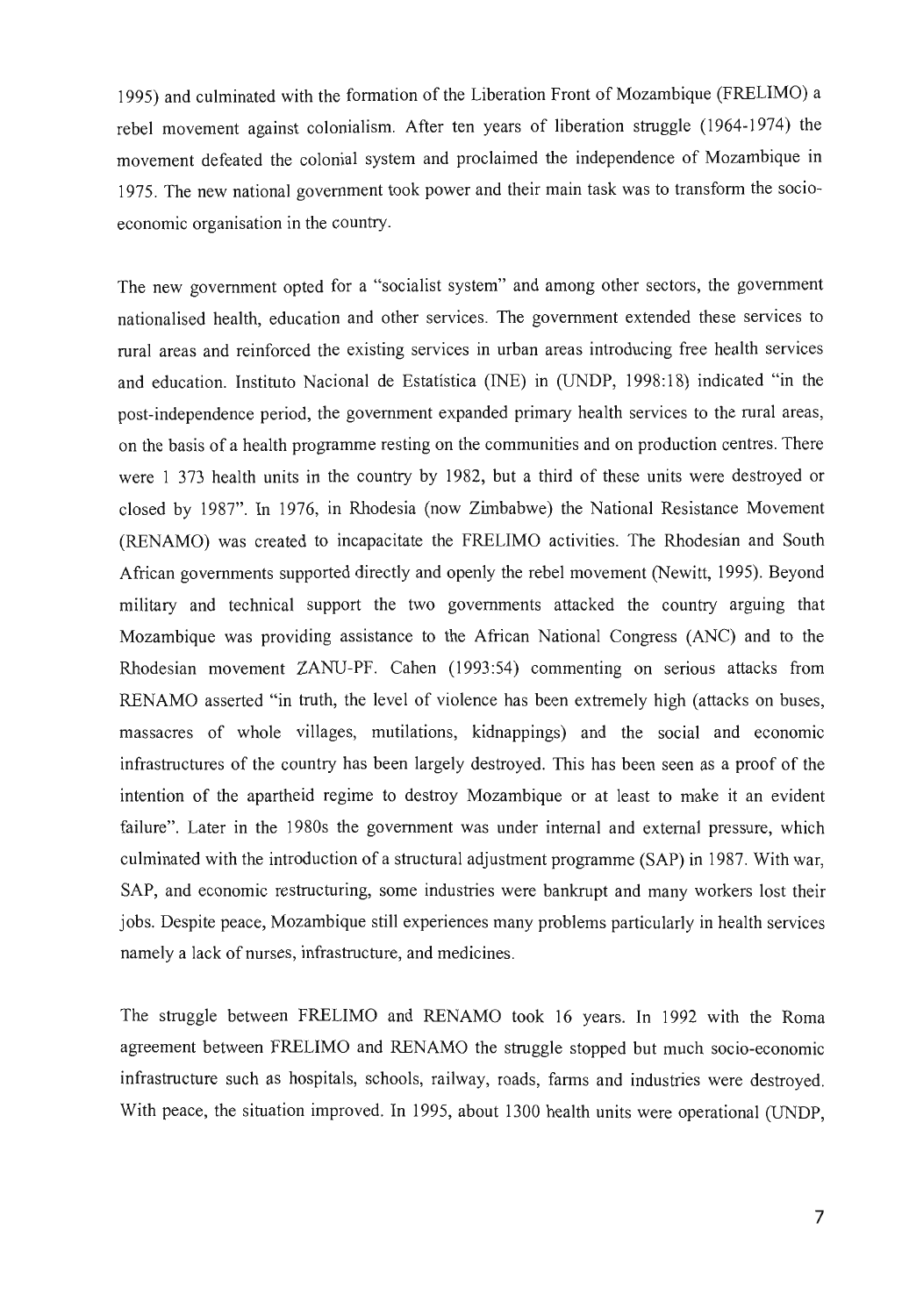1998: 18). Even with this re-establishment of health units the problems increased due to population increases causing negative consequence due to the lack of medicine, and of insufficient nurses and doctors. In 1994 and 1999 the country conducted the first and second general elections respectively, in which FRELIMO was proclaimed to be winner in both.

#### 1.3.3 Socio economic trends

According to INE (2004:5), the total fertility rate was 5.9 in 1997 and 5.5 in 2003. In same period the life expectancy was estimated in 40.6 for men and 44.0 for women and 44.4 and 48.2 for women in 1997 and 2003 respectively and the rate of population growth was estimated in 2.0. Despite unavailability of data concerning to abortion<sup>1</sup>, there is an estimate of 160 dead children per 1000 before completing their first birthday (INE, 2000:15).

The Gross Domestic Product (GDP) per capita dropped from \$96 in 1987, to \$87 in 1990, before rising to \$95 in 1994, \$110 in 1997 (UNDP, 1998:49) as a consequence of nationalization, war, SAP introduction, privatisation, peace, and introduction of external investment in the country. Bowen (1993:327) pointed out "beginning in 1980, Mozambique economic difficulties were intensified by escalating South African military destabilization. Under South African sponsorship, RENAMO a surrogate force, become a major instrument of economic sabotage and terror, especially in the country side". This situation stopped in 1992 with the peace agreement in Roma. Beyond the war the GDP was affected by low production in the agricultural sector due to natural disasters (drought and floods). Other factors have had negative impacts affecting the public sector health, education, and have caused high child mortality. Data from the population policy (MPF, 1999:4) indicated that just 39 percent of people have access to health services; 48 percent of females have not attended any formal school and only two percent of women reached secondary school.

## **1.4** Relevance of the study

The relevance of the study lies in the need to accommodate the objectives and strategies of population policy (MPF, 1999) with the necessities of reducing the level of fertility and poverty. Reducing the levels of unmet need for contraception through expansion and increasing modem contraceptive use probably could make it possible to harmonise population growth and economic growth, as well as improving others social services related to development. Thus, the study will

<sup>&</sup>lt;sup>1</sup> There is no statistical data on abortion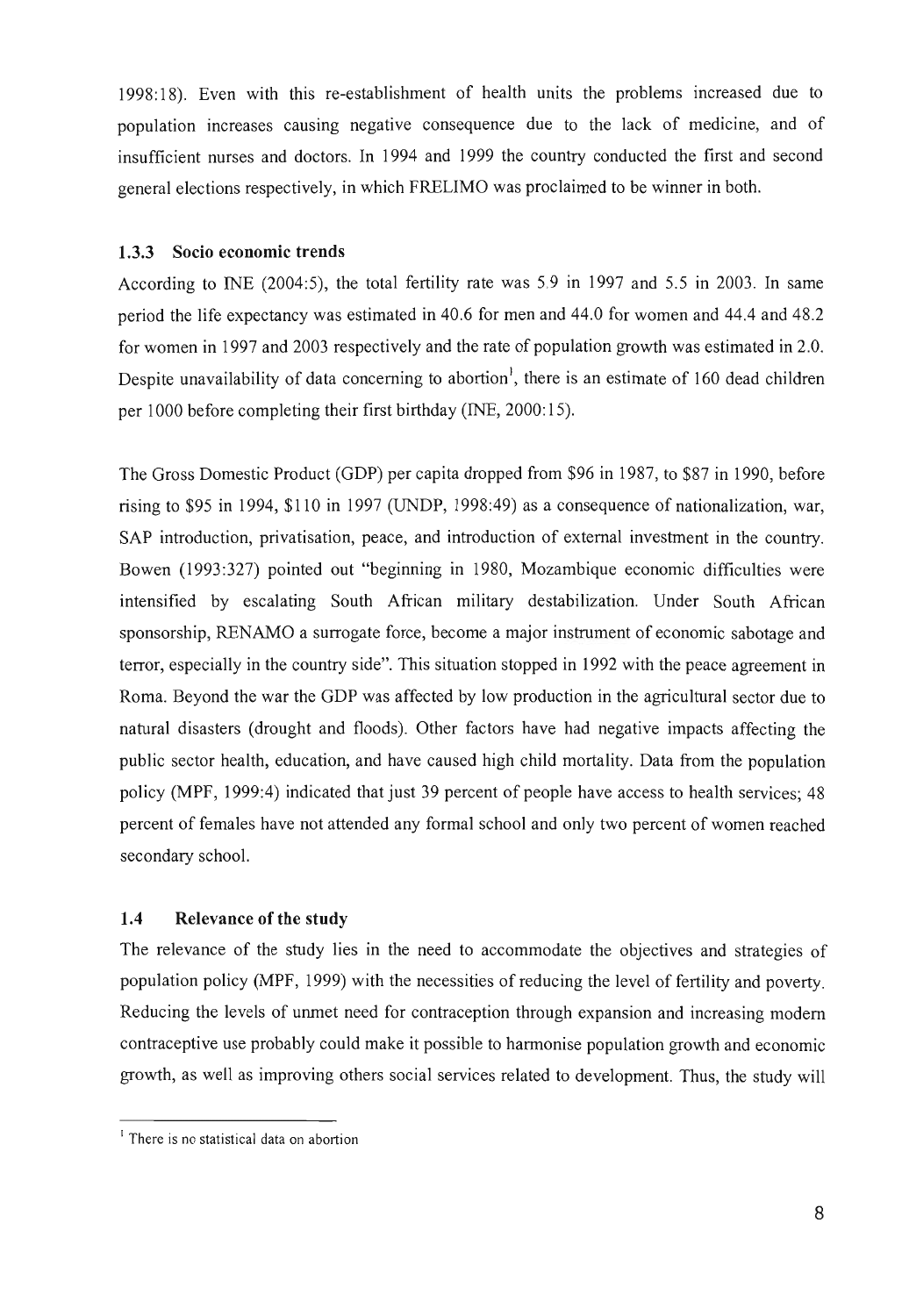be a contribution for planners and policy-makers needing to address those who need to space the children or to limit having more children. In addition, the study will indicate that one of the causes of high fertility can be associated with unmet need for contraception. So far, there are no studies on unmet need for contraception in the country. The 1997 DRS just gave the number of people having an unmet need for contraception (Gaspar et al. 1998). Factors contributing to such levels of unmet need are not mentioned, nor their implications.

Unmet need for contraception causes rapid population growth, which is not accompanied by social services. In addition, it is known that high levels of unmet need are associated with poverty, child and maternal morbidity and mortality, and other harmful socio-economic consequences. In the country, the actual socio-economic improvements probably have been hindered by unmet need for contraception. The International Conference on Population and Development (ICPD, 1994) recommendations stressed that reproductive rights include recognised human rights in some nations laws on international human rights, and other relevant documents of the United Nations (UNFPA, 1995:17). Reproductive rights recognise the basic right of all couples and individuals to decide freely and responsibly on the number of children, interval between children and when they want children.

In Mozambique, the Population Policy (MPF, 1999:15) explains that couples and individuals of reproductive age have a right to decide freely on the number and the time they want to have their children. In fact what they need is assistance to access information, education and appropriate means for contraception. Actually, individuals and couples are faced with the problem of limiting the number of children due to several socio-economic and cultural factors, which result in an unmet need for contraception. Thus, in many countries, including Mozambique, unmet need for contraception should be considered one of the main reasons for having more children than are preferred by individuals or couples. As a result of unmet need for contraception (Ashford, 1993:1), more than 100 million women in less developed countries, or about 17 percent of all married women, would prefer to avoid a pregnancy but are not using any form of family planning due to an unmet need for contraception. The 1997 DHS shows that, in Mozambique, 62 percent of married women responded that they know about modem methods for contraception but only 12.2 percent have used them (Gaspar et al. 1998). In addition, the level of contraceptive use is associated with the level of mother's education; from eight percent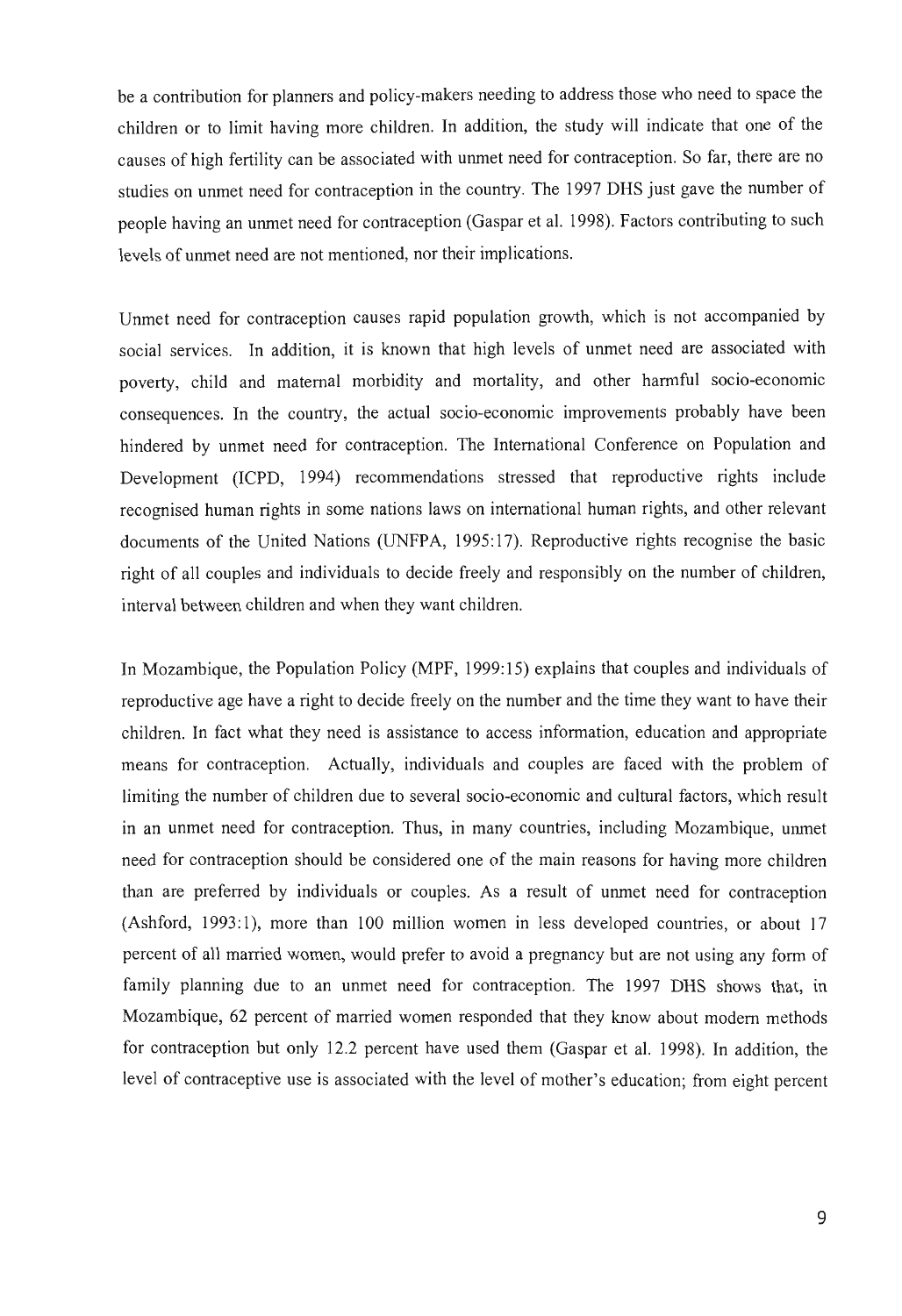for women with no schooling to 33 percent for women who have attended secondary and high school.

#### **1.5 Implications of unmet need for contraception**

The most important thing is that unmet need forces individuals and couples into mistimed and unwanted pregnancies and children. Sometimes it causes mother's illness, which results in people spending time and their few resources to provide medical necessities. In addition, unwanted pregnancies contribute to high abortion rates that have exposed mothers to dangerous health situations. Unwanted pregnancies may culminate in children who become a burden to the family and to the society. Existing studies show that "One particularly harmful consequence of unintended pregnancies is unsafe abortion: An estimated 18 million unsafe abortions take place each year in less developed regions, contributing to high rates of maternal death and injury in these regions. In addition to that, unwanted births pose risks for children's health and well being, and contribute to rapid population growth in resource-strapped countries" (Ashford, 2003:1).

At the international level Mozambique is one of the signatories of the Alma-Ata Declaration in September 1978, the International Conference on Population and Development (ICPD) 1994 and Beijing in 1995. One the objectives of the population policy (MPF, 1999:16) is "Providing infonnation, training and other means to population that allow women, men and adolescents managing their reproductive and sexual life according to their desire, individual capacity and social responsibility". To achieve these aims huge challenges have to be faced in providing education and social services at individual and institutional levels.

Thus, it is imperative to identify the levels of unmet need for contraception in order to provide such services. For example, Mturi, (1995:37) reiterates the importance of family planning programmes utilising the information about unmet need for contraception so as to understand the needs of women of specific reproductive ages. Factors like improving health care and education, should be the basic steps to reduce the gap in unmet need for contraception in the country as well as between rural and urban areas, and between educated women and women with no education or with only primary school education. To achieve this objective the Conselho de Ministros (CM, 1999:37) considered increasing access to improvement in the quality of mother's health during the period 2000-2004. Unfortunately, the success is still in studies. Reducing the gap in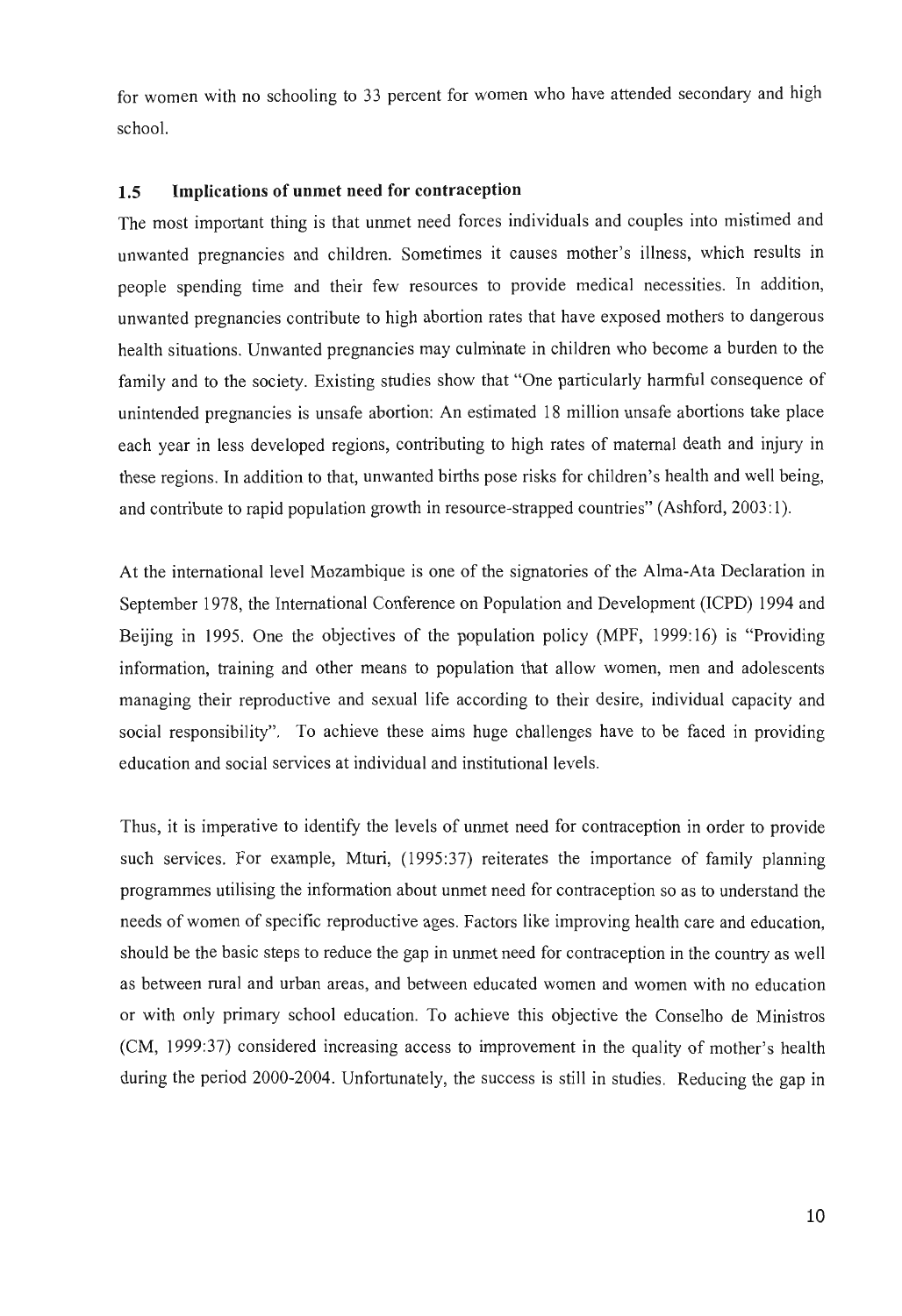unmet need for contraception would imply reducing fertility and under-five mortality, maternal mortality and consequently could improve economic savings within households.

## **1.6 Hypothesis and objectives of the Study**

## **Hypothesis**

Unmet need for contraception is higher in urban areas than in rural areas.

Unmet need for contraception is higher among educated women than among these with no schooling and with only primary school education.

Unmet need for contraception is higher among young women than among older women.

## **General objective**

To examine the factors contributing to unmet need for contraception in Mozambique.

## **Specific objectives**

To estimate the levels of unmet need for contraception.

To examine the factors associated with unmet need for contraception in Mozambique;

To recommend how to reduce the unmet need for contraception.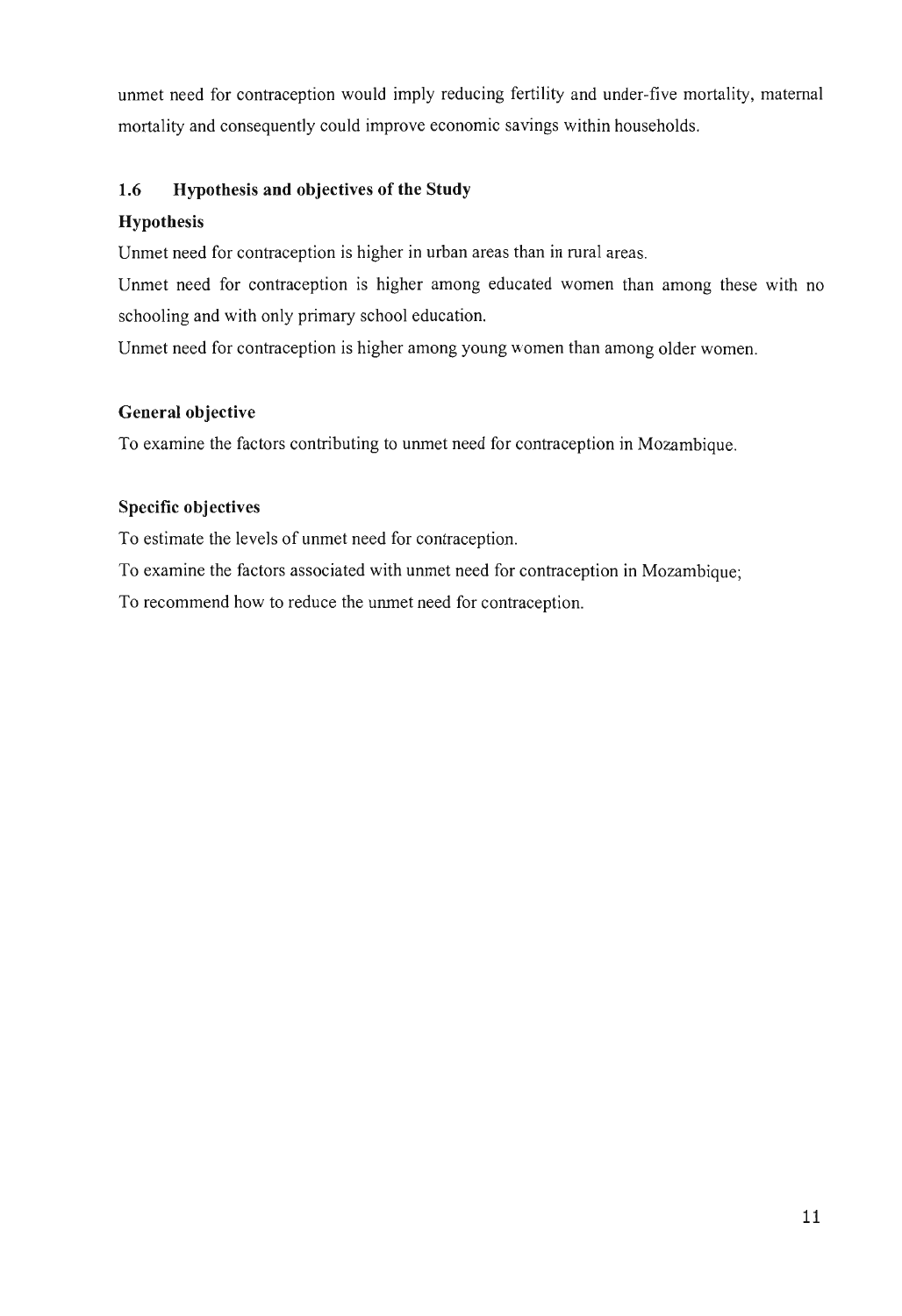#### CHAPTER 2

#### LITERATURE REVIEW

#### 2.1 Introduction

Unmet need for contraception is a phenomenon that is related to fertility and other socioeconomic factors. Nowadays, some men and women probably they tend to avoid having children that they cannot afford. With development, people adopted modem contraceptive methods thus neglecting the traditional and folkloric methods, which are considered ineffective. Unfortunately, some women continue not using or not taking contraceptives due to various reasons. Some women have an unmet need for contraception due to their extreme dependence on their husbands and relatives regarding decisions on reproductive health and family size. In many developing countries the view is that men marry women and than women should become dependent on their partner. It suggests that socio-economic, demographic, cultural and institutional factors are responsible for the disproportional power between men and women contributing to unmet needs for contraception.

According to Mueller (1993:128), "the principle of equality in marriage has elicited considerable controversy in international debates over women's rights". He added that "the Declaration on Elimination of Discrimination Against Women, which preceded the Convention cautioned that women's rights within marriage were to be exercised without prejudice to ... the unity and harmony of the family... the idea that wives and husbands should have the same rights and responsibilities in marriage, collides head on with the customary rights and privileges of men and elders". These inequalities exert a huge influence on unmet needs for contraception hindering policies and programmes. Ashford (2003:7) asserted that "from a police perspective, reducing unmet need for family planning is important for both achieving demographic goals and enhancing individual rights. From a demographic standpoint, reducing unmet need can lower fertility in countries struggling to cope with rapid population growth". Thus, increasing or decreasing trends in unmet need has implications for policies and development programmes.

#### 2.2. Trends on unmet need for contraception

Results from DHS in 115 developing countries between 1990 and 1995 found that 122.7 million women have an unmet need for contraception and there is a decline in the proportion in many countries (Ross and Winfrey, 2002:6). Out of these women, 105.2 million are married women. Out of the married women about 55.4 million have an unmet need to space births and 49.8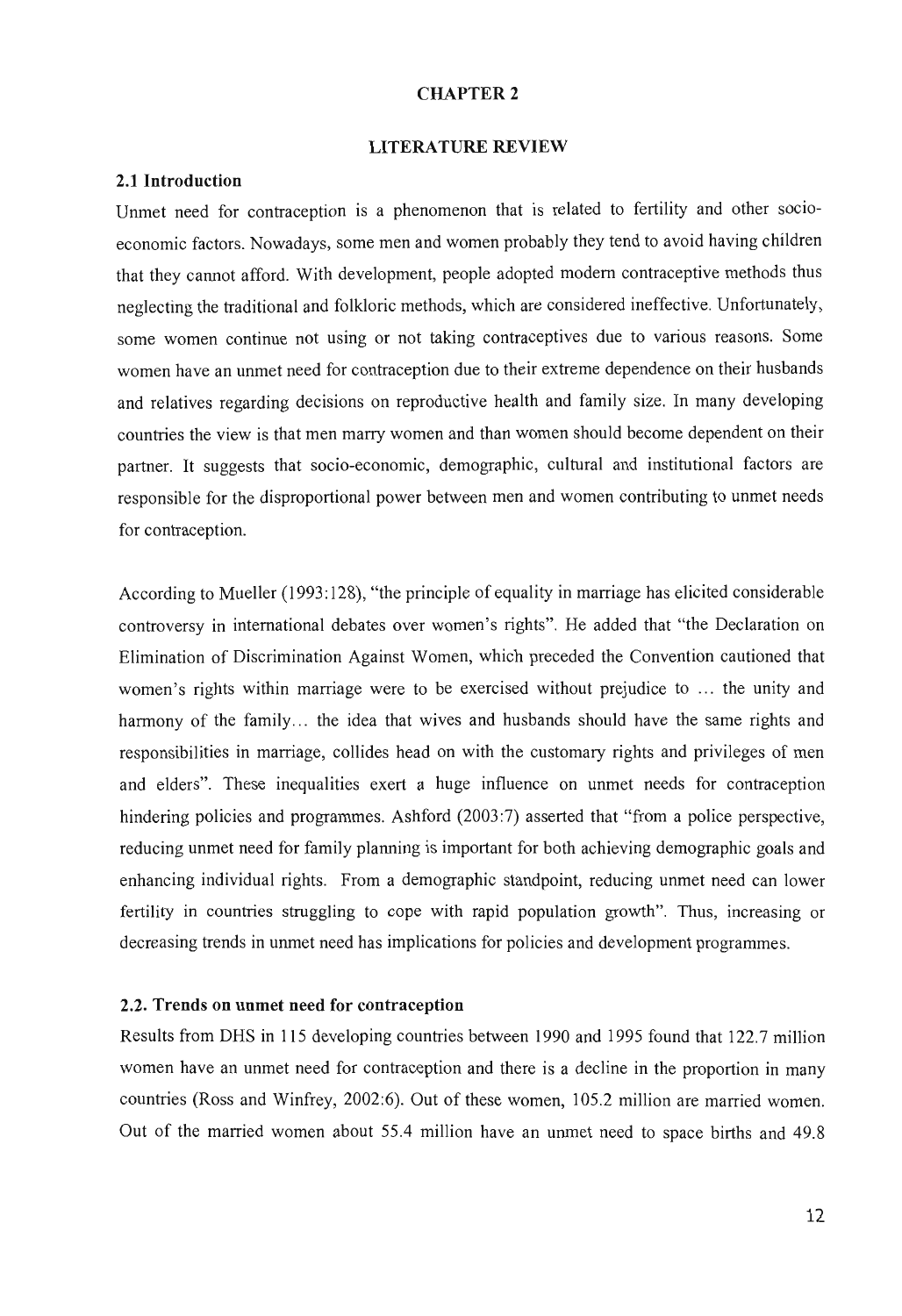million wish to limit further childbearing, considered an unmet need for limiting. The distribution is that the highest unmet need was in Asia with 61 million, sub-Saharan Africa 24 million, Latin America 11 million, North Africa and Middle East about 8 million and Central Asian republics with 1.1 million.

Other recent studies showed that about 350 million women worldwide in their reproductive ages are still in need of family planning methods to space their children or limit the size of their families. More than half the women in some countries say they would have preferred to postpone or avoid their most recent birth. And more than 50 million of the 190 million worldwide women who become pregnant each year have abortions, many under unsafe conditions (UNFPA, 2002:7). Thus, the trends on unmet need in many developing countries are related to high fertility, high rates of infant and child mortality, and poor contraception services.

#### 2.3 **Factors contributing to unmet need for contraception**

In many developing countries, reference is made to socio-economic, demographic, cultural and religious barriers as being responsible for unmet need for contraception. The difficulty is to explore the main reason why women fear using contraceptives and the reasons behind this complexity. Through time, there are changes among factors and the burden of each barrier has also decreased. In this context, it becomes necessary to analyse through time which factor(s) exert compelling influences on unmet need among women.

The most common barriers, which increase the levels of unmet need for contraception are related to husbands' opposition, constraints that undermine a woman's ability to act on her childbearing preferences, some religious norms, ambivalence about whether women want to be pregnant, lack of knowledge, communication and distorted information, myths, inaccessibility and unavailability, long distance to health services, relying on postpartum breastfeeding, costs of contraception and low risk of conceiving (Bankole, et al. 1998), like in Punjab (Casterline et al. 2001), Ghana (Govindasamy and Boadi, 2000) and developing countries (Finger, 1999; Ashford, 2003; and Chaudhury, 2001). Beyond the better known reasons contributing to the existence of huge unmet need there is another, caused by inefficiency of contraceptive methods (Bankole et al. 1998 and Finger, 1999).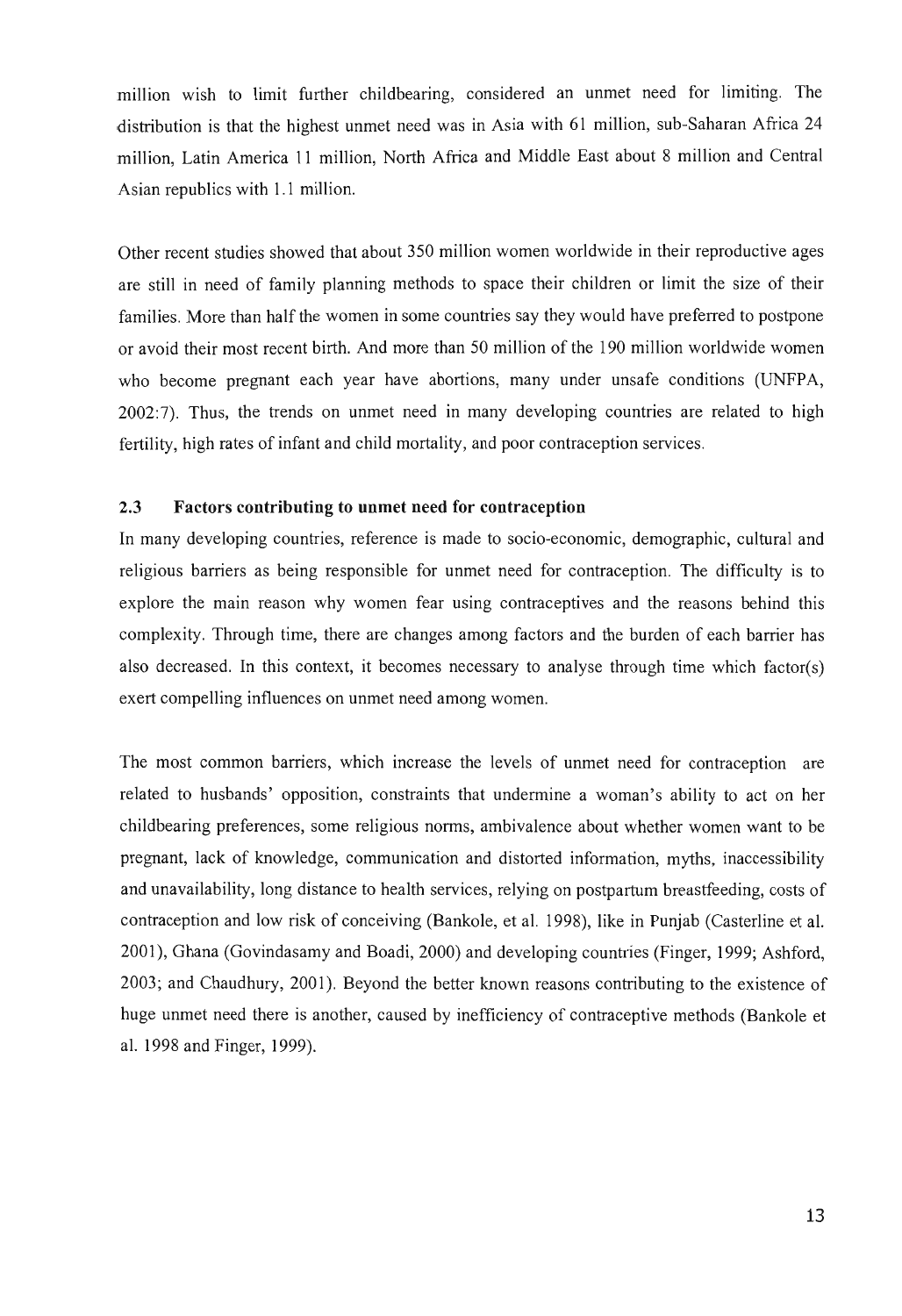Referring to contraceptive methods, the United Nations Population Fund (UNFPA, 1983) in National Research Council (1993:130) pointed out that "in Africa post colonial implementation of programmes in the 1960s was slow due primarily to low government recognition, of the need for services and fluctuating government support, insufficient external assistance, opposition from the Roman Catholic Church in some regions, logistical problems, and a lack of trained manpower". Makinwa-Adebusoye, (1992:69) analysing 1988 urban data in Nigeria, found that the main reason for some non-users of modem methods of contraceptive was the belief that the first intercourse could not result in pregnancy. Meanwhile, Abdool Karim and Preston-Whyte (1992) in Preston-Whyte (1999: 146) stated that in South Africa clinic staff did not attend girls for contraception matters without the consent of their mothers.

Ashford (2003:6) mentions that in some developing countries women experiencing an unmet need for contraception are likely to live in rural areas and are the least educated, the least likely to have been exposed to family planning messages on radio or television. Westoff and Bankole (2001) explain that with increasing prevalence of sexually transmitted infections (STIs), including Human Immunodeficiency Virus/Acquired Immunodeficiency Syndrome (HIV / AIDS), there has been an increase in the use of modem methods. This had led to a shift to greater use of limiting methods in sub-Saharan Africa. This trend can influence the levels of unmet need for contraception, given that condom use not only prevents transmission of infectious diseases but also prevents pregnancies.

#### 2.3.1 **Desired number of children**

The level of unmet need for contraception varies in accordance with the fertility. In general, countries with high levels of unmet need also have high levels of fertility. Ashford (2003:3) asserts "generally speaking, contraceptive use rises and women's fertility declines as countries develop. But unmet need does not decline steadily with fertility. In some countries with high fertility, women have low unmet need, because their desire for children is high and therefore little gap exists between their childbearing intentions and contraceptive use". Notwithstanding, unmet need depend of men having one or more wives. In fact, studies shows that a man may have an unmet need with one wife or partner but not with another, for example, if he uses contraceptives to prevent impregnanting an extramarital partner but does not use a method with his wife in spite of not wanting to have more children with her (Ngom, 1997:193). So; unmet need for contraception is also related with a woman who is married with other or not. In Chad,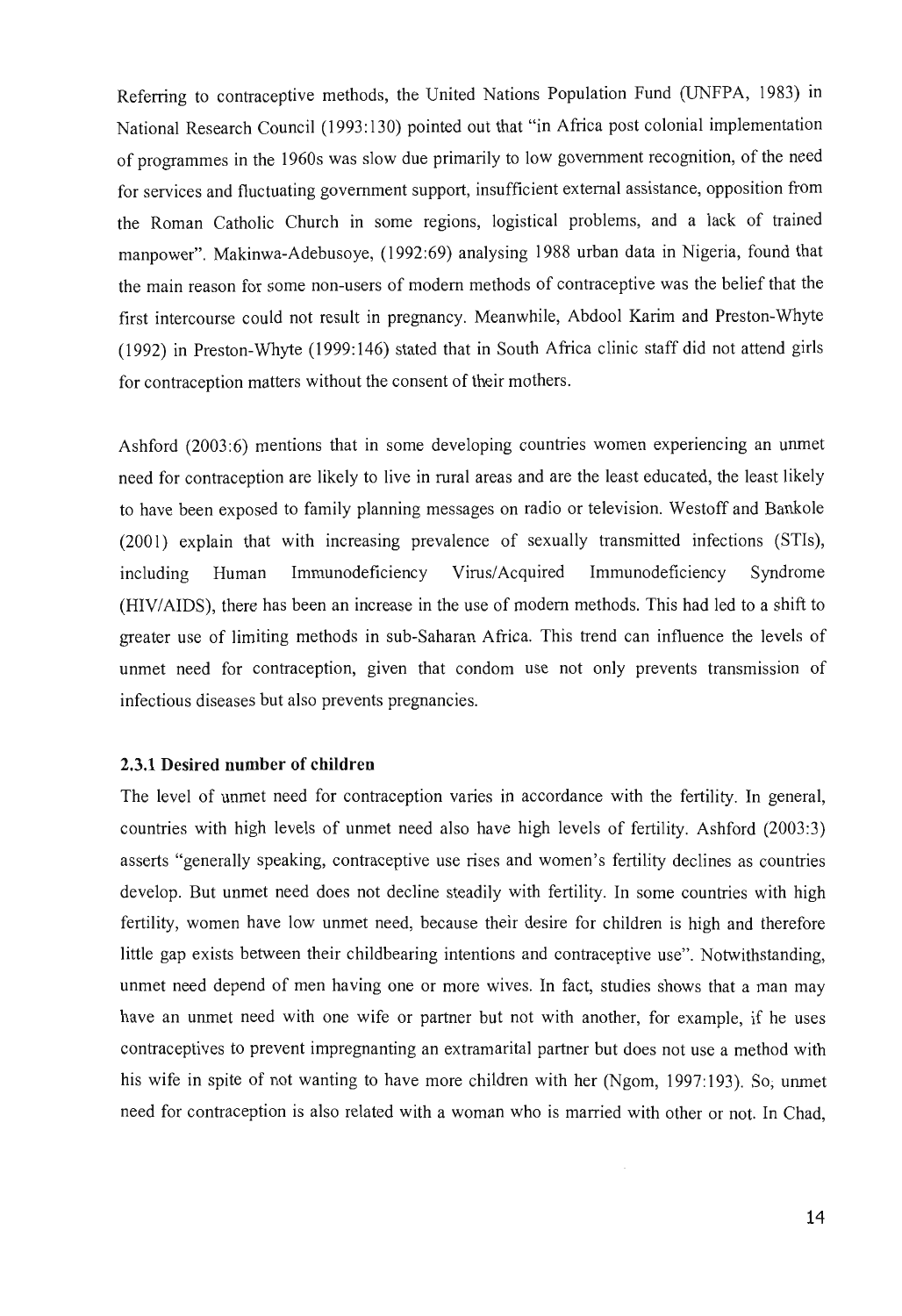for example, women have high fertility (6.6 births on average), low contraceptive use (4 percent), and low unmet need (10 percent). Ashford (2003:4) points out that in a few countries such as Mali, Senegal, and Uganda, an increase in unmet need for contraception occurred because fertility have changed, as more women want to postpone or limit childbearing.

Results from the 1988 Ghana DRS, (Govindasamy and Boadi, 2000:5) show that the highest unmet need for limiting is among women whose number of children is five or more and lowest among women without children. In contrast, the highest unmet need for spacing is among women with one or two children. In general, unmet need for contraception is significantly lower among young people who expect to reach their desired number of children. Thus, they prefer spacing, rather than limiting, while adult women, who have achieved their desired fertility, have more need to limit births than to space them.

### 2.3.2 Number of living and dead children

The number of living and dead children contributes to increasing or to reducing the level of unmet need for contraception. In general women with "fewer" living children should be more interested in having more children than others. The probability of children living is associated particularly with the level of women's education. Studies from World Bank (1994:13) show that the children of women with secondary education are 25 to 50 percent less likely to die before age five than are the children of women with no education. Chaudhury (2001:11) demonstrates that women with fewer living children are more prone to have an unmet need for contraception for spacing than women with high number of children who prefer limiting births. It means that since women have preferred number of children they prefer to stop having more. Normally it happens at advanced reproductive age. In contrast young women need to achieve their preference but not in short period of time, so they have unmet need for spacing births.

Thus, the use of contraception is likely to be heavily influenced by the number of living children in the family. It suggests that families with more living children are prone to limit having children while others with few living children prefer having more children though they may use contraceptive to space them. Unmet need for contraception will vary, not only due to the number of living children, but also due to sex preference. Studies from Karachi demonstrated that women who have an unmet need for family planning are less likely to have at least two living sons and two living daughters than women practising consistent contraception, Pasha et al.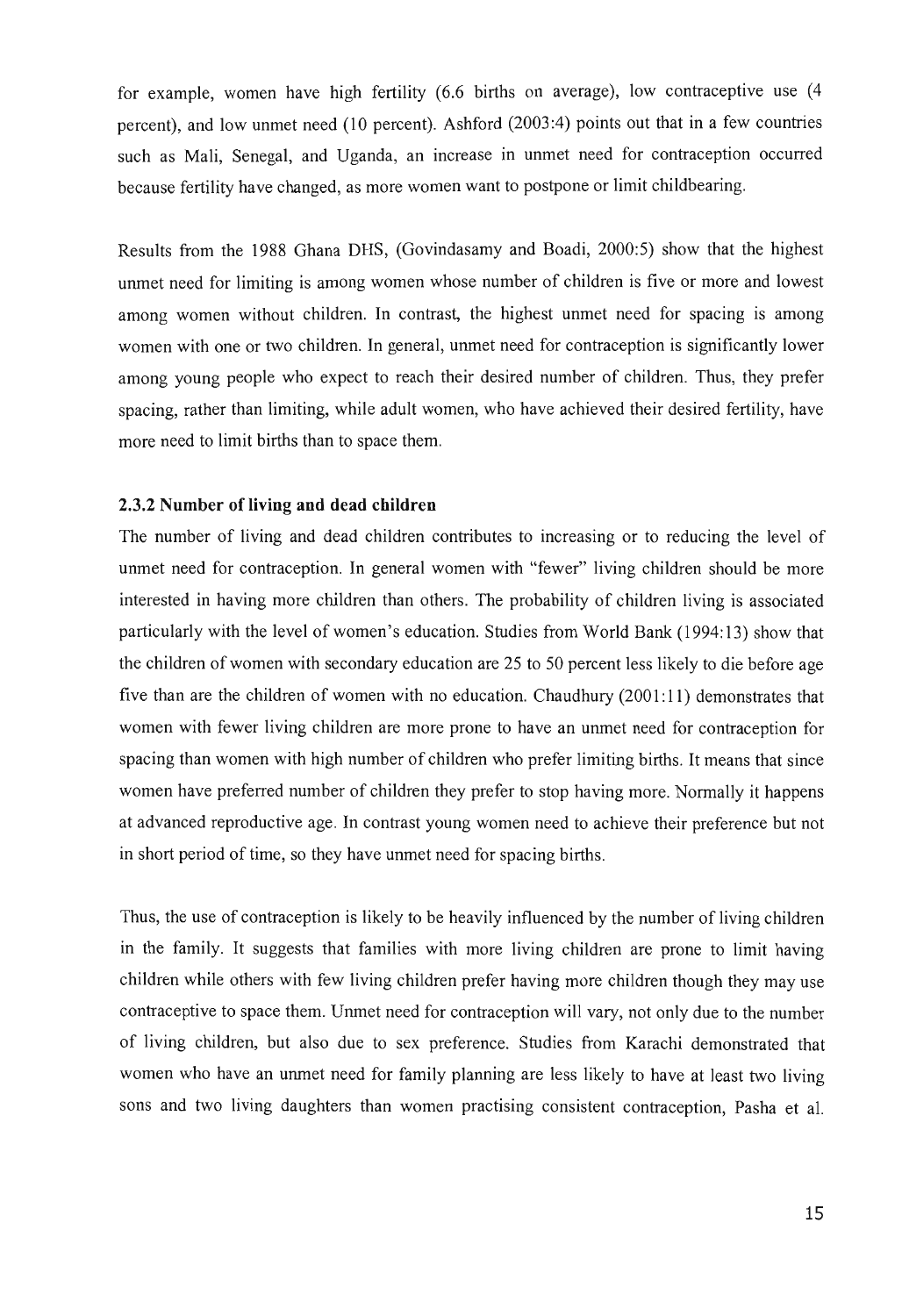(2001: 105). However, results of studies in Pakistan showed that the number of living sons in the family more likely influenced the use of contraception (D'Souza, 2003:8).

Among women of advanced reproductive age, unmet need for contraception can be a result of women's preference for limiting having children without using contraceptive methods being based on a perception of a low risk of conceiving (Pritchett, 1994; Casterline et al. 2001). In addition, it can result from lower frequency of sexual intercourse, breastfeeding and relying on traditional contraceptive methods. Some of these methods are ineffective, rendering these women pregnant unintentionally. In this context, the levels of unmet need for contraception can decrease if women need more children due to the sex preference. Other studies show that unmet need increases with the number of children women have. For example, in Ghana, in 1998, it ranged from 17 percent among women with no children to 38 percent among women with five or more children (Govindasamy and Boadi, 2000:6). John Hopkins (1996) showed that among limiters who do not intend to use contraception, 32 percent said that they were not exposed to the risk of pregnancy, while for spacing are only 15 percent.

### 2.3.3 Place of Residence

The place of residence, in terms of rural and urban areas, is one of the variables that offer different services for women to prevent unwanted pregnancy and children. Unmet need for contraception could be high in rural areas due to unavailability of contraceptive services. Meanwhile, in urban areas, the availability of services, infrastructure, supply and less resistance to behaviour change contribute to expose women to unmet need for contraception. In addition, in urban areas the availability of contraceptive services and accessibility encourage contraception. However, if these women need but not find contraceptives they will have an unmet need for contraception. Chaudhury (2001: 13) explains that lower levels of unmet need in urban areas of South Asia may be attributed, among other factors, to the high availability of contraceptive services and the preference for smaller families, in the sense that they find and use contraceptive methods. Another point of view is that unmet need can be high if women seek for contraception and it is not available. Westoff (1988) in Mueller (1993:15) shares the same point of view pointing out that "as expected, rural women and those with the least education generally have the highest levels of unmet need". In the rural area with scarcity of radio, television, newspaper verbal communication between dwellers or from township visitors becomes decisive to the expansion of information about contraceptive methods. Women can need to space children or to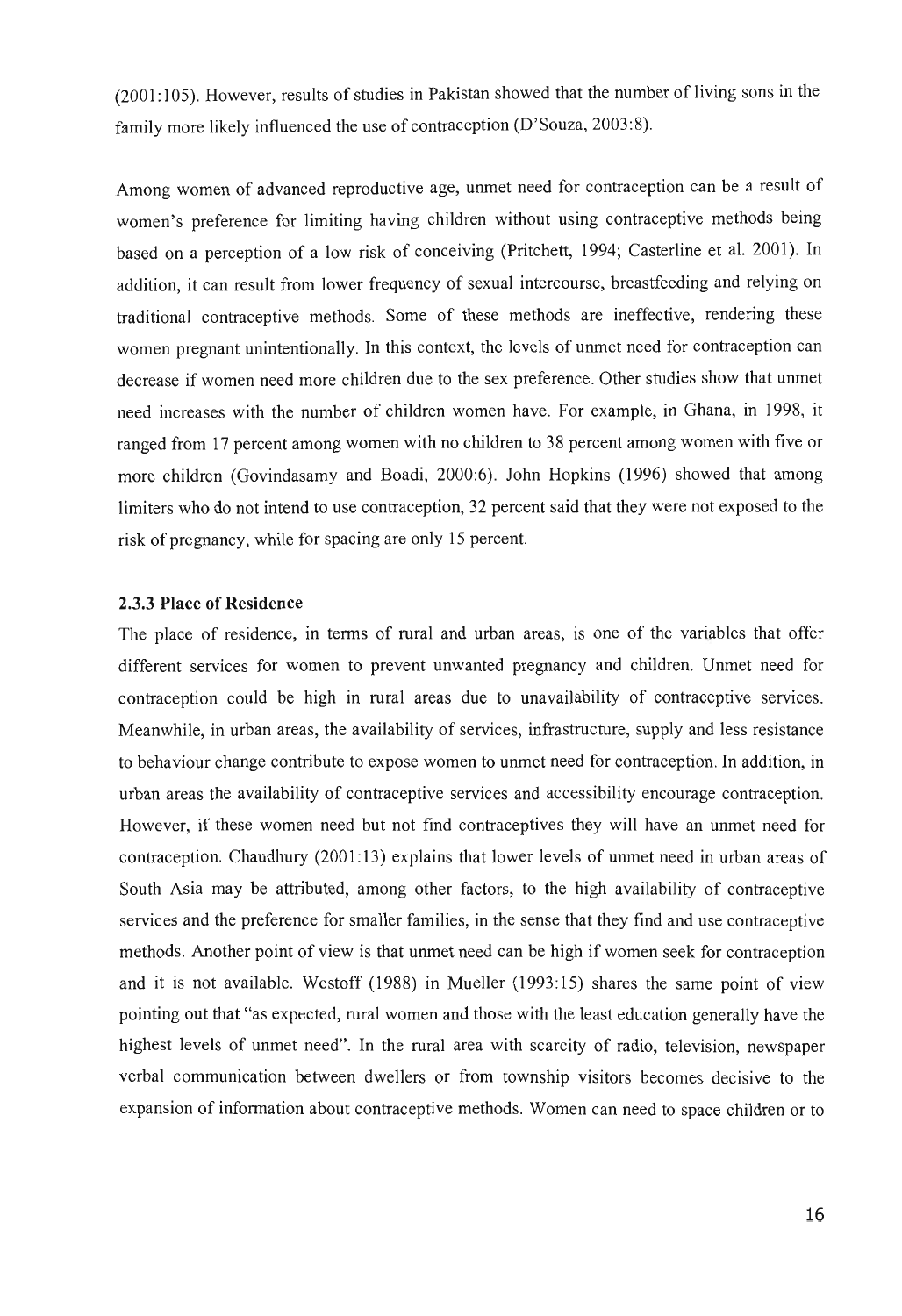limit having more children but because of a lack of knowledge they can have an unmet need for contraception. Schenk (1995) in Buhler (2002), as well as Casterline et al. (2001:98), explain that mass media messages influence individuals only indirectly. Such mass media raise a topic and provide basic information about it. This information is then usually discussed, evaluated, and altered by personal communication networks. Due to their low levels of literacy some women in rural areas perceive the message according to personal intentions of leaders, religious and other community representatives. All these situations can contribute impeding women from using contraceptive methods ever though they want to space or limit having more children, resulting in an unmet need for contraception.

The other reason for an unmet need for contraception in rural areas is long distance (inaccessibility and unavailability), long waiting time at bus stops, poor health services, and the lack of a transport system. All these make access to contraceptives difficult resulting in an unmet need for contraception. In 10 countries (four Latin American, five African countries and one Asian) (Bongaarts and Bruce, 1995:61) found that contraceptives prevalence declined with distance in rural areas, increasing a possibility of women having unmet needs for contraception. This situation is characteristic in many developing countries, particularly in Mozambique. Another likely situation but not much explored is the inaccessibility of health services during rainy seasons because of poor roads and infrastructure. In Mozambique, especially in central and southern provinces, this phenomenon is frequent.

### 2.3.4 Age

Age constitutes one other variable associated with unmet need for contraception. As demonstrated above the analyses of unmet need is basically addressed to women of reproductive age (15-49). Unmet need (for spacing and limiting) will be different at different ages. Over generations the number of desired children among women and couples has decreased. In addition, women have delayed having children. It could mean that those delaying having children, because of taking modem methods for contraception, decrease the level of unmet need for contraception. In general, the number of desired children is higher among adult women than young women. For example, "DRS data from the 1980s show that women in countries in the southern hemisphere aged 20-24 considered an ideal family size to be approximately half to one child smaller on average than do women under 20 years old" (Mueller, 1993:113). In this situation, the unmet need will vary if women want to space or to limit having children but do not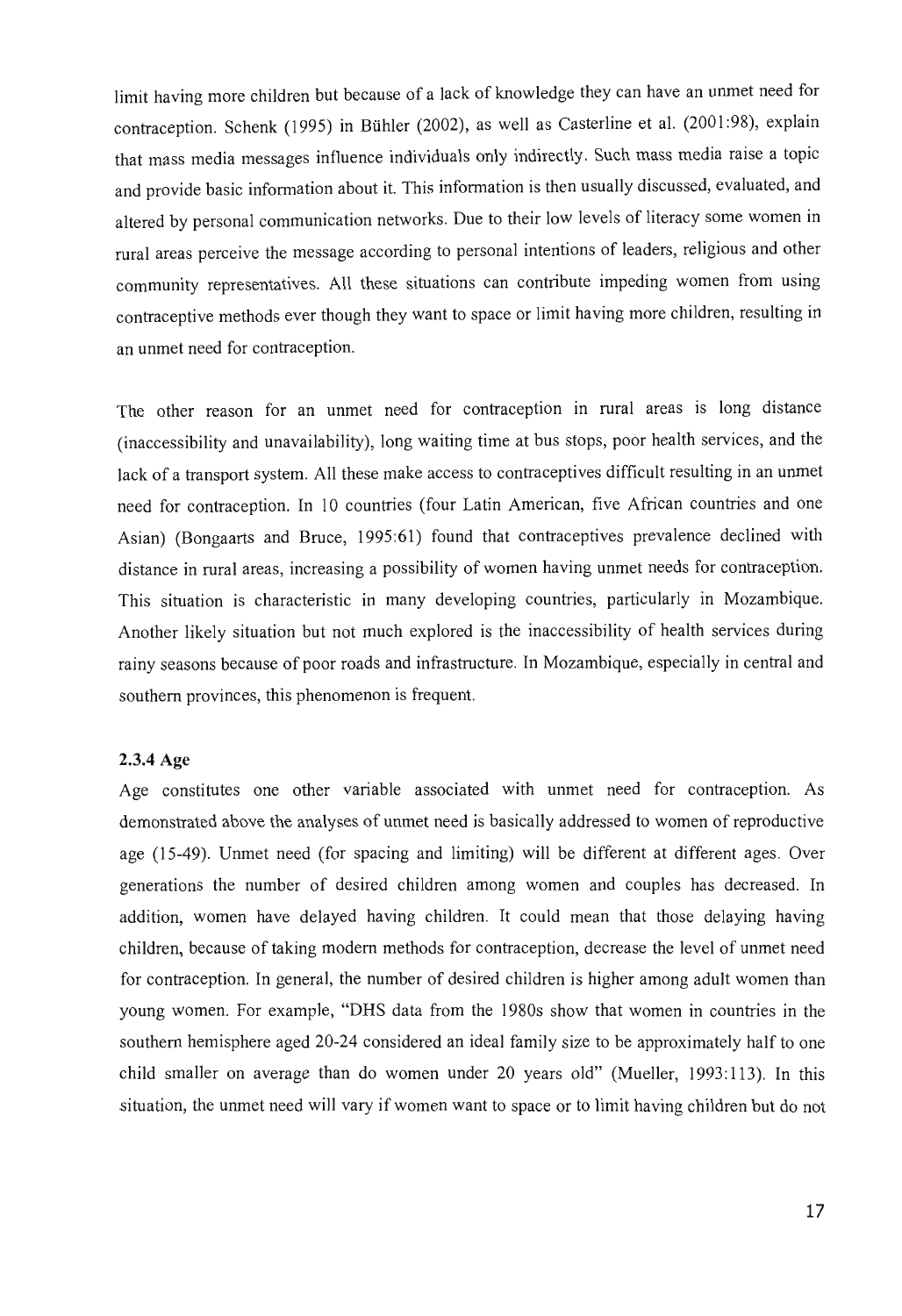find modern methods for contraception. In general, adult women present high levels of unmet need for limiting and young women tend to have unmet needs for spacing. These trends were found in South Asia, Bangladesh in 1999-2000, India in 1998-9, Nepal in 1996, (Chaudhury, 2001; Govindasamy and Boadi, 2000). Other studies specify that unmet need is greatest among women in their 30s, those who already have several children, those who live in rural areas and those who are illiterate or poorly educated (Westoff and Pebley, 1981: 127). The Ghana DHS (1988, 1993 and 1998) (Govindasamy and Boadi, 2000) found that one in five women aged 45- 49 have an unmet need for contraception, and this proportion has not changed over the decade.

In discussing unmet need, there has been notable sexual and behavioural change among young women especially in the context of unwanted pregnancies and HIV/AIDS prevention. High levels of unwanted pregnancies or children among young girls reveal lack, insufficient or nonuse of contraceptive methods: that is women with an unmet need for contraception. For instance Mueller (1993:129) mentions that engaging in early sexual intercourse often perhaps contributes to limited contraceptive knowledge and practice. This escalates the health risk of pregnancy, maternal death and women powerlessness in preferred number of children due to individual, social, religious and other factors including men's power. In this sense, it is important to involve young people to sensitise them about the dangers of unprotected sexual intercourse. Onifade (1999:63) argued that in developing countries as many as 60 percent of all adolescent pregnancies and births are unintended probably due to unmet need for contraception.

Concerted efforts are required for sexual and behavioural change to control fertility or else unwanted pregnancies and unwanted children will still pose problems due to high levels of unmet need for contraception. In studies Karim, and White, (1992) in Preston-Whyte (1999:142) found that in some family planning clinics in Durban in 1990 staff refused to provide condoms to young girls and nurses were embarrassed to provide condoms. Thus, if girls or their boyfriends visited such clinics and they could not find condoms and the girls became pregnant, they would be considered to be a group with an unmet need for contraception.

#### 2.3.5 **Education**

Nowadays, it is known that the level of women's education exerts huge influence on their empowerment. Empowerment includes opinion, discussion and decision on the use of modern contraceptive methods. As Bledsoe et al. (1999:10) observe "it has been noted repeatedly, for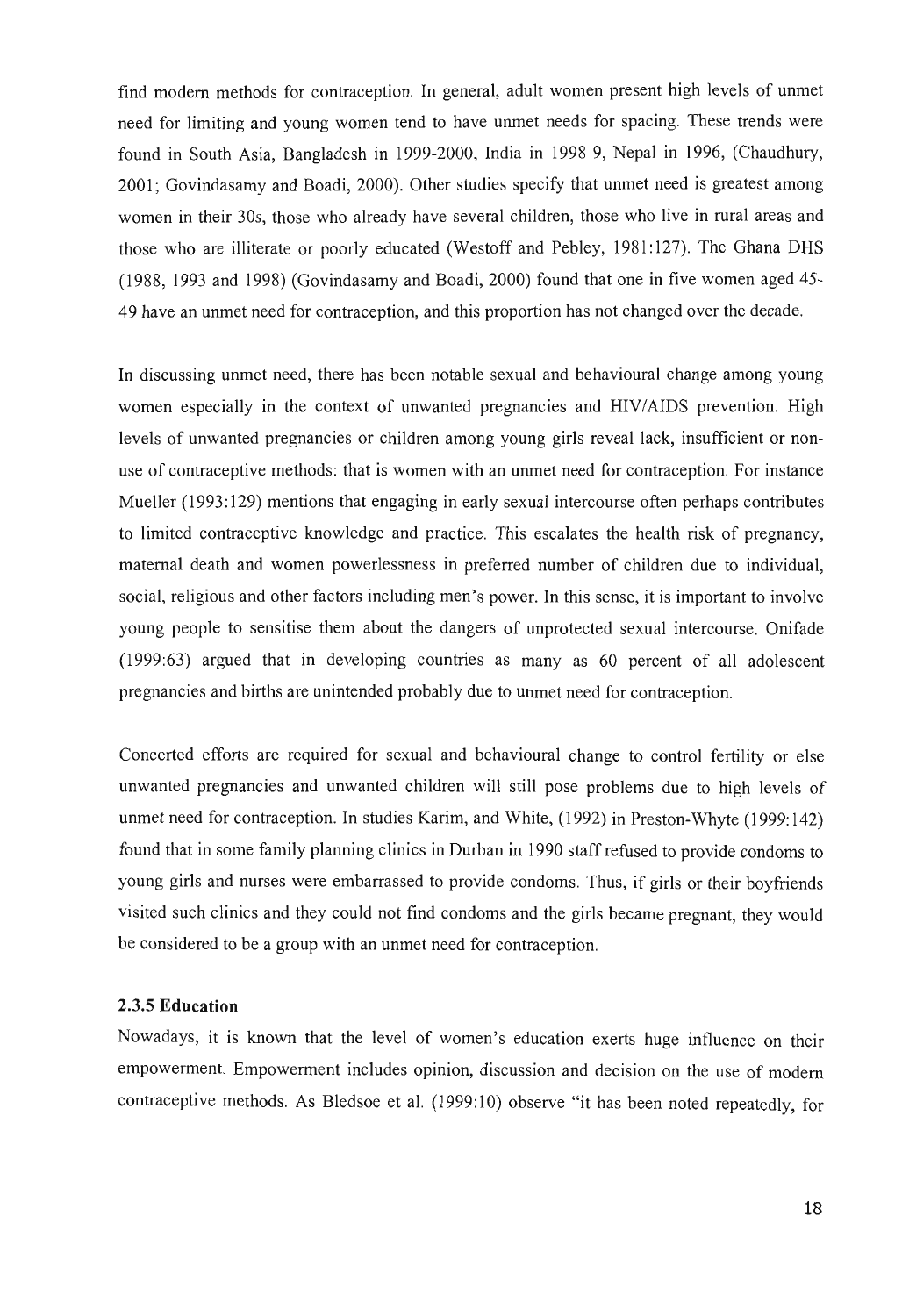example, that education is strongly related to the use of modem contraceptives" and correlated to the levels of unmet need for contraception. It suggests that some women having unmet need for contraception could be due to their low level of education.

LeVine et al. (1991) in Mueller (1993:22), explains that higher education for women can work indirectly by exposing women to knowledge, attitudes, and practices favourable to facilitate women seeking for contraception compared to women who are not educated. If they do not find or use it they will have an unmet need for contraception. Mueller (1993: 118) shows that the effects on school enrolment of postponing a first birth should be strong, because a girl will prefer to continue with her education beyond the typical age of first intercourse and marriage, or the birth of a child would effectively inhibit her chances of staying in school. Thus, education can compel women into seeking modem methods for contraception. If they are unable to access them, they will be in unmet need for contraception. For women who have never been to school the possibility of having unwanted children increases due to the lack of appropriate information. In this context, such women are more prone to have unmet need than those attending school who seek and find and use contraception.

It contrasts with no schooling women who are likely to become dependent on local views and interpretations. In fact educated mothers seek for more contraceptive methods than others. The frequency of visits to the hospital and the fulfilment of preventive methods can play decisive role on the levels of unmet need for contraception. Results of studies held last century among American women found that they used modem forms of contraception, shifting from traditional and folkloric methods. The spread of modem contraception was observed among the educated population because they could read and write (Carter, 1999: 71). It means that other regions and countries where modem methods for contraception were not available or women did use them have unmet need for contraception. In addition, in most countries, declines in unmet need in the 1990s occurred among women at all levels of education ... Nevertheless, the differences between more educated and less educated women persist. Casterline et al. (2001) and Diamond et al. (1999) explain that through education and appropriate information, women can be aware of the methods available, how to obtain them, the costs, using methods and the advantage or disadvantage of the method, and have better dialogues with their spouses.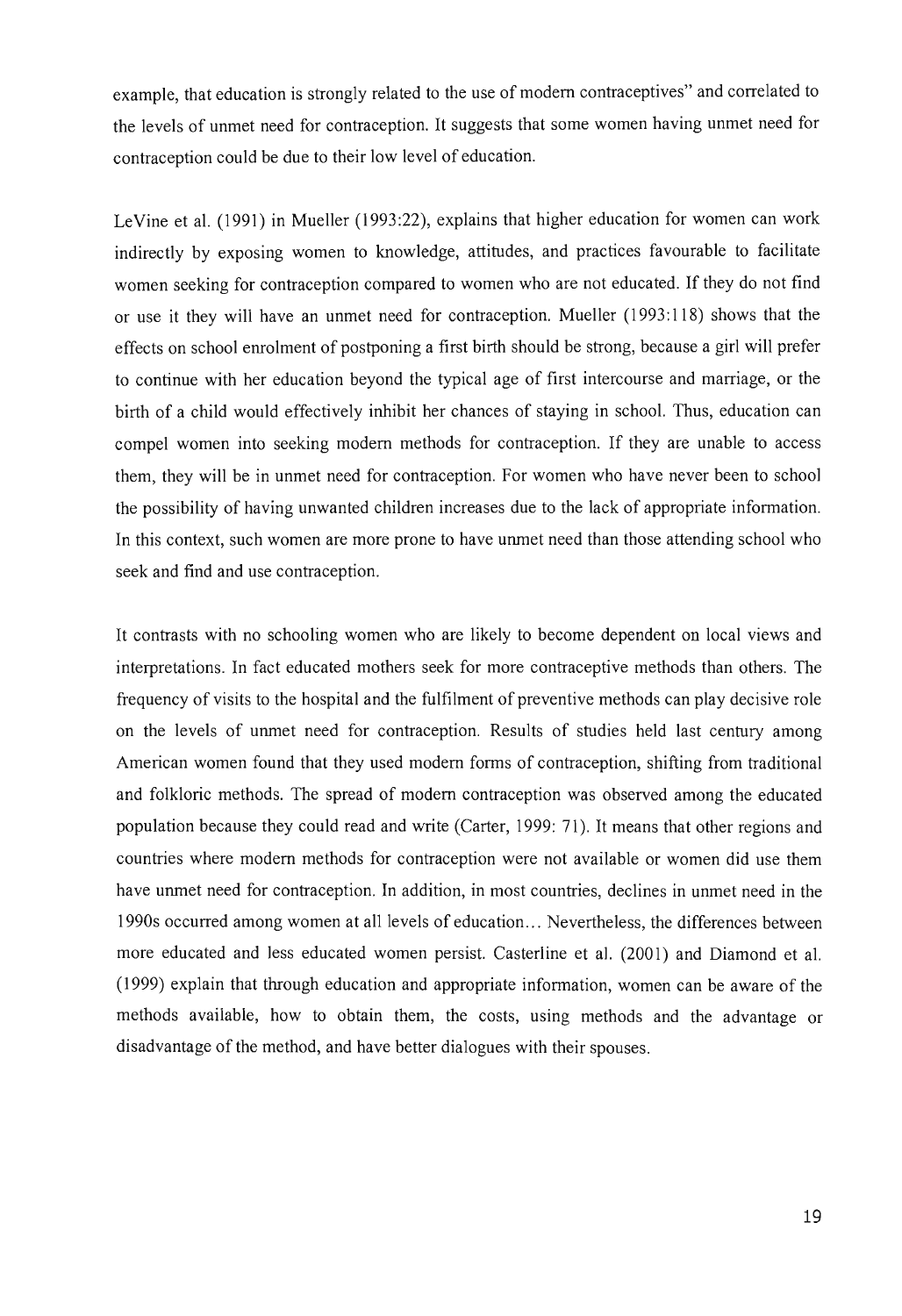Diamond et al. (1999:25) emphasises that "educated women tend to marry later and are more likely to use modem methods for contraception". In the event that they do not find modem methods for contraception, they will have an unmet need for contraception. For example, in four countries of South Asia (Bangladesh, India, Nepal and Pakistan) unmet need is lower among women with secondary and higher education than among women with little or no education. In three of the four countries (excluding Pakistan) the unmet need for limiting births is more concentrated among women with little or no education, while unmet need for spacing is more concentrated among women with a primary education (Chaudhury, 2001: 13). This situation demonstrates how traditional values can playa positive role in reducing the levels of unmet need. What is different is that these women are likely not to be using any modem methods of contraception, also due to their social, cultural or religious organisation.

Govindasamy and Boadi (2000:6) state that "in general, women with a primary education have twice the unmet need of women with at least a secondary education, with a little difference in unmet need among those with less than secondary education. Meanwhile, Mueller (1993:122) indicates that "women with 7 or more years of schooling are also from two to four times more likely than women with no schooling to be currently using a contraceptive method" that is avoiding to have unmet need for contraception. In Ghana, during the past 10 years (1988-1998), unmet need "increased 18 percent among women with no education and 16 percent among women with a primary education. However, unmet need declined 27 percent among women with at least a secondary education".

In the same study Roudi (1995) in Bledsoe et al. (1999:5) found that in Jordan in the 1990 DHS, women with at least a secondary education, despite their later age at first marriage and higher level of modem contraception were likely to have closely spaced births than those with less education. It means that those women could have unmet need if they had had modem methods for contraception

#### 2.3.6 **Occupation**

Employment constitutes another factor which can increase or decrease a preoccupation on the levels of unmet need if working women do not find or use modem methods for contraception. The kind of employment varies considering the level of education and availability of opportunities. In the perspective of guarantying their job (position or salary) women can be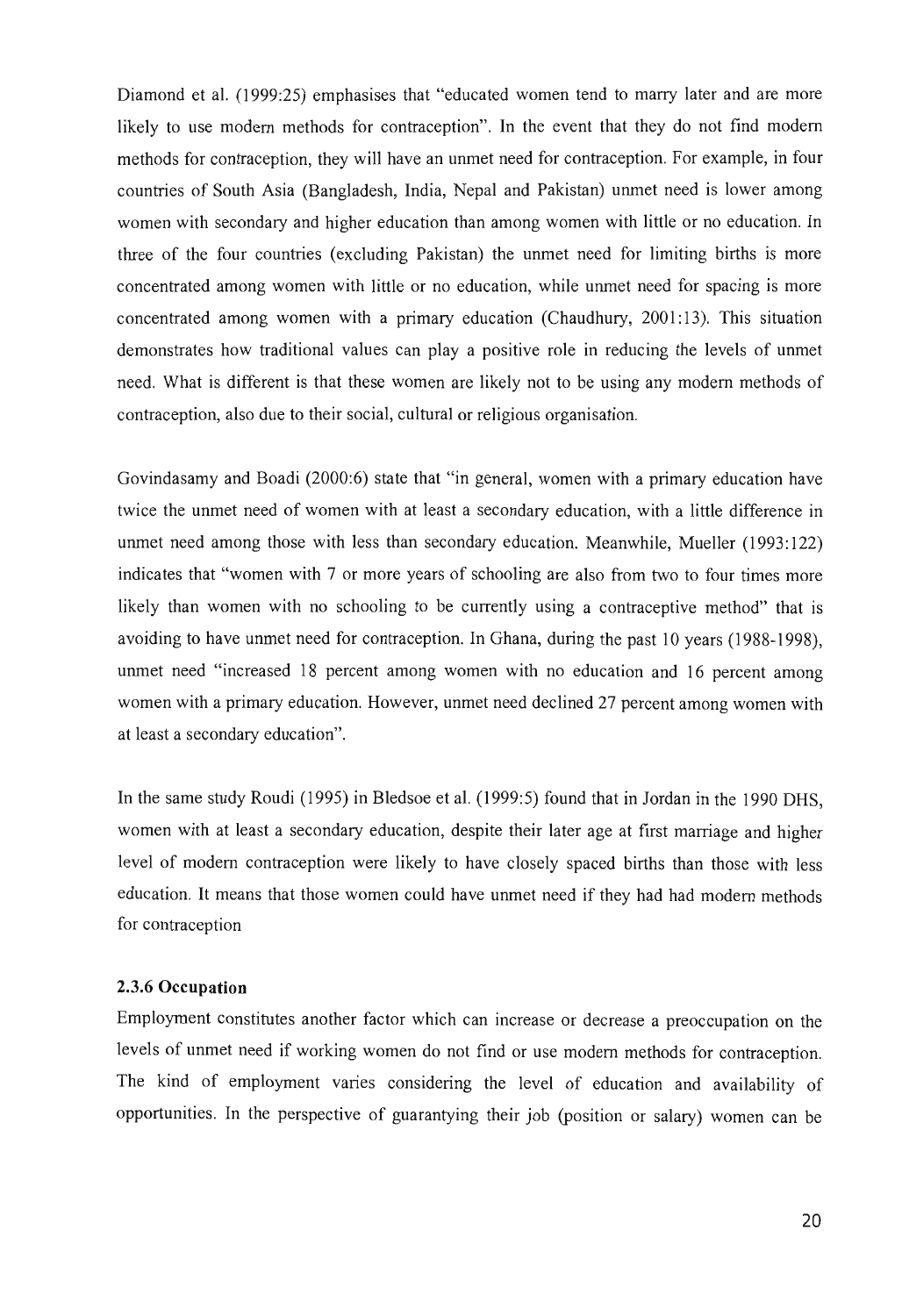"forced" to take contraceptive methods to avoid being pregnancy. Thus, women who are working outside and are paid could be less in unmet need for contraception than those not working, unpaid or in agriculture sector. A study from Pakistan (D'Souza, 2003:4) demonstrates that unmet need is lower among women who are working and the occupation of husbands did not influence significantly the practice of contraception. It suggests that working women are aware in seeking contraception than other women who are not working. Thus, working women are prone to have unmet need, considering that they need more spacing or limiting having more children due to their diary duty. It means that in societies where many women are formally occupied, there is higher proportion of users, that is, less levels of unmet need for contraception.

#### 2.3.7 Religion

Depending on the type of religion, it is another factor that can contribute to increase or to decrease unmet need among women. In general some religious women are prone to believe in self-control like controlling their fecundity, rather than using contraceptive. Such women are more exposed to have unmet need because they are not using modem methods for contraception. In contrast, women without religious beliefs become prone to use contraceptive methods. These women are less exposed to have unmet need. As a result, unmet need for contraception differs among religious and no religious and among type of religion. Studies from Punjab (Mahmood and Ringheim, 1996) in Casterline et al. (2001) conclude, "the primary determinants of contraceptive use (not conditional on a desire to avoid pregnancy) are knowledge of a supply source, husband-wife communication, and religious attitudes". If these conditions act negatively impeding women to take contraception women will be in unmet need for contraception. Many of religious are prohibited to talk and to use contraceptive, resulting in unwanted pregnancies and children, that is women in unmet need for contraception. Analysing the 1990-91 DHS data, Mahmood and Ringheim (1996) in Casterline et al. (2001) found that religious conservatism was a strong negative correlate of contraceptive use, that is high probability of these women to have unmet need for contraception.

### 2.3.8 Other factors

#### Knowledge

Unmet need for contraception could reduce in areas where people have knowledge, communication, and appropriate information about contraceptive methods. This involves having conversations among people and means of communication like radio, television, and pamphlets.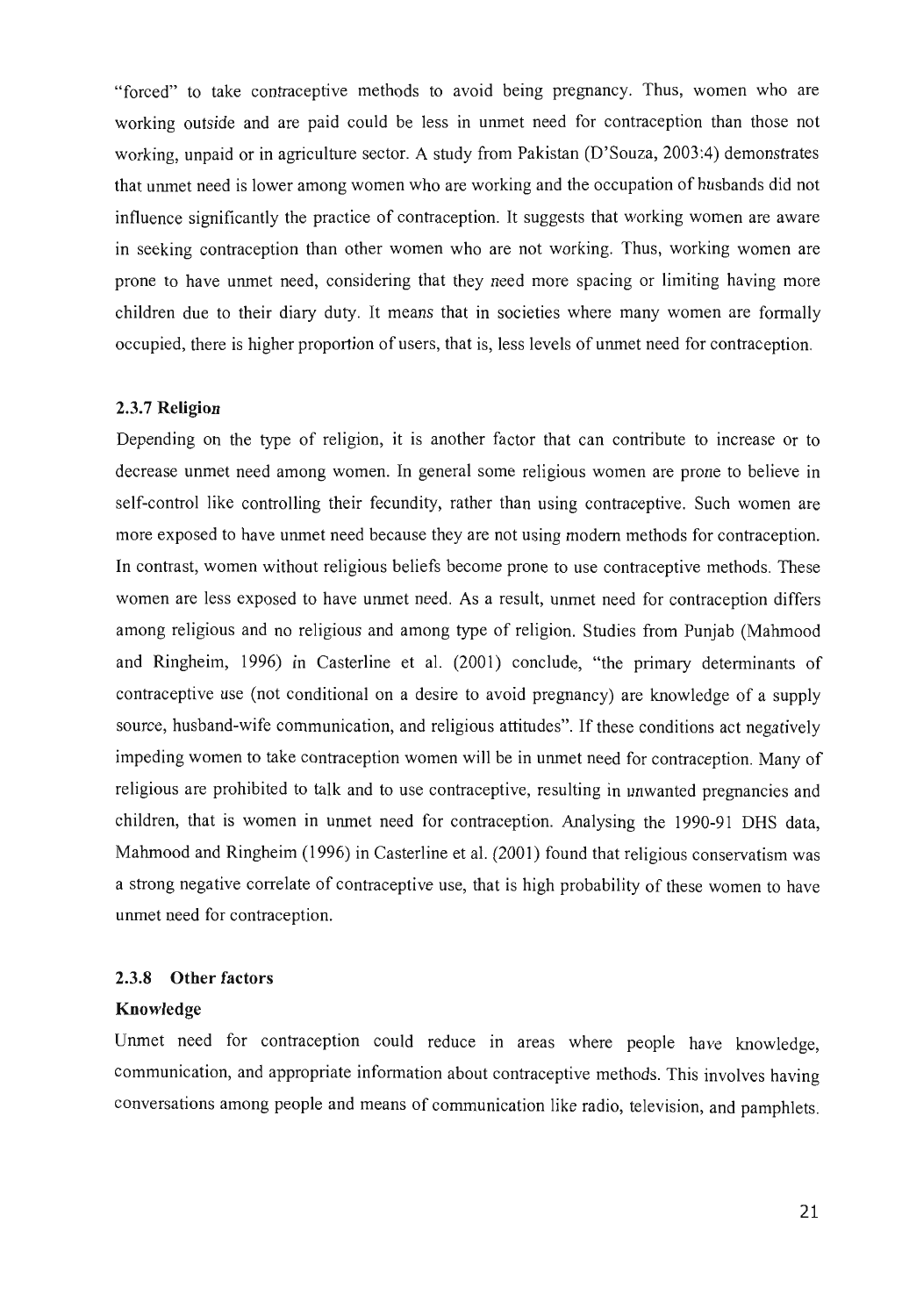Bongaarts and Bruce (1995:62), referring to unrnet need for contraception, explain that knowledge is differently understood. It extends from never heard, of to not knowing how to use it, or not known where to obtain contraceptives. Foremost, in communication women need appropriate information to know and to choose the best contraceptive methods. Information barriers prevent women from being informed about the methods available, where to find supplies, mechanisms to obtain them and sometimes about the costs (Casterline et al. 2001:98).

Appropriate information on contraception can play an important role for either educated or uneducated women. John Hopkins (1996) explains that women, who are aware of many contraceptive methods, know where they can be obtained, understand their side effects, and know how to use them are less likely to have an unmet need for contraception. Results from 24 surveyed countries in DHS show that 20 percent of married women were in unmet need for contraception for spacing births and 25 percent in unmet need for limiting births due to a lack of information. Meanwhile, in the Dominican Republic among women who know three methods or fewer, unmet need is more than twice as high, at 35 percent, as among women who know six methods or more, at 14 percent (John Hopkins, 1996). It suggests that women who know few methods or do not know of a place to get contraceptives can increase the proportion of women experiencing an unrnet need for contraception.

#### Opposition from partners and other relatives

In some countries, women or men and other relatives contribute to unrnet need, since women have no involvement in decision-making in the household. In general, it is known that men's opposition in contraceptive use is a main barrier. But it is also known that women fear to talk about sex with their partners (Pasha et al. 2001:104). For example (Rainwater, 1965 and Hollerbach, 1980) in Mueller (1993: 131) show that married couples who share a more equitable division of labour within the home are more likely to communicate with one another about sex, family size desires, and birth planning and about desire for fewer children, and more effective contraceptive use, including spacing. In contrast, Mueller (1993: 117) indicates that in societies where the husband has unilateral power in family size, to divorce his wife and take another, or where a man simply abandons a woman to whom he is not married, the fear of repudiation can motivate women to have many children to try to bind their partner to them. Thus, disagreement among couples in terms of family size and fertility intentions affect the levels of unrnet need for contraception (Bankole and Sing, 1998:19).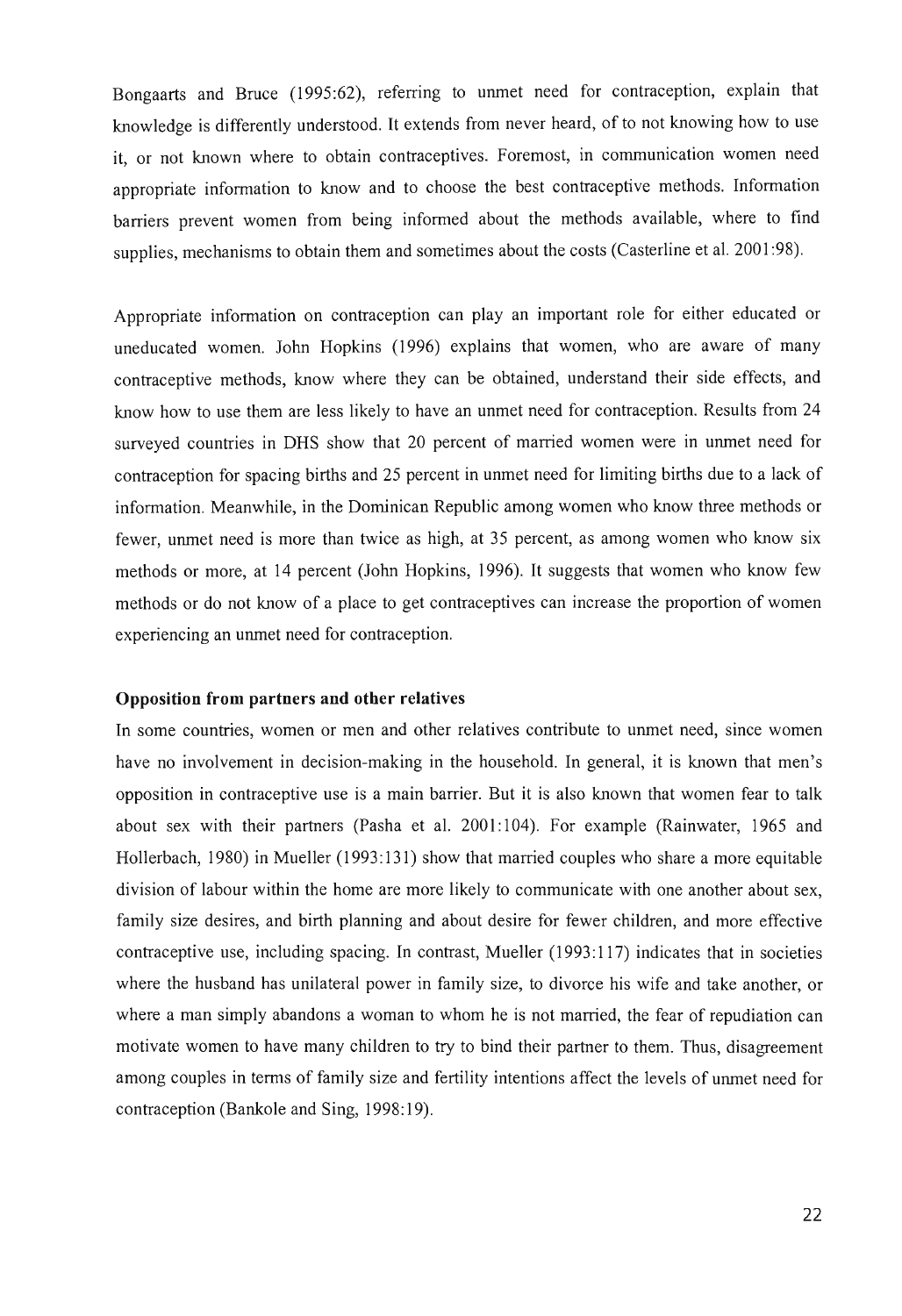Some women either educated or not schooled who are aware of contraceptives face problems with their husbands or partners, who reject the use of contraceptive methods. Mason and Taj (n.d.) in Bruce (1989:981) identify four aspects in which men and women in traditional societies contrast in their fertility preference namely: (1) the risk of morbidity and mortality; (2) the social and economic costs of childrearing; (3) the likelihood of gaining the benefits of children; and (4) the way in which children may enhance either partner's position socially and in the family. Objections of husbands are another reason that increases the proportion of women in unmet need for contraception (Bongaarts and Bruce, 1995:64; Casterline et al. 2001:97). They indicated that the proportion vary from six percent in Burundi to 44 percent in Sudan. Unfortunately, in sub-Saharan Africa the majority of women have never discussed it with their husbands. Thus, objections are still unclear but it could correspond to what women know about husbands' attitudes. Probably, those women are in a familiar, community or social context where having more children brings pride to the family. So, they avoid discussing this issue with their husband.

Shah and Shah (1984) and Hashmi et al. (1993) in Casterline et al. (2001:98), comparing the cause of non-use, found that husband's opposition was more a reason than are religious concerns and fear of contraceptives' side effects on health. Studies from Guatemala (Finger, 1999:3) show that women with an unmet need for contraception were likely to be in families where they do not discuss family planning or women do not participate in decisions related to family size. Families in some societies do not allow women an opinion on reproduction.

In contrast, in some regions of India, Bangladesh women prefer more children than do men, to protect them in case they become widows without protection, or binding them to a marriage to protect them from being divorced (Bruce, 1989:982). Under these conditions of risk and uncertainty, women with no children or with only one or two children may expose themselves to a higher risk of unwanted dissolution of the marriage than women with many children. In this situation we find women in unmet need for contraception due to fear about their future in the family or society. Another factor that is less analysed is the position of mother-in-Iaws, who have different influences in the use of contraceptive methods in different situations (Pasha et al. 2001: 103). For example, they mentioned that in their studies in Karachi, Pakistan they found that 22 percent of mothers-in-law of non-users wanted their daughters-in-law to have no more children, compared with 46 percent of the mothers-in-law of users. Similarly, the non-users' husbands were less likely to want no more children (27 percent) than users' husbands 56 percent.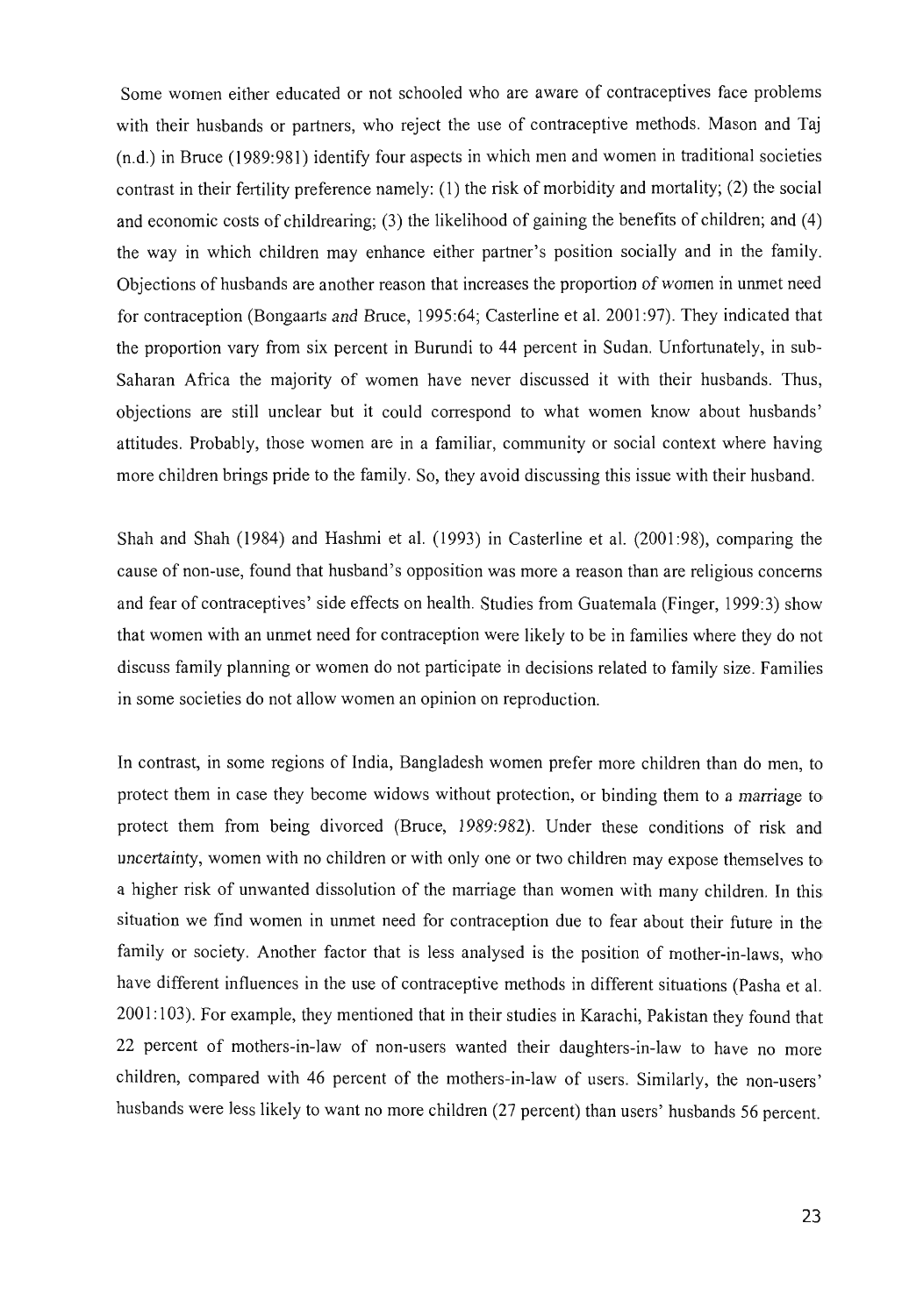#### **Economic costs**

**In** some regions it is known that knowledge, communication, information and partners' opposition do not constitute huge problem for contraception. Unfortunately, women have an unmet need for contraception due to the costs of contraceptives or because they do not know the advantages of not having many children. According to Folbre (n.d.) in Bruce (1989:982) "the economic rationality of the household unit further extends to decisions about family size which are influenced by changes in the price of children due to increases in production costs such as education and opportunity time devoted to child care". Bhushan (1997:4) assumes that couples have perfect, or complete and accurate information about the benefits from and the costs of both children and contraception. Thus, couple decide to have an additional child only when the net benefits from having the child or the difference between the future streams of benefits and costs are positive and greater than those of alternative investments.

#### **Side effects**

**In** terms of side effects of contraceptive methods, Buhler (2002) and Ashford (2003) mentioned that there are women whose wish is to reduce their fertility but they are not able to use contraceptives because there are uncertainties about the consequences of using them, especially about possible side effects; rumours circulate about disabled babies and mothers that have fallen seriously ill because they practice family planning. The World Health Organization (1987) refers to some side effects including complications like allergy, skin irritation in women or partner, vaginal discharge, and others. Some women fear further use of contraceptives as a result of having already tried the methods. Others fear due to hearsay of friend's broad interpretations and other women's fears are based on rumours and false information (Finger, 1999).

For example, in 1990 in South Africa when a girl was interviewed about using condoms, she responded "we don't know about them ... they are for boys to use and I hear they are dangerous, too... they can come off and get caught inside you... No, I won't agree to use a thing like that" (Preston-Whyte, 1999: 146). Results of interviews among women in Punjab in 1996 found that there was a fear of the side effects of contraceptives, not only due to physical discomfort, but also because of the expected time and financial costs of managing the side effects, the potential loss of work time and interference the partner (Casterline et al. 2001).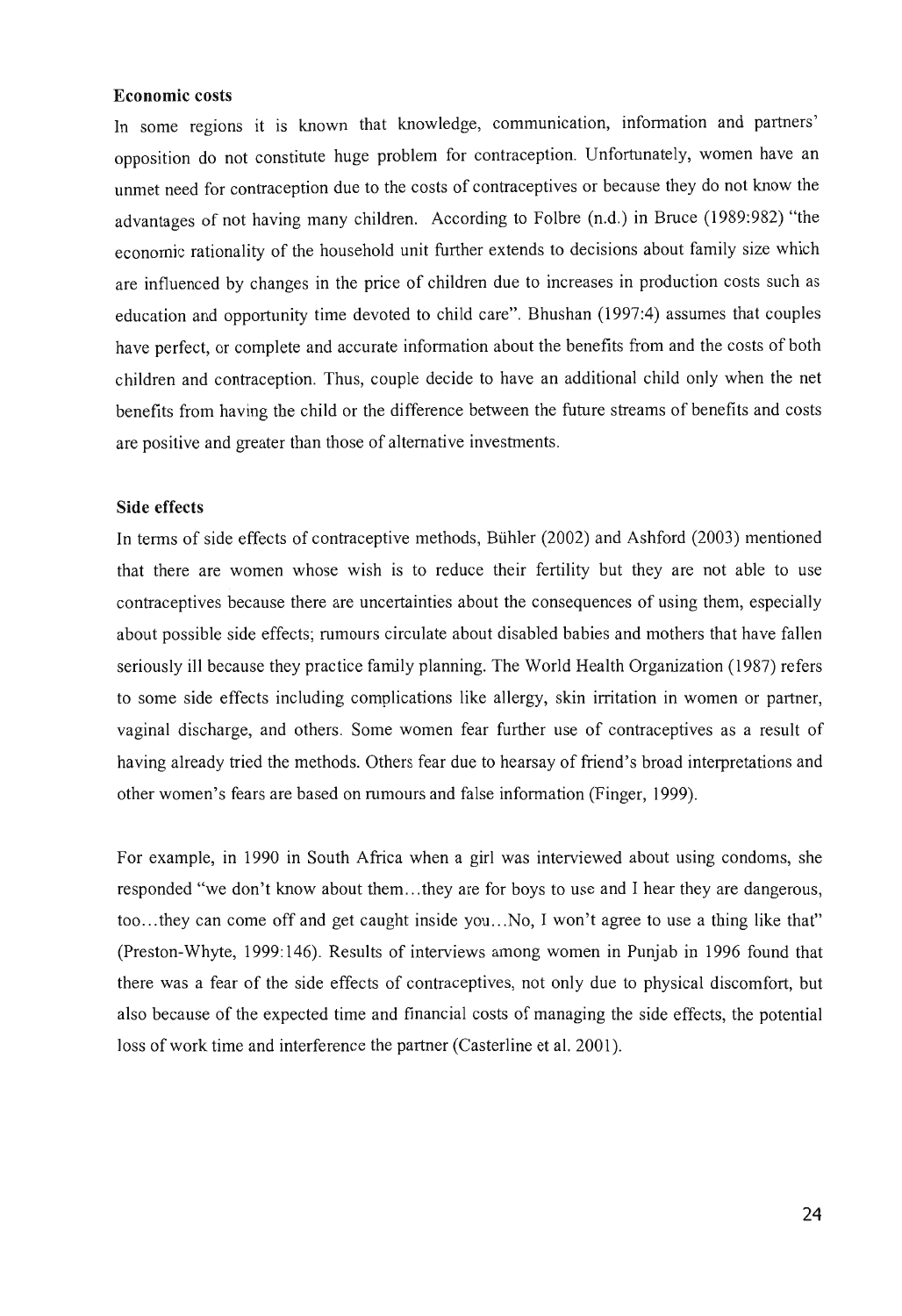In the analysis of the 1991 Kenya DHS and other countries (John Hopkins, 1996) found that most women dropped out of using contraception due to side effects and they could not find an alternative method to use because of lack of knowledge, communication and information. Meanwhile, in Ghana the side effects were the worst and it caused discontinuity of usage among women who had used oral contraceptives but had stopped coming to family planning clinics. In Nepal, from 23 percent women in unmet need for contraception in 1991 one-quarter had discontinued contraceptive use because of side effects. In Kenya, women in focus-group discussions spoke of pills accumulating into life-threatening masses in the stomach and other bizarre effects thought to accompany contraceptive use. In Nepal some women said that they would not consider sterilisation because it was said to cause weakness and so require additional nutritious foods that they could not afford (John Hopkins, 1996:1).

However, despite many women having concerns about contraceptive side effects and health risks, they prefer using them, rather than having unwanted children. In Bangladesh, women in focus-group discussions often spoke of the perceived dangers of contraceptive use but, as one woman told interviewers, "We opt for family planning along with the problems. It is better using it than to have a child" (John Hopkins, 1996:2).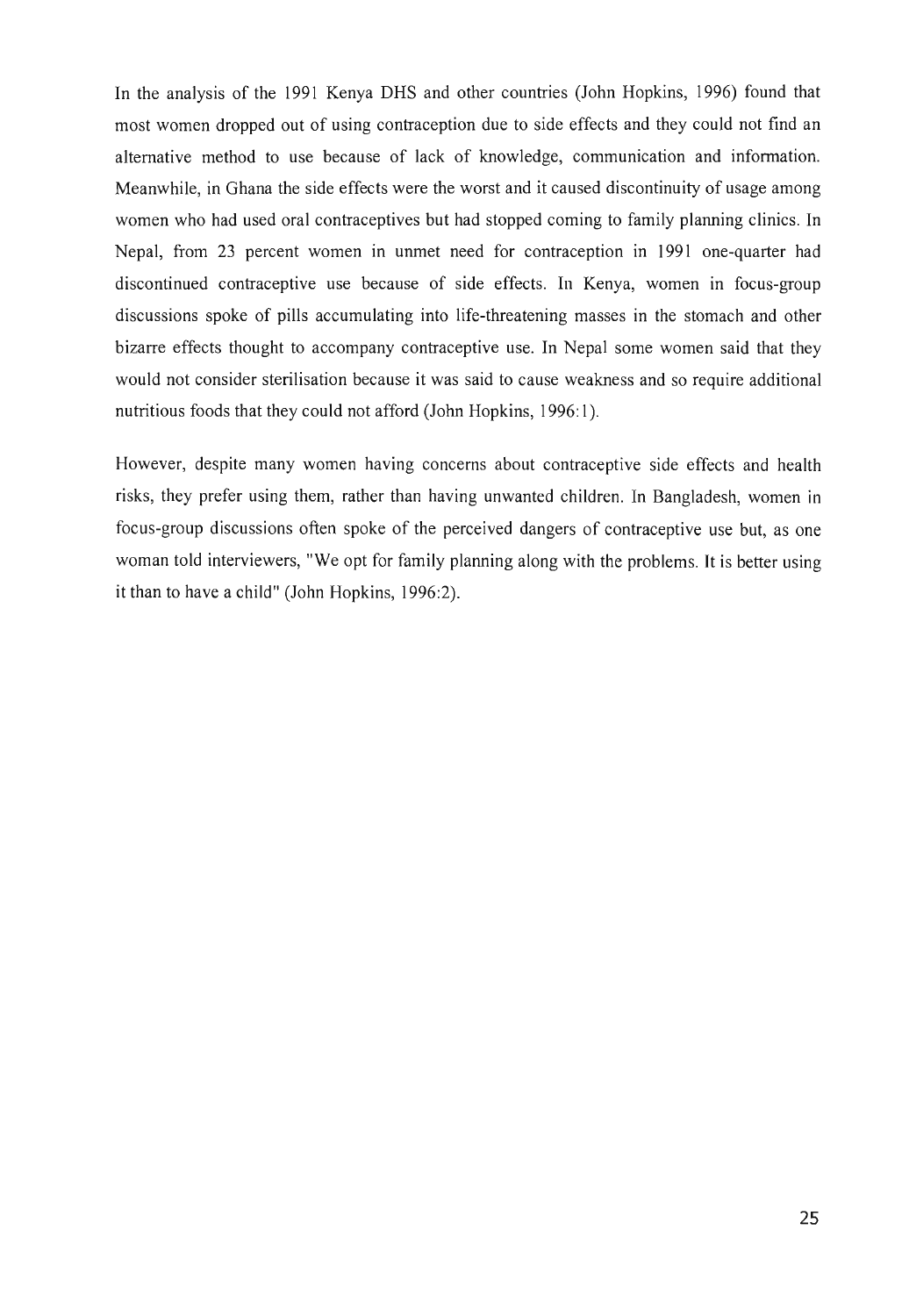#### CHAPTER 3

#### DATA AND METHODOLOGY

#### 3.1 Data sources

The study uses data from the 1997 Mozambican Demographic and Health Survey (DHS) conducted by the National Institute of Statistics (INE) and the Ministry of Health. Both are nationally recognised institutions that have a reputation for gathering surveys related to these issues. The sample was nationally representative, including urban and rural areas. The 1997 DHS interviewed 8 779 women, 2 514 of whom were in urban areas and 6 265 in rural areas. The DHS selected 2 889 men, 958 of whom in urban areas and 1 931 in rural areas (Gaspar et al. 1998: 13). The interviewers were trained to be able to estimate the age of interviewers, considering that some people do not know their age and do not have any confirmatory documents. Interviewers consisted of men and women, to interview men and women, respectively, on sexual and reproductive matters.

In the DHS, it is explained that the data quality was affected by two types of errors namely, sampling's errors related with data gathering such as, question's formulation, answer's registration, women's incapacity due to illiteracy and from data processing. Other errors were produced because the survey did not cover all selected women. However, the survey got 91.5 percent of the total selected women (Gaspar et. a11998: 193). Thus, it can strog1y be said that the results are reliable.

### 3.2 Estimation procedure of unmet need for contraception

Modem contraception is a worldwide known method to delay or limit birth of additional children. There are several methods of contraception, which include modem, folkloric and traditional<sup>2</sup> methods. The last two are considered less effective and therefore not considered as contraceptive methods in the present study. To estimate unmet need for contraception it is necessary to consider women of reproductive age (15-49). Figure 1.0 indicates the group of women excluded in the unmet need for contraception. From the total of women, two groups were created; women not using modem contraceptive methods and those using modem contraceptive methods. Pregnant and women who are amenorrhoeic as a result of breastfeeding were separated

<sup>&</sup>lt;sup>2</sup> Traditional and folkloric methods are typically considered less effective than "modern" ones and are thus seldom included in contraceptive analyses .. . (Bledsoe, et al. 1999:10)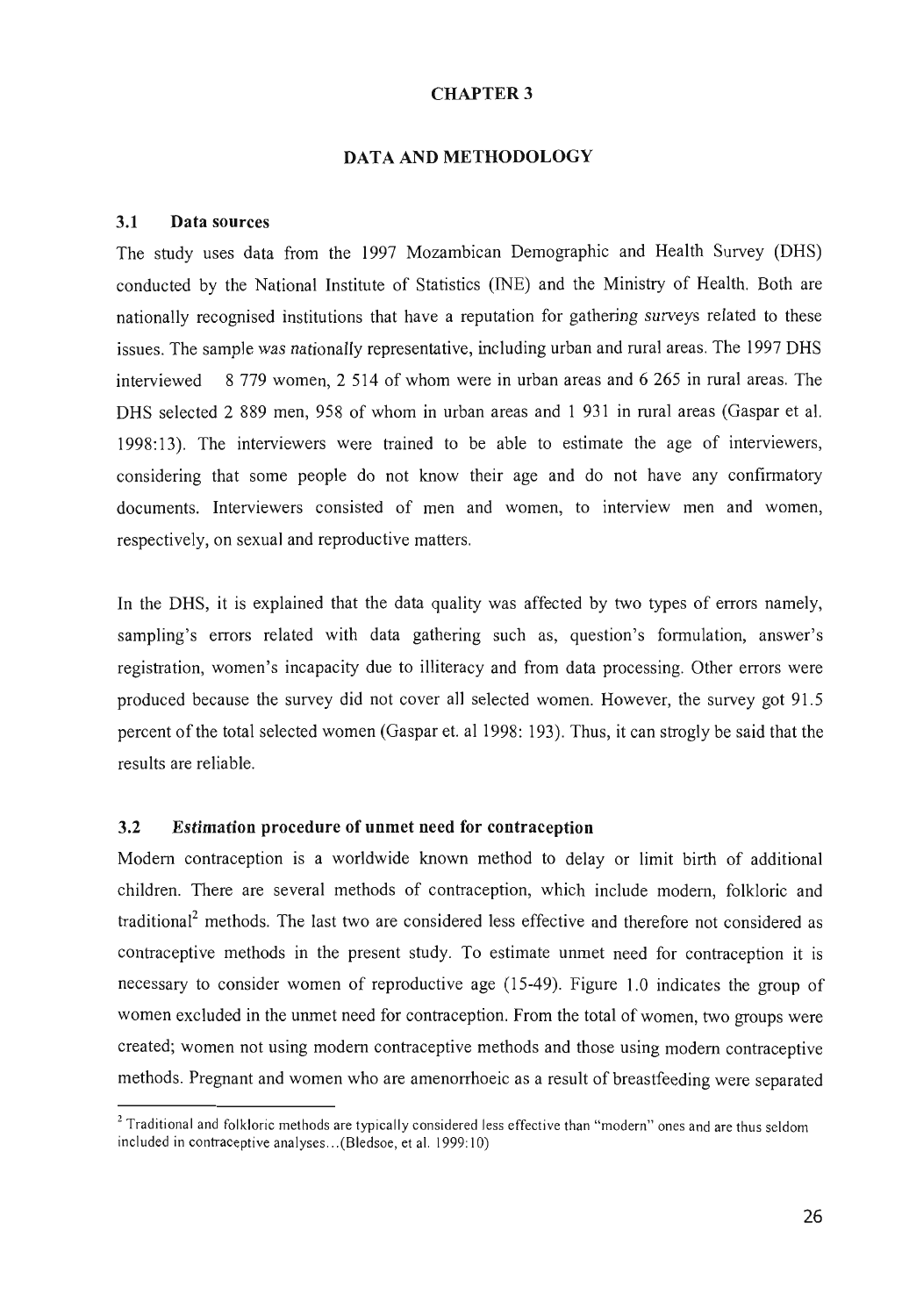from those neither pregnant, nor amenorrhoeic. Women intending to become pregnant, and infecund women, were excluded from the estimation of unmet need for contraception. Further, women wanting to be pregnant or have a child soon were also excluded.

For pregnant and amenorrhoeic as a result of breastfeeding were separated from those who had mistimed and unwanted children. According to Becker (1999), pregnant or amenorrhoeic women are asked "At the time you became pregnant, did you want to become pregnant?" Then "Did you want to wait until later, or did you want no (more) children at all?" The 1997 DRS used the same question. Studies show that "If the pregnancy had occurred earlier than desired then it is an unmet need for spacing births and if pregnancy was not wanted it is an unmet need for limiting births" (Mturi, 1995:40). The DHS classified as; wanted then, wanted later and wanted no more. Thus, pregnant or amenorrhoeic women with mistimed and unwanted pregnancies and children were classified as being in unmet need for contraception for spacing and limiting, respectively (see Becker, 1999: 173).

To distinguish amenorrhoeic women as a result of breastfeeding, the questions in the surveys were: "When you were expecting your lastbom child, did you want to have the children then, did you want to wait until later, or did you not want to have any (more) children at all"? Women who answered did not want to have any children at all are considered in unmet need for contraception. Ashford (2003) indicated "In DHS, women aged 15-49 are asked about the ideal number of children, as well as whether they would like to have a child (or another child) and if so, how soon, or whether they would prefer not to have any (more) children".

Women who were neither pregnant nor amenorrhoeic were grouped as fecund and others infecund (menopausal, hysteric and infecund). Infecund women were excluded for the estimation of unmet need for contraception. Fecund women who desired to have a child after a space of two years were classified as being in unmet need for contraception for spacing and those who wanted no more children were classified as being in unmet need for limiting; while women who desire to have a child within two years (want soon) are not in unmet need. Both groups of unmet need for spacing and limiting constitute total unmet need in Mozambique.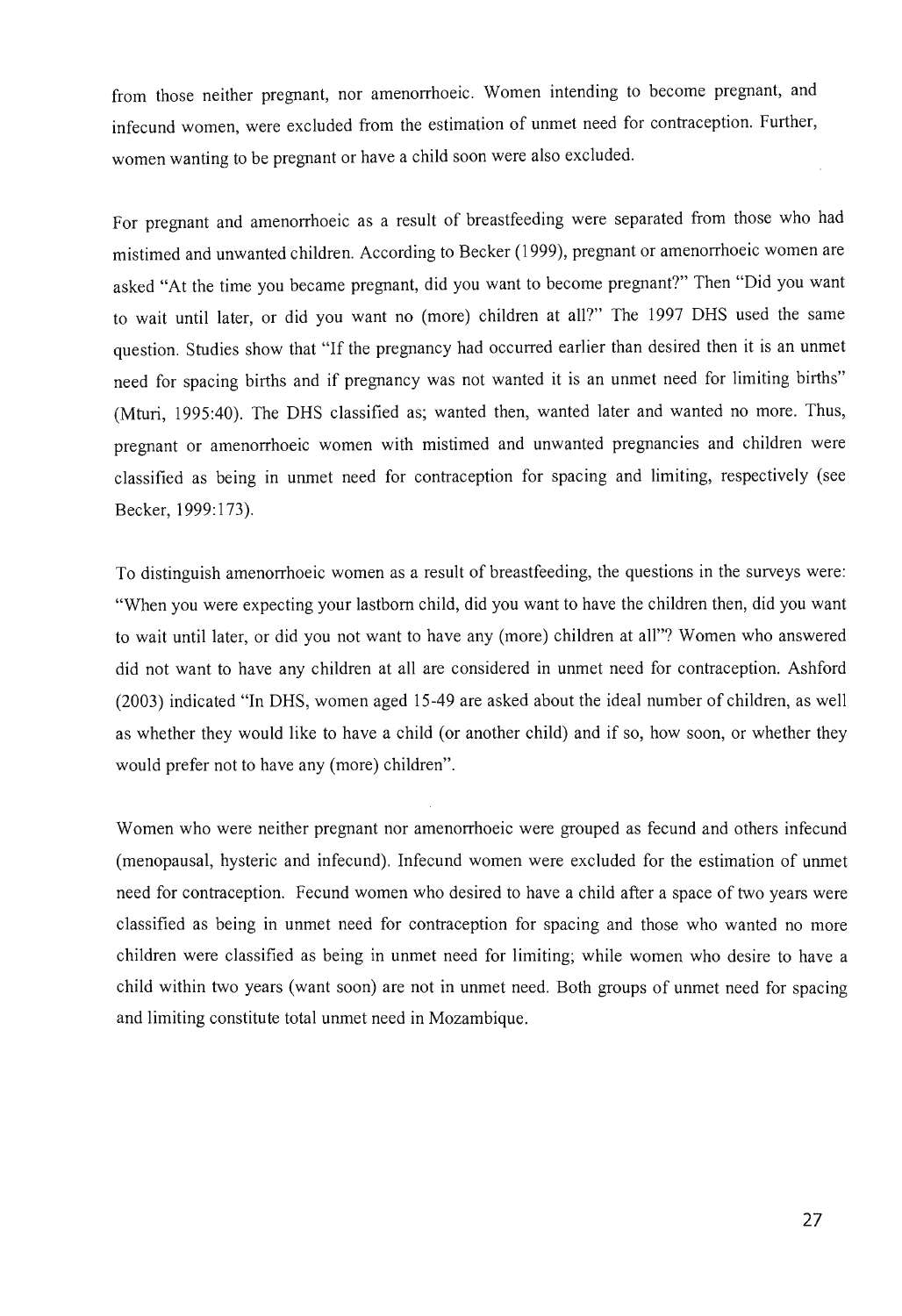



Source: Govindasamy and Boadi, 2000

Figure 1.0, shows that unmet need "includes pregnant women whose pregnancy was mistimed, amenorrheic women whose last birth was mistimed, and women who were neither pregnant nor amenorrheic and who were not using any modem method of family planning but said they wanted to wait two or more years before having their next birth. Also included were women who were unsure whether they wanted another child or who wanted another child but were unsure when to have the birth, women whose pregnancy was unwanted, amenorrheic women whose last child was unwanted and women who were neither pregnant nor amenorrheic, and who were using any method of family planning but wanted no more children" (Khuda et al. 1999:3).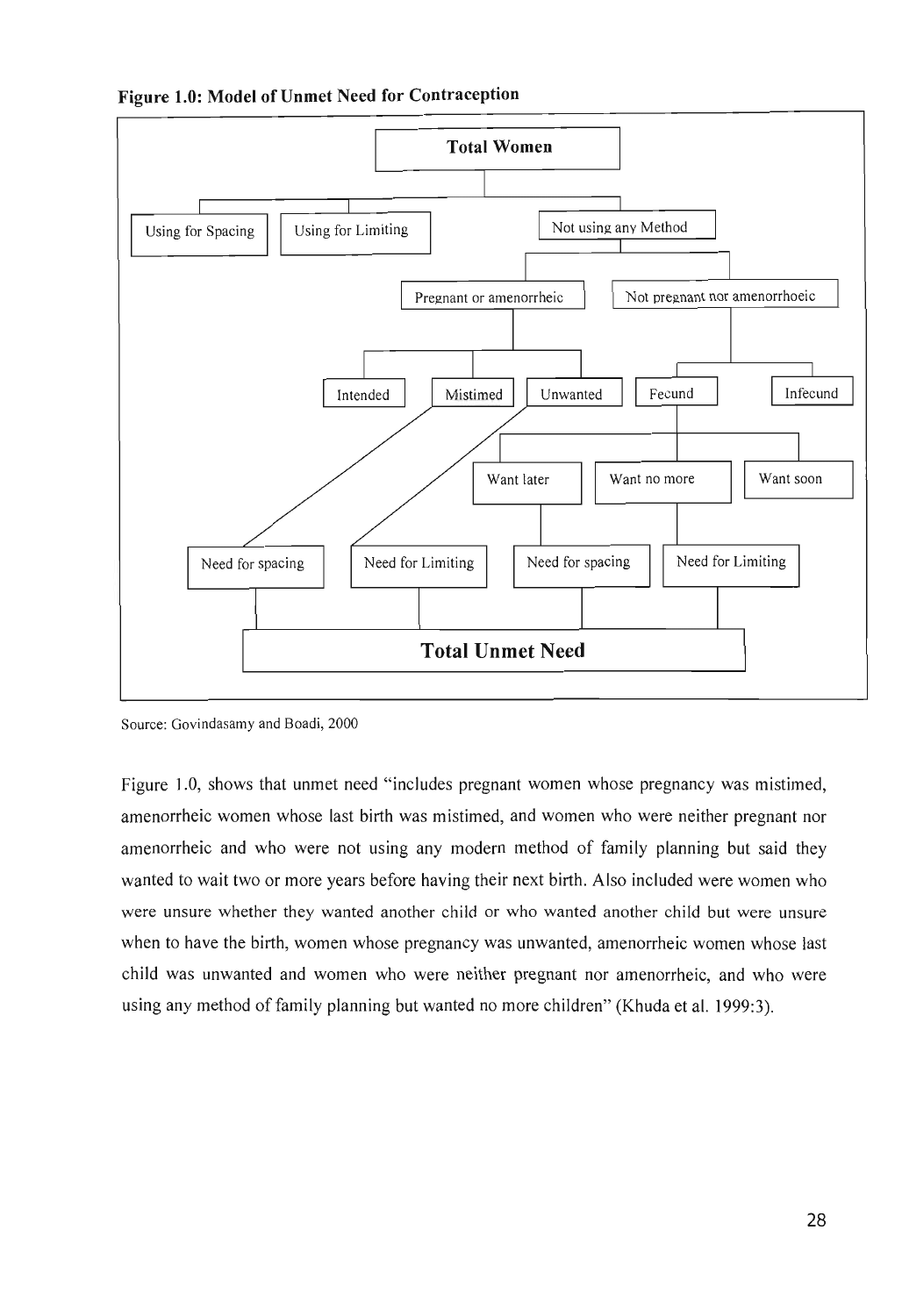### 3.3 Variables

The 1997 DHS provides independent variables like desired number of children, number of living children, number of dead children, place of residence, age, woman's education, partner's education, woman's occupation, partner's occupation and religion. The association between those variables and unmet need were investigated using SPSS. Both bivariate and multivariate analyses were used. Independent variables were grouped as follows: Desired number of children was coded as four or fewer and 5 and more; number of living children 0, 1 and 2 and more; number of dead children 0, 1 and more; place of residence rural and urban areas; age 15-19, 20- 29, 30-39 and 40-49; women's education, women's occupation and religion. Others, namely unmarried women, existence of other wives, partner's education and partner's occupation were separately used in married or unmarried women. It is known that the socio-economic characteristics of women with primary education are different compared with women with secondary and high school. For the present study the percentage of secondary and high school women is insignificant about two percent (Gaspar et al. 1998, 21). Thus, women with primary, secondary and high school level were grouped together. This grouping was used for partner's education. Woman's occupation and partner's occupation were grouped into not working and working. Only three religious groups were considered i.e. no religion, Muslim and Christian which included all religious groups based on Christianity.

## 3.4 Method of analysis

### 3.4.1 Bivariate analysis

The percentage of unmet need was obtained through crosstab, dividing each category by the total numbers of interviewed women. This shows the effect of each selected independent variable on unmet need for contraception. These estimations were calculated according to the proposed independent variables.

## 3.4.2 Multivariate analysis

In this analysis it is important to mention that some of the variables are significant at the level of 0.05 while others are not significant. Results on the tables show the odds ratio of variables, which are significant to the model. So, those variables that are not significant were omitted. In this context, some of the variables were used in total women. Others were differently used in married and unmarried women. It demonstrates that in some of the cases married and unmarried women presented different determinants in this issue.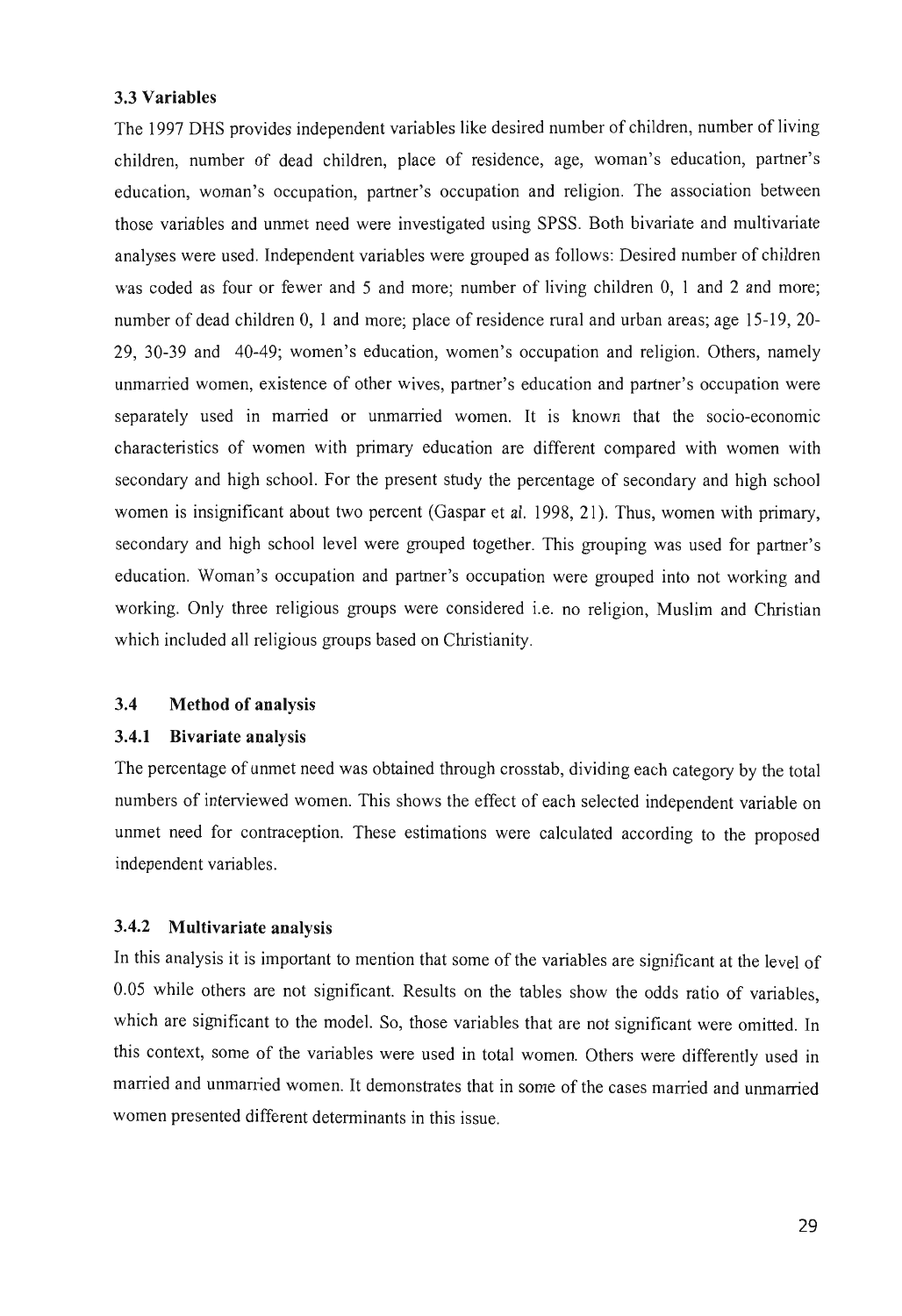#### 3.4.2.1 Binary logistic regression

In binary regression women were grouped in two categories; those who were not in unmet need for contraception were coded "0" and those in unmet need coded "1". Binary regression was used to determine the odds ratio of a woman with a set of demographics and socio-economic characteristics to have an unmet need for contraception. According to Halli and Rao (1992:102), the parameters in the model represent the increment (or decrement) in log odds for the category coded one, as opposed to that coded zero throughout. In this context, a binary logistic model was used to assess the effect of each independent variable once the other is held constant.

## The binary logistic model is calculated by,  $Ln(Pi/1-Pi) = b0+biXi$ , where;

*Pi* is the estimated probability a set of event occurs to a set of individuals with a set of characteristics, *Xi, bO* is a constant that defines a probability; *bi* in values is the estimated coefficient. The percentage *Pi/1-Pi* is an equation between the probability of individuals with a set of characteristics to have unmet need. The odds ratio estimated for each variable *Xi* is interpreted as a difference of possibilities between individuals in a given category and the reference category. The odds ratio greater than unity, means that women in that category are more likely to have an unmet need for contraception compared with women in the reference category. While odds ratio lower than unity means less likelihood of being in unmet need compared to the reference category.

## 3.4.2.2 Multinomial logistic regression

The multinomial logistic regression uses the same equation presented in binary regression but, in this case, the dependent variable has three categories. The model was designed to examine the relationship between the dependent variable and a set of predictor variables. The dependent variable should be categorical. Halli and Rao (1992: 105) explain that we can consider the log odds of being in category 1 versus category 3 and the log odds of being in category 2 versus category 3. Thus, the equation is presented as;

# *Log(P /IP2)=log(P /IP3j(P2IP3}=log(P /IP3}-log(P2IP3}*

Based in this description the model is adapted for this study which considers a dependent variable with three categories namely; unmet need for spacing, unmet need for limiting and those women not in unmet need for contraception. Considering that the dependent variable has three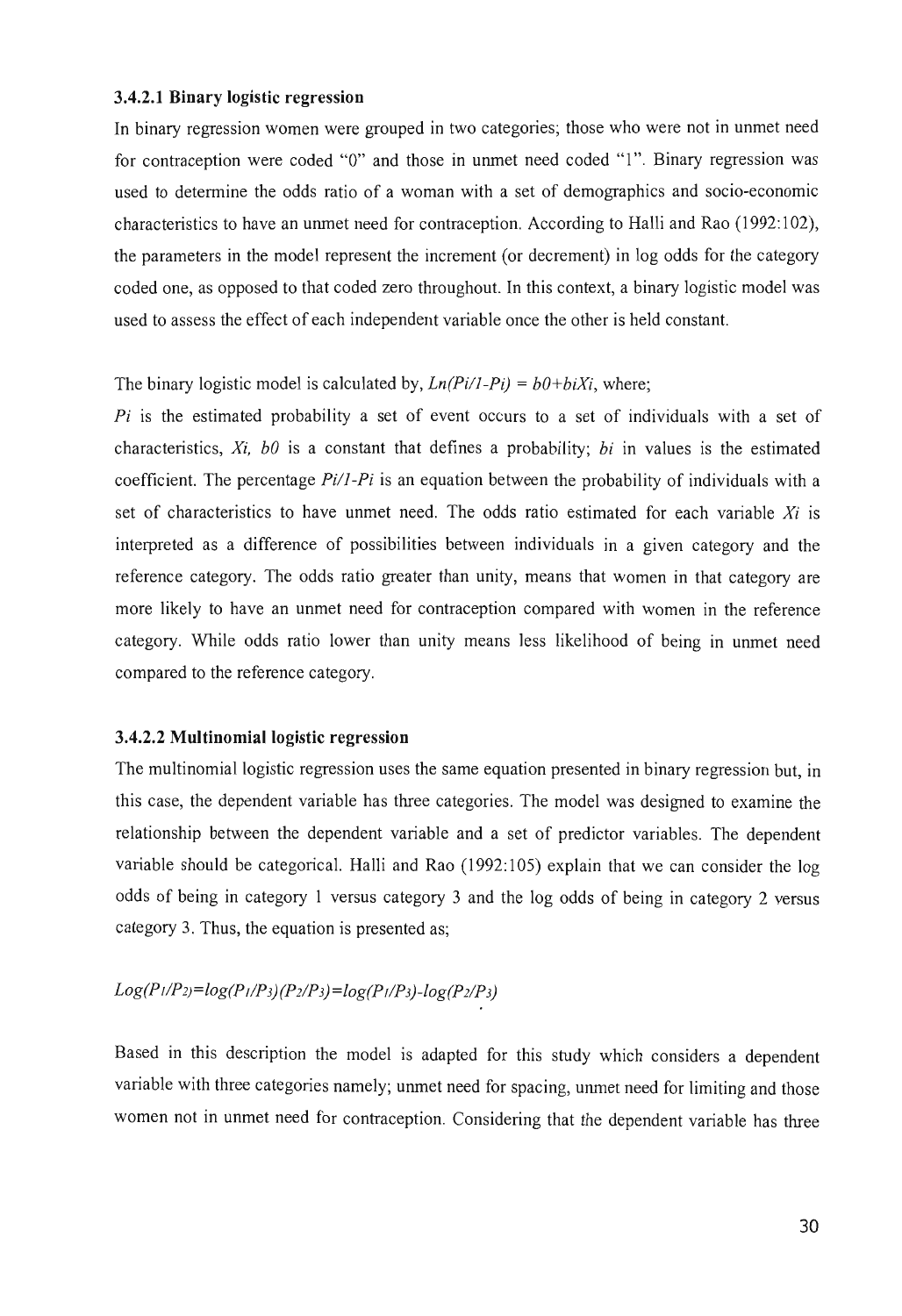categories, the model considers those women who did not experience the event as dependent category and those who experienced the event as independent categories. In this sense, the model works simultaneously on these calculations.

# Log ((unmet need for spac)/(Unmet need for limit)) =

*log ((unmet need for spac)/(Not in unmet need)) ((unmet need for limit)/(Not in unmet need))* = Log ((unmet need for spac)/(Unmet need for limit))-log ((unmet need for limit)/(Not in unmet *need).* 

Results from these equations will show the probability of women at a set of category to have unmet need for spacing or limiting respectively. If the odds ratio is greater than 1.000 it means that they are more likely to have unmet need for spacing or limiting than reference category. If the odds ratio is less than 1.000 it means that women at that category are less likely to have unmet need for spacing or limiting than the reference category.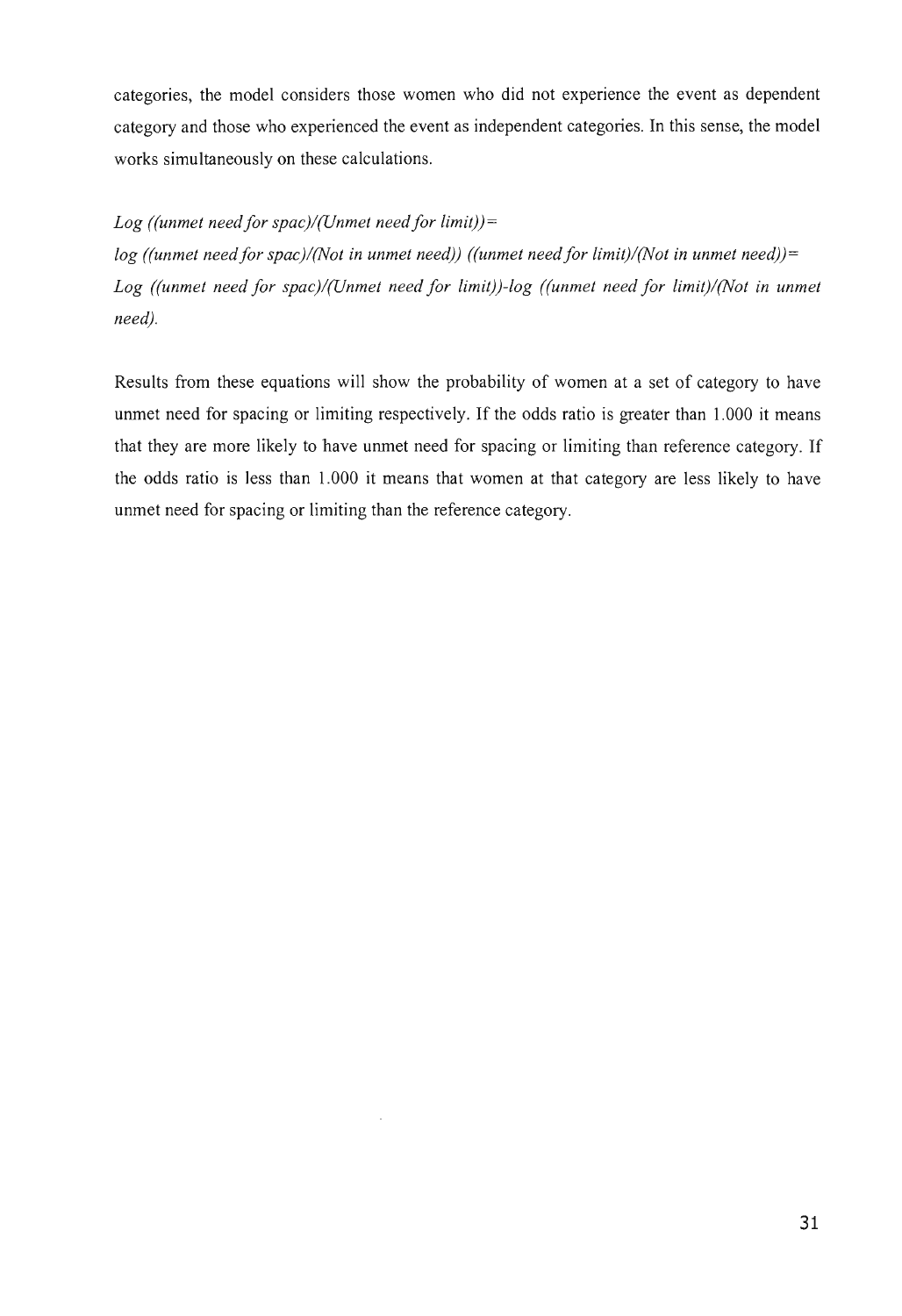### CHAPTER 4

#### ESTIMA TION OF UNMET NEED FOR CONTRACEPTION

The basis to estimate unmet need for contraception is "currently married and unmarried, pregnant women whose pregnancy was mistimed (that is, they did not want a child so soon) or unwanted (that is, they did not want a child at all), amenorrhoeic women whose last birth was mistimed or unwanted, and women who were neither pregnant, nor amenorrhoeic, and who either wanted to wait two or more years for their next birth, or have no more children, but were not using contraception" see (Chaudhury, 2001:4) chapter 1. Tables 1, 1.1 and 1.2 show the percentage of women not using modem methods for contraception; total women, married women and unmarried women respectively. The majority of women were among those intended pregnancy and children, among those wanted having a child soon and those wanted later.

|                                            | Frequency | Percentage |
|--------------------------------------------|-----------|------------|
| Pregnant/amenorrhoeic                      |           |            |
| Intended                                   | 2743      | 34.2       |
| Mistimed                                   | 218       | 2.7        |
| Unwanted                                   | 82        | 1.0        |
| Not pregnant/amenorrhoeic                  |           |            |
| Want soon                                  | 2273      | 28.3       |
| Want later                                 | 1793      | 22.4       |
| Want no more                               | 482       | 6.0        |
| Infecund                                   | 431       | 5.4        |
| <b>Total</b>                               | 8022      | 100.0      |
| $0.$ $\sqrt{11}$ $1007M$ $11$ $\sqrt{110}$ |           |            |

Table 1.0: Percentage of total women not using modern methods for contraception

Source: The 1997 Mozambique DHS

To estimate unmet need for contraception the starting point is to separate missing cases that is those women that not responded all selected variables. There were 38 missing cases and were removed remaining 8741 women. In this context, before going on to estimate the unmet need for contraception, a total of 719 women using modem methods of contraception (for spacing, limiting and other reasons), that is 8.2 percent of women were separated from the total of 8741 respondent women. The remaining 8022 women were not using modem methods for contraception (see table 1.0). For married and unmarried women, results are presented in tables 1.1 and 1.2.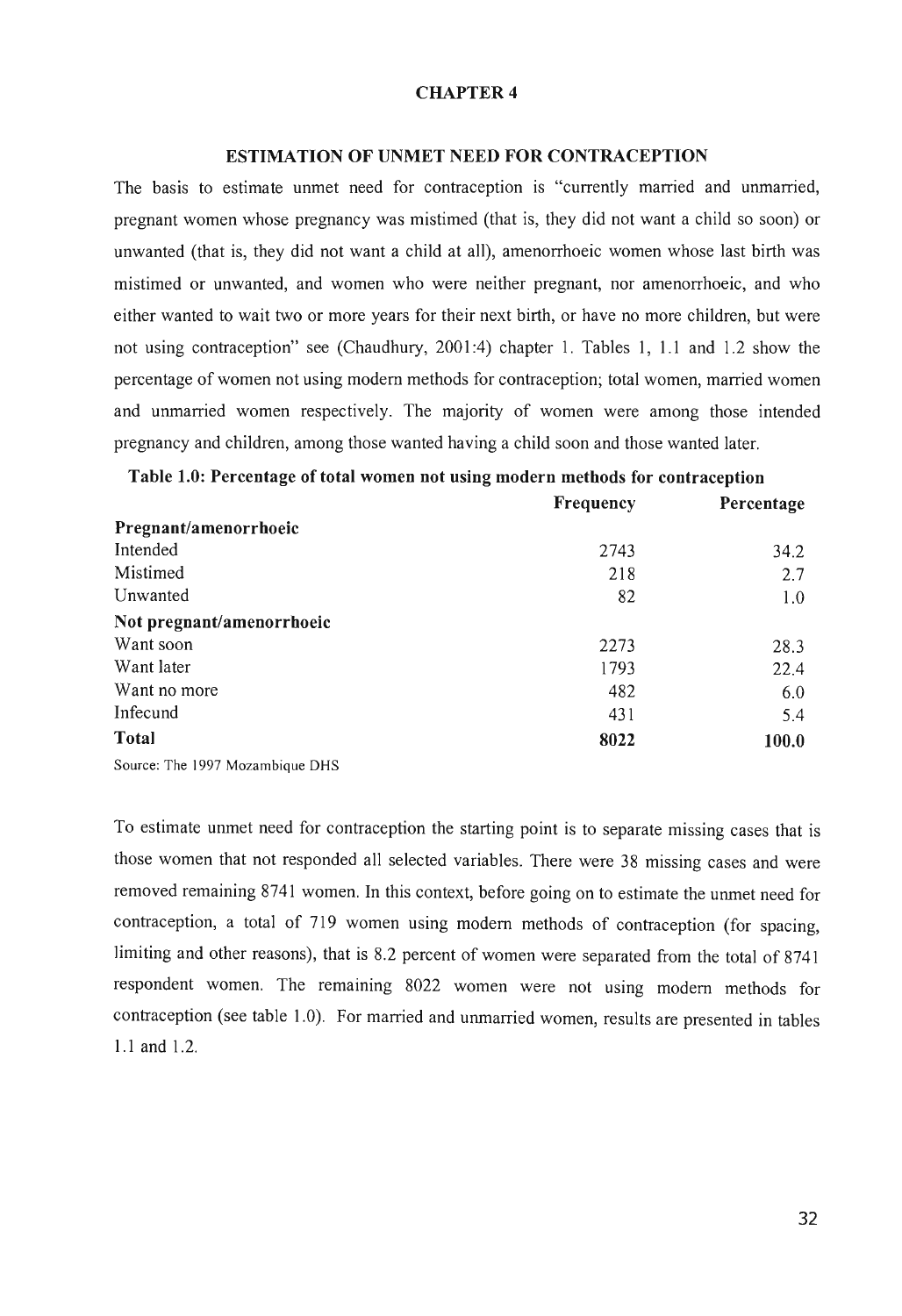| Table 1.1: Percentage of married women not using modern methods for contraception |           |            |  |
|-----------------------------------------------------------------------------------|-----------|------------|--|
| Pregnant/amenorrhoeic                                                             | Frequency | Percentage |  |
| Intended                                                                          | 1583      | 27.5       |  |
| Mistimed                                                                          | 190       | 3.3        |  |
| Unwanted                                                                          | 64        | 1.1        |  |
| Not pregnant/amenorrhoeic                                                         |           |            |  |
| Want soon                                                                         | 1938      | 33.6       |  |
| Want later                                                                        | 1352      | 23.5       |  |
| Want no more                                                                      | 338       | 5.9        |  |
| Infecund                                                                          | 296       | 5.3        |  |
| <b>Total</b>                                                                      | 5761      | 100.0      |  |
|                                                                                   |           |            |  |

# **Table 1.1: Percentage of married women not using modern methods for contraception**

Source: The 1997 Mozambique DHS

| Table 1.2: Percentage of unmarried women not using modern methods for contraception |           |            |  |
|-------------------------------------------------------------------------------------|-----------|------------|--|
| Pregnant/amenorrhoeic                                                               | Frequency | Percentage |  |
| Intended                                                                            | 1160      | 51.3       |  |
| Mistimed                                                                            | 28        | 1.2        |  |
| Unwanted                                                                            | 18        | 0.8        |  |
| Not pregnant/amenorrhoeic                                                           |           |            |  |
| Want soon                                                                           | 335       | 14.8       |  |
| Want later                                                                          | 441       | 19.5       |  |
| Want no more                                                                        | 144       | 6.4        |  |
| Infecund                                                                            | 135       | 6.0        |  |
| <b>Total</b>                                                                        | 2261      | 100.0      |  |

Source: The 1997 Mozambique DHS

The majority of women either intended pregnancy or had children, while others wanted children soon. Few women were infecund and these were not included in these experiencing an unmet need for contraception. Figure 2.0 presents the percentage of all responded women including those with an unmet need for contraception. About 91.8 percent of women were not using modem methods of contraception. Results show that 29.4 percent (2 575) of women experienced an unmet need for contraception. Despite similarities with some countries this result can be considered high compared with other countries in the region. It means that in Mozambique one third of women experienced an unmet need for contraception. From these women, 23.0 percent have an unmet need for spacing purposes and 6.4 percent have an unmet need to prevent any further pregnancies (limiting having children). As results demonstrates almost four times more women having an unmet need for spacing than those women having an unmet need for limiting the number of children. This suggests that the majority of women could not find modem methods for contraception to postpone the next child. They wanted to have more children but not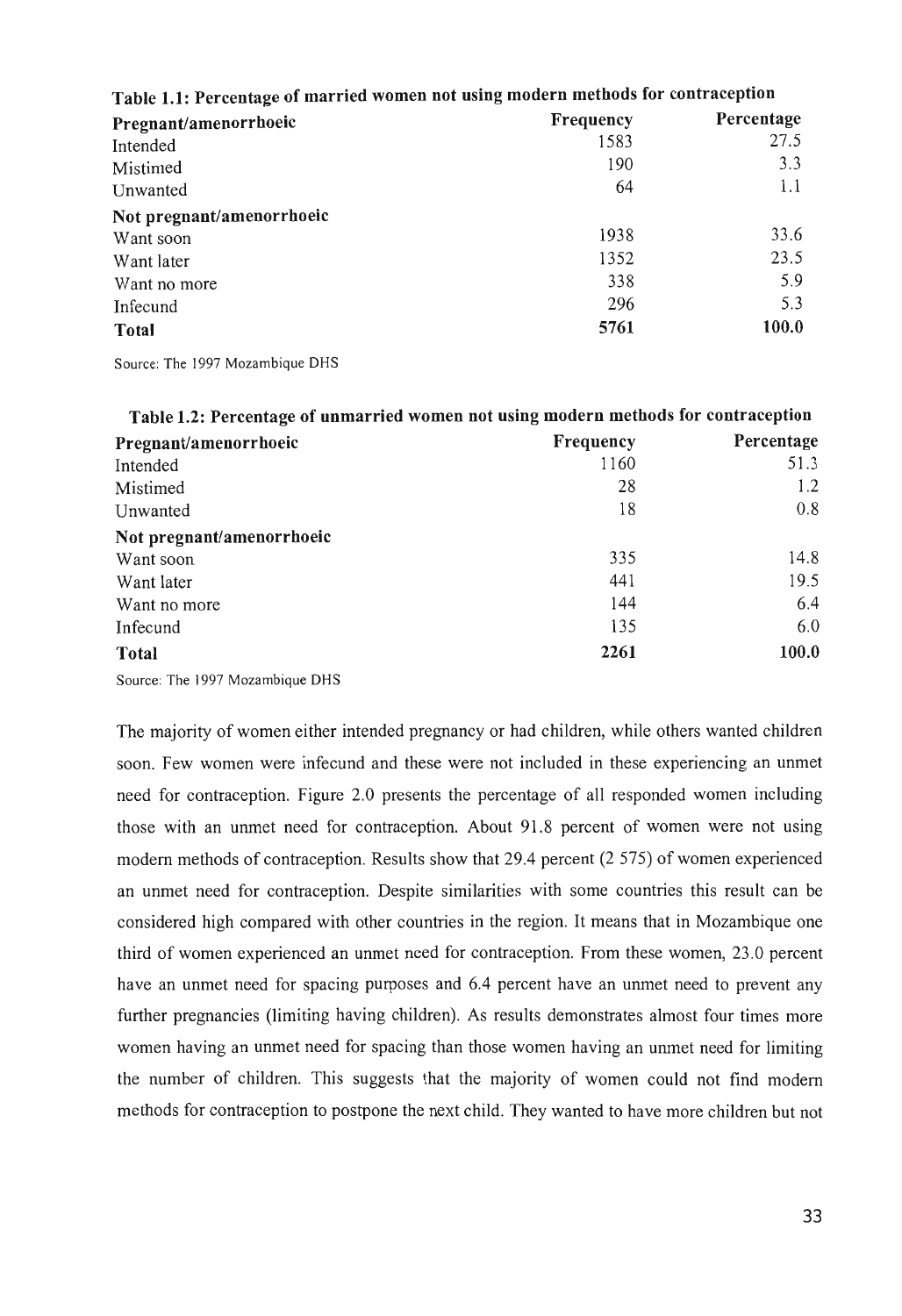as early as happened. A further 6.4 percent of women wanted not more children unfortunately they were not using modern methods for contraception.



**Figure 2.0: Percentage** of women **with an unmet need for contraception in Mozambique** 

Source: The 1997 Mozambique DHS Note: %=100.0

Demographic and Health Surveys (DHS) undertaken in other countries have different levels of unmet need for contraception. For example, the 1996-DHS in Tanzania presented 31.8 percent (Planning Commission, 1997:90); 1999-DHS in Kenya 28.8 percent (National Council for Population and Development, 1999:84); 1998-DHS in South Africa 20.7 percent (Department of Health, 1998:71) and 15.0 percent in 1999-DHS in Zimbabwe (Central Statistical Office, 2000:93) and 36 percent in Malawi (Finger, 1999). The percentages of unmet need demonstrated above have their explanation in socio-economic and demographics factors.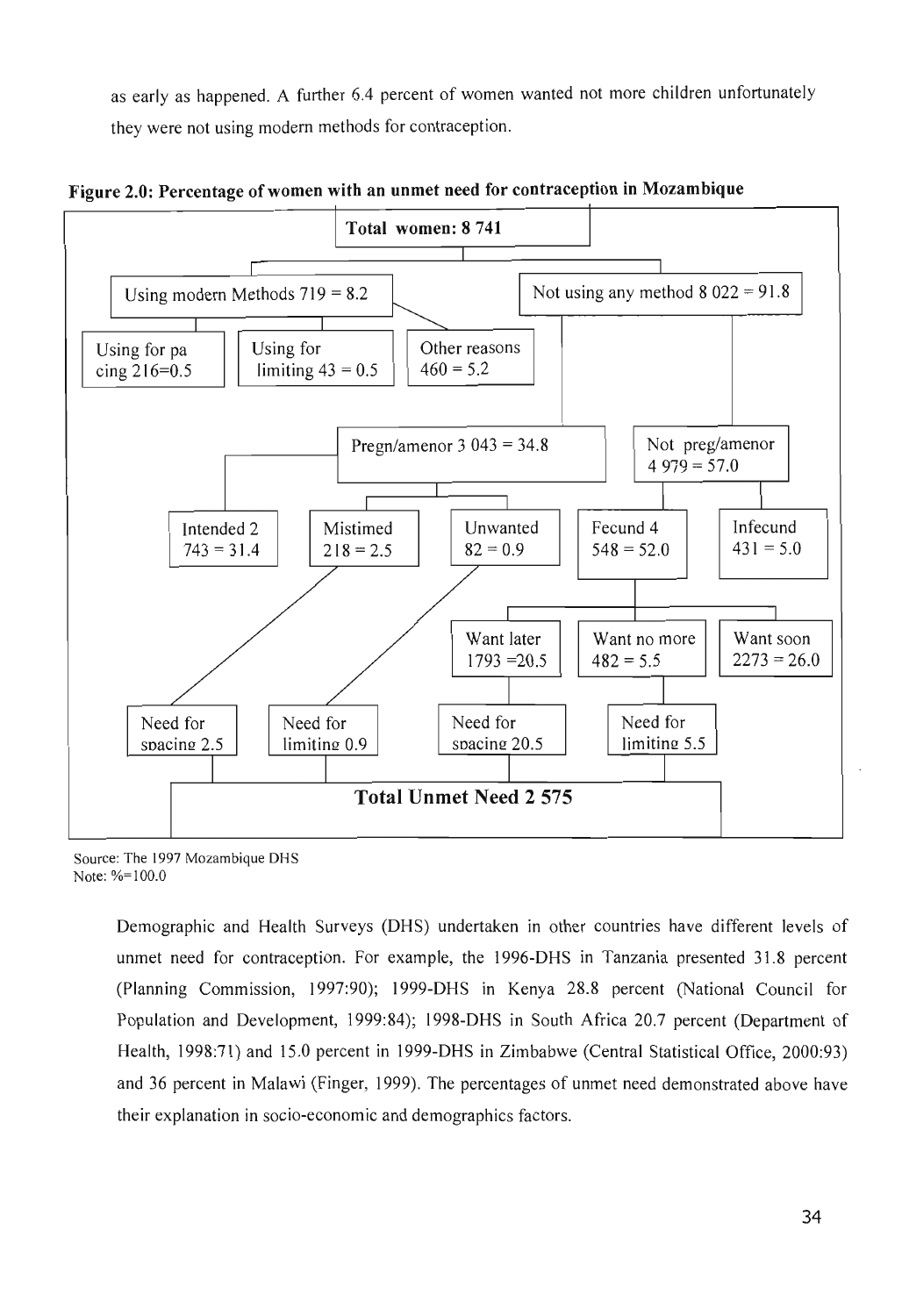### CHAPTER V

### FACTORS ASSOCIATED WITH UNMET NEED FOR CONTRACEPTION

## 5.1 Introduction

As indicated in the literature review there are several demographics and socio-economic factors that determine the levels of unrnet need for contraception. In this section, bivariate and multivariate techniques are used to assess the effect of desired number of children, number of living children, number of dead children, place of residence, age, woman and partner's education, woman and partner's occupation and religion on unrnet need for contraception.

## 5.2 Bivariate analysis

The levels of unrnet need for contraception vary substantially according to the demographic and social characteristics of women. Table 2.0 shows the percentage of women who experienced an unmet need for contraception, by socio-economic and demographics characteristics. Unrnet need for contraception is higher for spacing than for limiting as discussed in the previous chapter. It means that more women wanted to have more children not at that moment but later (two or more years), than those who wanted to stop having children altogether but were not looking for or using any modem methods for contraception.

For example, table 2.0 shows that unmet need for spacing is 18.4 percent among women who desired four or fewer children and 4.4 percent for limiting family size. It means that 18.4 percent of women desired having four or fewer children but they were not using any modem method for contraception to postpone the next child. The 4.4 percent who did not want more children were unlikely to be successful since they were not using any modem method of contraception. Unfortunately, at that moment they were not looking for or not using any modem methods for contraception to avoid having children within the next two years.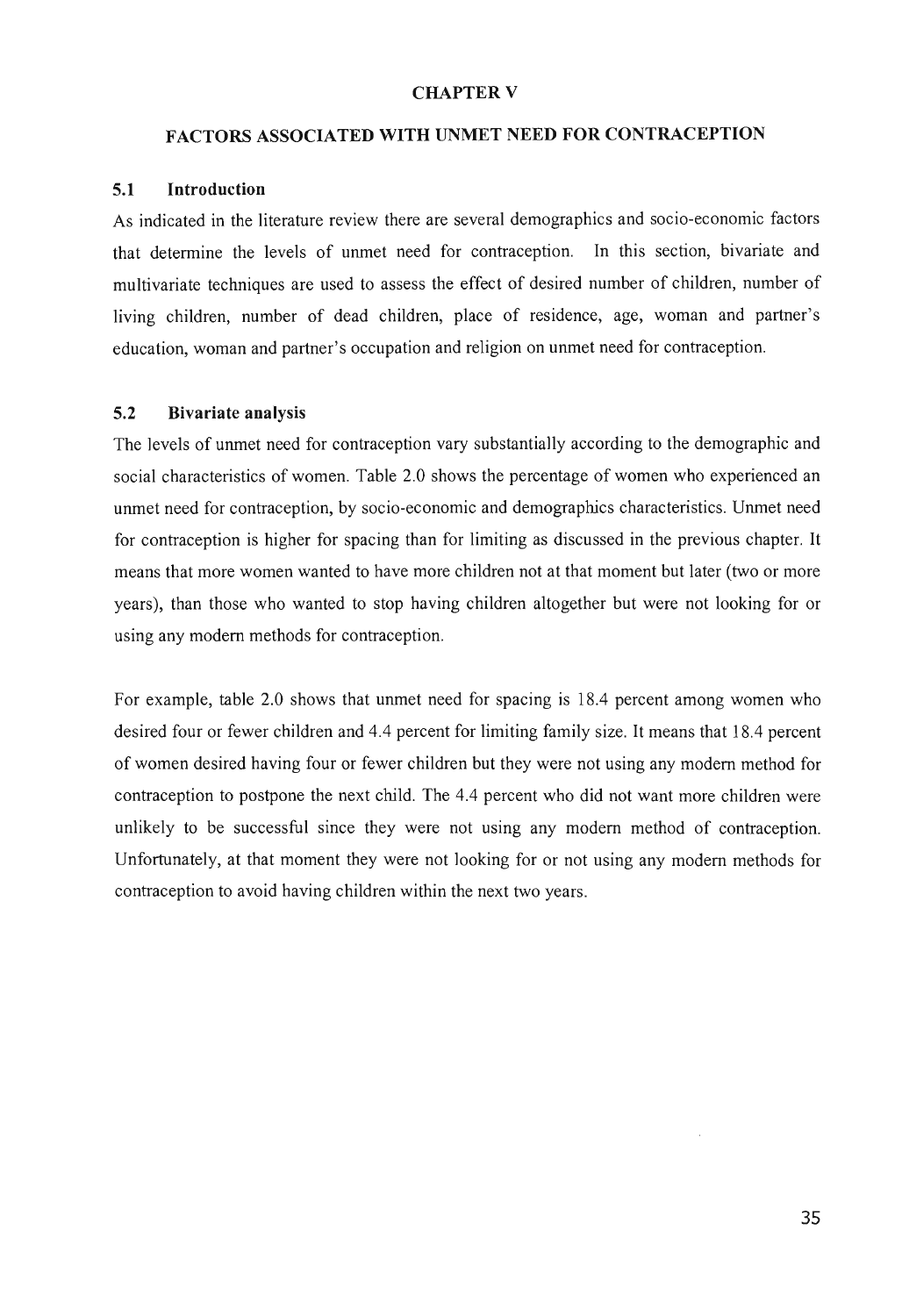| Characteristics                | <b>Unmet Need</b> |                          |              |
|--------------------------------|-------------------|--------------------------|--------------|
| Desired number of children     |                   | For spacing For limiting | <b>Total</b> |
| $0 - 4$                        | 18.4              | 4.4                      | 22.8         |
| 5 and more                     | 4.6               | 2.0                      | 6.6          |
| Number of living children      |                   |                          |              |
| $\boldsymbol{0}$               | 3.8               | 1.5                      | 5.3          |
| $\mathbf{1}$                   | 7.9               | 2.5                      | 10.4         |
| 2 and more                     | 11.3              | 2.4                      | 13.7         |
| Number of dead children        |                   |                          |              |
| $\theta$                       | 19.2              | 5.2                      | 24.4         |
| 1 and more                     | 3.8               | 1.3                      | 5.1          |
| Place of residence             |                   |                          |              |
| Rural                          | 17.1              | 4.5                      | 21.6         |
| Urban                          | 5.8               | 2.0                      | 7.8          |
| Age                            |                   |                          |              |
| $15-19$                        | 5.5               | 1.5                      | 7.0          |
| $20 - 29$                      | 12.0              | 2.8                      | 14.8         |
| 30-39                          | 4.6               | 1.6                      | 6.2          |
| 40-49                          | 0.8               | 0.6                      | 1.4          |
| Woman's education              |                   |                          |              |
| No education                   | 8.2               | 2.4                      | 10.6         |
| Primary, secondary/high school | 14.8              | 4.0                      | 18.8         |
| Woman's occupation             |                   |                          |              |
| Not working                    | 10.6              | 2.7                      | 13.3         |
| Working                        | 12.4              | 3.7                      | 16.1         |
| Religion                       |                   |                          |              |
| No religion                    | 4.5               | 1.5                      | 6.0          |
| Muslim                         | 4.0               | 0.8                      | 4.8          |
| Christian                      | 14.5              | 4.1                      | 18.6         |
| <b>Total</b>                   | 23.0              | 6.4                      | 29.4         |

# Table 2.0: Women with unmet need for contraception as a percentage of all women by background characteristics

Source: The 1997 Mozambique DHS Note: n=8741  $\% = 100.0$ 

Tables 2.1 and 2.2 show similar patterns on distribution of unmet need for contraception among married and unmarried women. Considering the selected and common variables, the unmet need for contraception presents similar patterns in desired number of children, number of dead children, place of residence and women's education, being different in number of living children and age. The other variables were used in accordance with women being married or unmarried.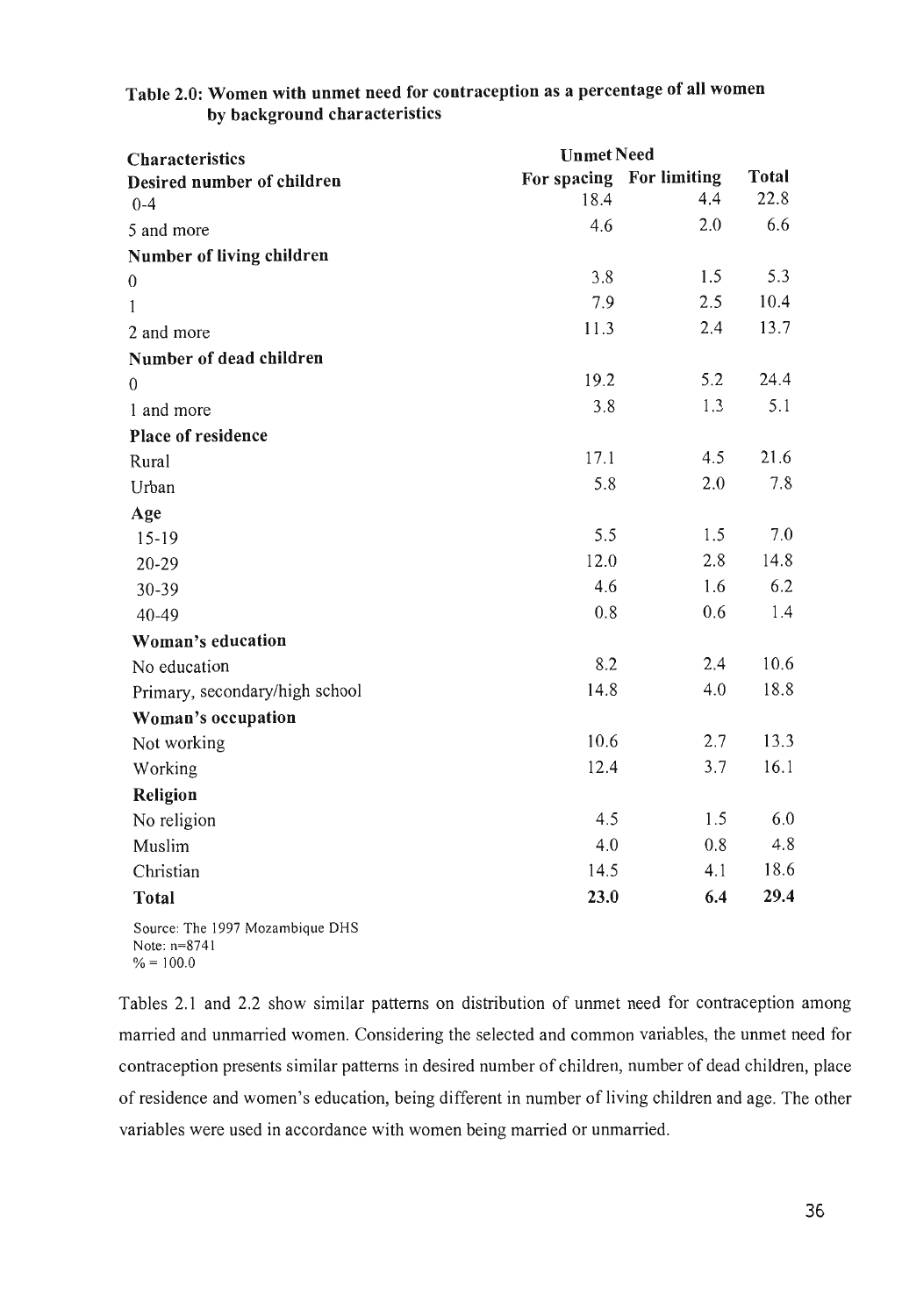| married women by background characteristics<br><b>Characteristics</b><br><b>Unmet Need</b> |      |                          |                      |
|--------------------------------------------------------------------------------------------|------|--------------------------|----------------------|
| <b>Existence of other wives</b>                                                            |      | For spacing For limiting |                      |
| None                                                                                       | 18.3 | 4.5                      | <b>Total</b><br>22.8 |
| Others                                                                                     | 6.4  | 2.0                      | 8.4                  |
|                                                                                            |      |                          |                      |
| Desired number of children                                                                 |      |                          |                      |
| $0 - 4$                                                                                    | 19.1 | 4.2                      | 23.3                 |
| 5 and more                                                                                 | 5.6  | 2.2                      | 7.9                  |
| Number of living children                                                                  |      |                          |                      |
| $\boldsymbol{0}$                                                                           | 1.7  | 1.0                      | 2.7                  |
| 1                                                                                          | 8.7  | 2.6                      | 11.3                 |
| 2 and more                                                                                 | 14.3 | 2.8                      | 17.1                 |
| Number of dead children                                                                    |      |                          |                      |
| $\theta$                                                                                   | 20.0 | 5.0                      | 25.0                 |
| 1 and more                                                                                 | 4.7  | 1.4                      | 6.1                  |
| Place of residence                                                                         |      |                          |                      |
| Rural                                                                                      | 19.9 | 4.8                      | 24.7                 |
| Urban                                                                                      | 4.8  | 1.6                      | 6.4                  |
| Age                                                                                        |      |                          |                      |
| $15-19$                                                                                    | 3.9  | 1.1                      | 5.0                  |
| $20 - 29$                                                                                  | 13.9 | 2.9                      | 16.8                 |
| 30-39                                                                                      | 5.9  | 1.8                      | 7.7                  |
| 40-49                                                                                      | 1.0  | 0.7                      | 1.7                  |
| Woman's education                                                                          |      |                          |                      |
| No education                                                                               | 9.9  | 2.8                      | 12.7                 |
| Primary, secondary/high school                                                             | 14.8 | 3.6                      | 18.4                 |
| Partner's education                                                                        |      |                          |                      |
| No education                                                                               | 5.0  | 1.3                      | 6.3                  |
| Primary/secondary/high school                                                              | 19.7 | 5.2                      | 24.9                 |
| Woman's occupation                                                                         |      |                          |                      |
| Not working                                                                                | 10.5 | 2.5                      | 13.0                 |
| Working                                                                                    | 14.2 | 3.9                      | 18.1                 |
| Partner's occupation                                                                       |      |                          |                      |
| Not working                                                                                | 1.2  | 0.4                      | 1.6                  |
| Working                                                                                    | 23.5 | 6.0                      | 29.5                 |
| Religion                                                                                   |      |                          |                      |
| No religion                                                                                | 5.3  | 1.7                      | 7.0                  |
| Muslim                                                                                     | 4.7  | 0.9                      | 5.6                  |
| Christian                                                                                  | 14.7 | 3.8                      | 18.5                 |
| <b>Total</b>                                                                               | 24.7 | 6.4                      | 31.1                 |
| Source: The 1997 Mozambique DHS; Note: n=6239; %= 100.0                                    |      |                          |                      |

# Table 2.1: Married women with an unmet need for contraception as a percentage of all married women by background characteristics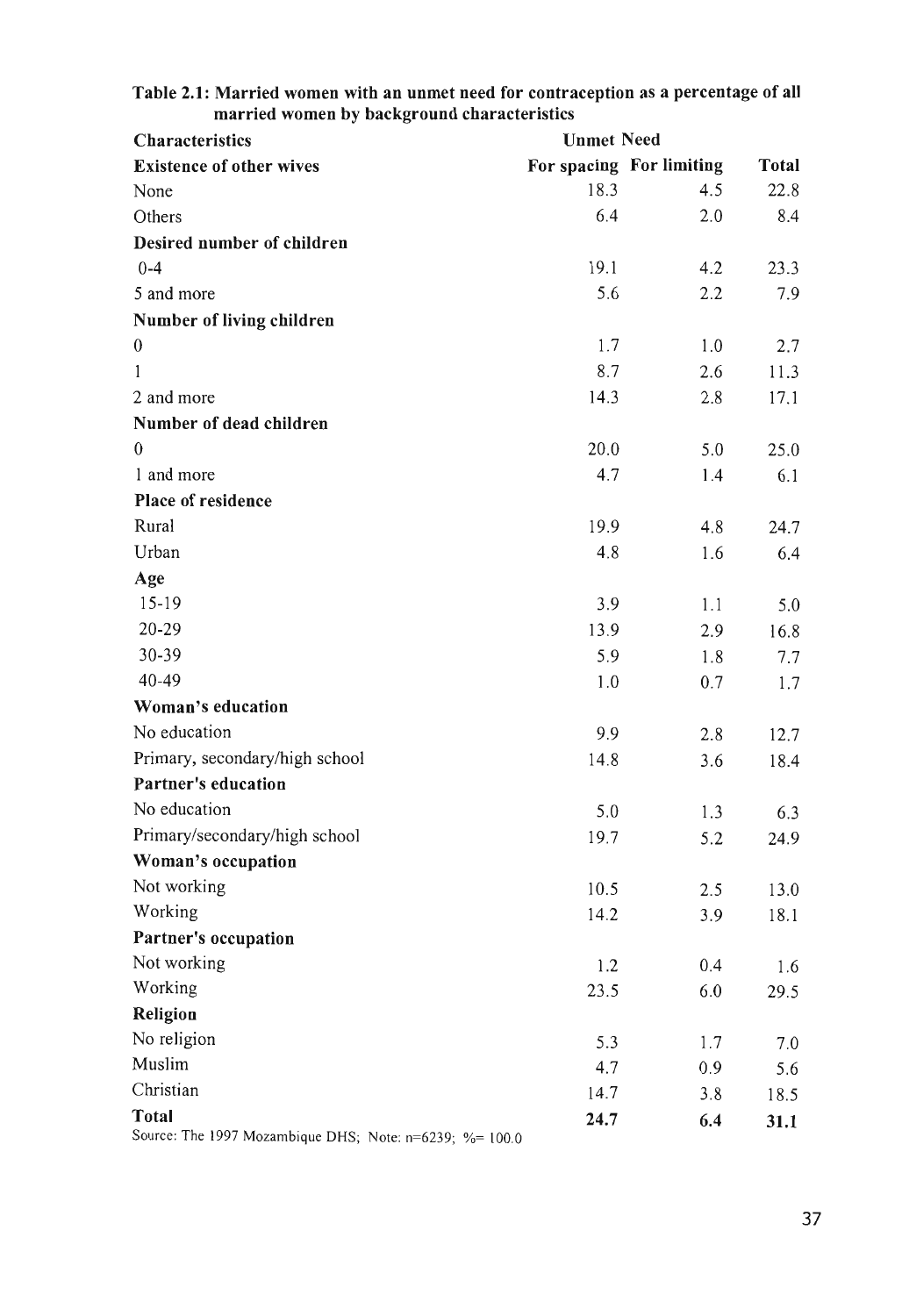| <b>Characteristics</b>                    | <b>Unmet Need</b> |                          |          |
|-------------------------------------------|-------------------|--------------------------|----------|
| <b>Unmarried women</b>                    |                   | For spacing For limiting | Total    |
| Never married                             | 12.5              | 3.8                      | 16.3     |
| Widowed, divorced and not living together | 6.2               | 2.6                      | 8.8      |
| Desired number of children                |                   |                          |          |
| $0 - 4$                                   | 16.7              | 5.1                      | 21.8     |
| 5 and more                                | 2.0               | 1.4                      | 3.4      |
| Number of living children                 |                   |                          |          |
| $\boldsymbol{0}$                          | 8.9               | 2.9                      | 11.8     |
| 1                                         | 5.7               | 2.1                      | 7.8      |
| 2 and more                                | 4.1               | 1.5                      | 5.6      |
| Number of dead children                   |                   |                          |          |
| $\theta$                                  | 17.0              | 5.7                      | 22.7     |
| 1 and more                                | 1.7               | 0.8                      | 2.5      |
| Place of residence                        |                   |                          |          |
| Rural                                     | 10.2              | 3.6                      | 13.8     |
| Urban                                     | 8.5               | 2.9                      | 11.4     |
| Age                                       |                   |                          |          |
| $15-19$                                   | 9.5               | 2.5                      | 12.0     |
| 20-29                                     | 7.2               | 2.4                      | 9.6      |
| 30-39                                     | 1.6               | 1.3                      | 2.9      |
| 40-49                                     | 0.5               | 0.4                      | 0.8      |
| Woman's education                         |                   |                          |          |
| No education                              | 4.1               | 1.6                      | 5.7      |
| Primary, secondary/high school            | 14.6              | 4.9                      | 19.5     |
| Woman's occupation                        |                   |                          |          |
| Not working                               | 10.8              | 3.1                      | 13.9     |
| Working                                   | 8.0               | 3.4                      | $11.4\,$ |
| Religion                                  |                   |                          |          |
| No religion                               | 2.2               | 1.2                      | 3.4      |
| Muslim                                    | 2.3               | 0.5                      | 2.8      |
| Christian                                 | 14.2              | 4.8                      | 19.0     |
| <b>Total</b>                              | 18.7              | 6.5                      | 25.2     |

Table 2.2: Unmarried women with an unmet need for contraception as a percentage of aU unmarried women by background characteristics

Source: The 1997 Mozambique DHS Note: n= 2502  $\% = 100.0$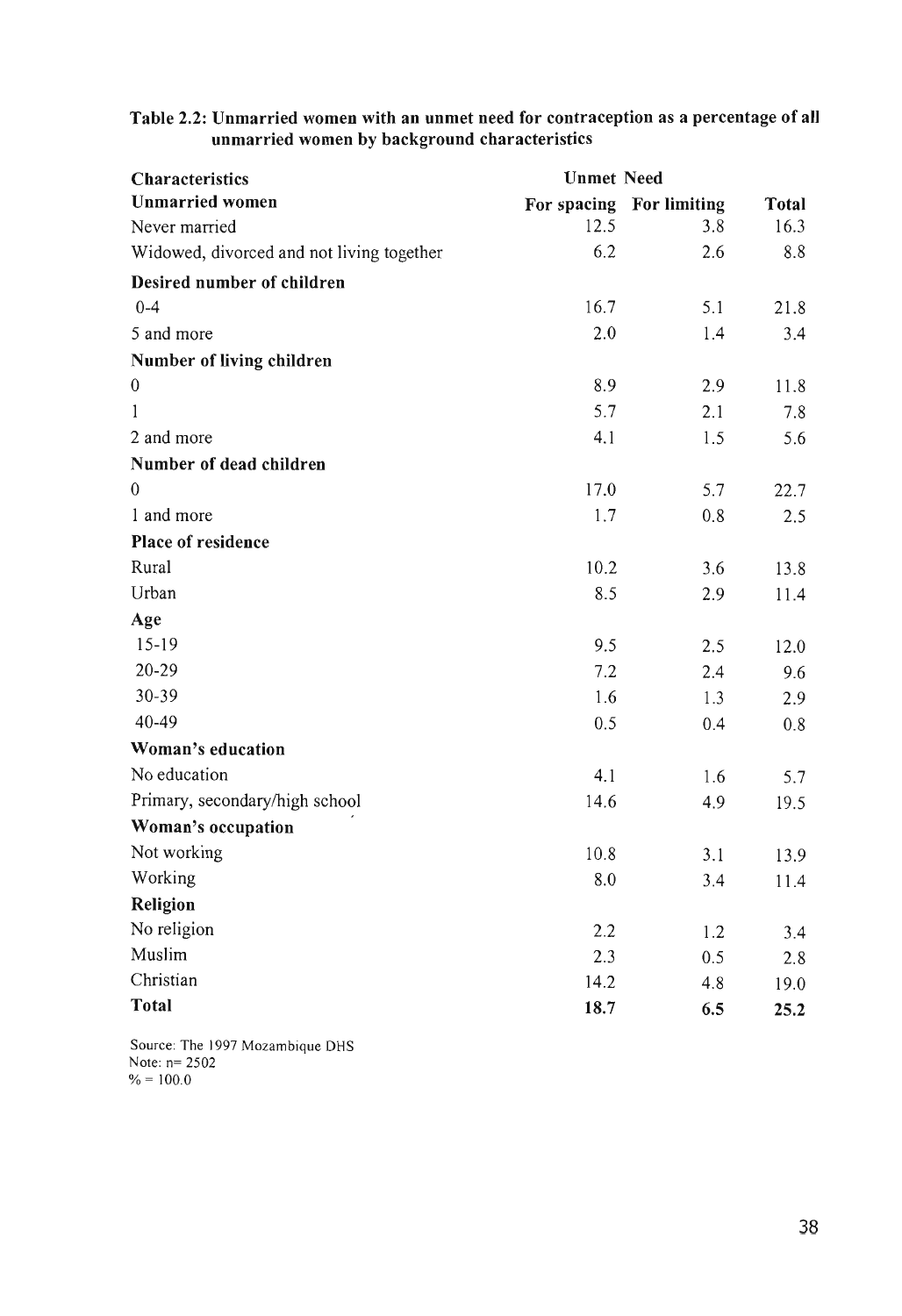# **5.3 Multivariate analysis**

Table 3.0 shows the distribution of women with unmet need by selected characteristics that were included in this analysis. Analyses on married and unmarried women are presented in tables 3.1 and 3.2. **In** general, the number of women not experiencing an unmet need for contraception is higher than that of women experiencing an unmet need for contraception. For example, women not experiencing an unmet need are twice as many or more than those experiencing an unmet need for contraception. As presented at table 1.0 and figure 2.0 there were many women who intend becoming pregnant and having children and who want to have children soon. This means that they are not using modem methods for contraception. The reason of not experiencing an unmet need is mainly due to their intention of having children.

 $\overline{\phantom{a}}$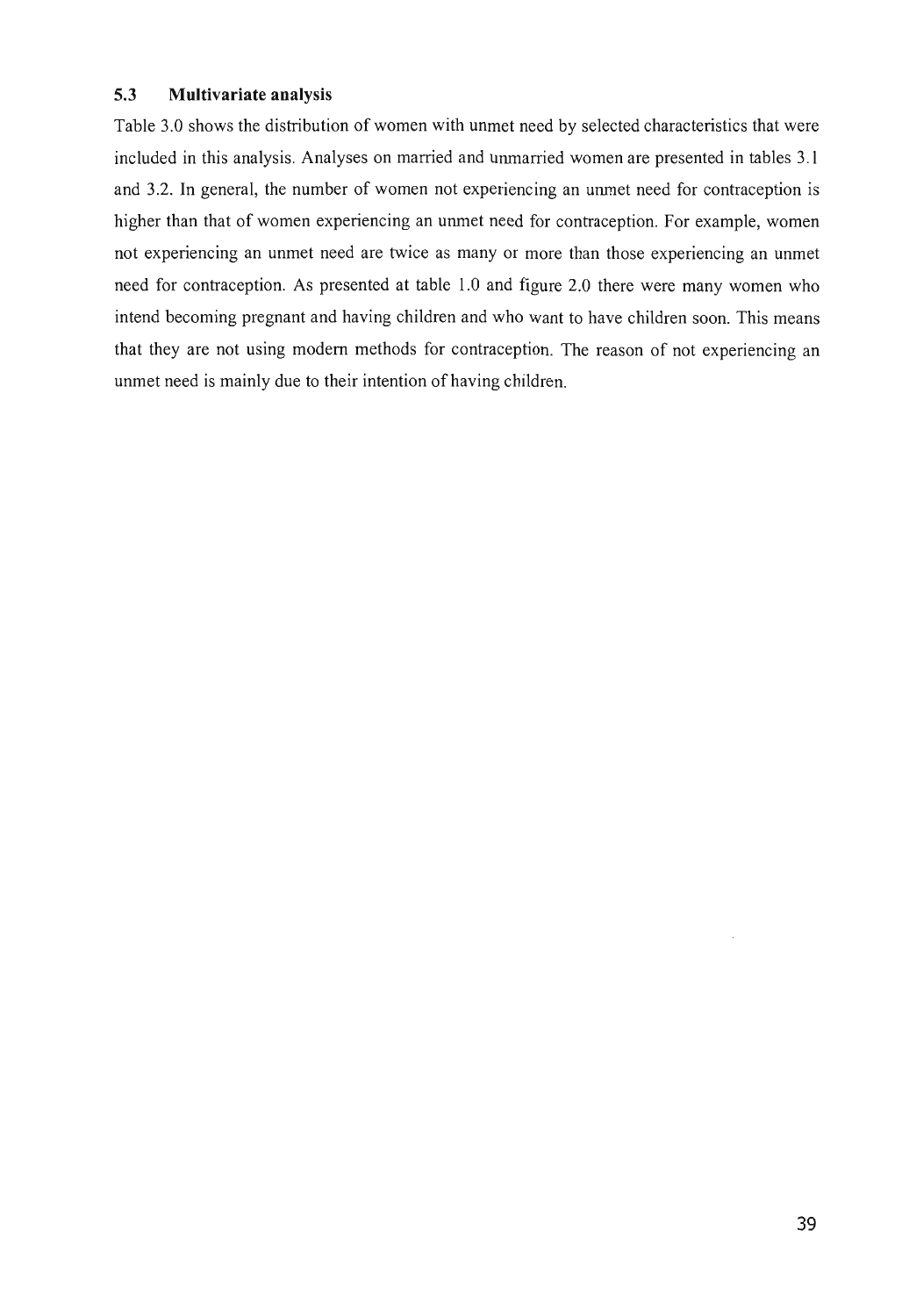| <b>Characteristics</b>         | <b>Unmet need</b>        |     | Not in unmet need |              |
|--------------------------------|--------------------------|-----|-------------------|--------------|
| Desired number of children     | For spacing For limiting |     |                   | <b>Total</b> |
| $0 - 4$                        | 1609                     | 387 | 4533              | 6529         |
| 5 and more                     | 402                      | 177 | 1633              | 2212         |
| Number of living children      |                          |     |                   |              |
| $\mathbf 0$                    | 328                      | 134 | 2145              | 2607         |
| $\mathbf{1}$                   | 690                      | 215 | 1521              | 2426         |
| 2 and more                     | 993                      | 215 | 2500              | 3708         |
| Number of dead children        |                          |     |                   |              |
| $\mathbf{0}$                   | 1675                     | 453 | 4878              | 7006         |
| 1 and more                     | 256                      | 87  | 862               | 1205         |
| Place of residence             |                          |     |                   |              |
| Rural                          | 1499                     | 390 | 4353              | 6242         |
| Urban                          | 512                      | 174 | 1813              | 2499         |
| Age                            |                          |     |                   |              |
| $15-19$                        | 481                      | 128 | 1258              | 1867         |
| $20 - 29$                      | 1051                     | 241 | 1972              | 3264         |
| 30-39                          | 406                      | 142 | 1697              | 2245         |
| 40-49                          | 73                       | 53  | 1239              | 1365         |
| Woman's education              |                          |     |                   |              |
| No education                   | 719                      | 216 | 2483              | 3418         |
| Primary, secondary/high school | 1292                     | 348 | 3683              | 5323         |
| Woman's occupation             |                          |     |                   |              |
| Not working                    | 923                      | 237 | 2616              | 3776         |
| Working                        | 1088                     | 327 | 3550              | 4965         |
| Religion                       |                          |     |                   |              |
| No religion                    | 391                      | 138 | 1142              | 1671         |
| Muslim                         | 349                      | 68  | 1052              | 1469         |
| Christian                      | 1271                     | 358 | 3972              | 5601         |
| <b>Total</b>                   | 2011                     | 564 | 6166              | 8741         |

# Table 3.0: Distribution of total women with an unmet need for contraception by background characteristics

Source: The 1997 Mozambique DHS Note: n=8741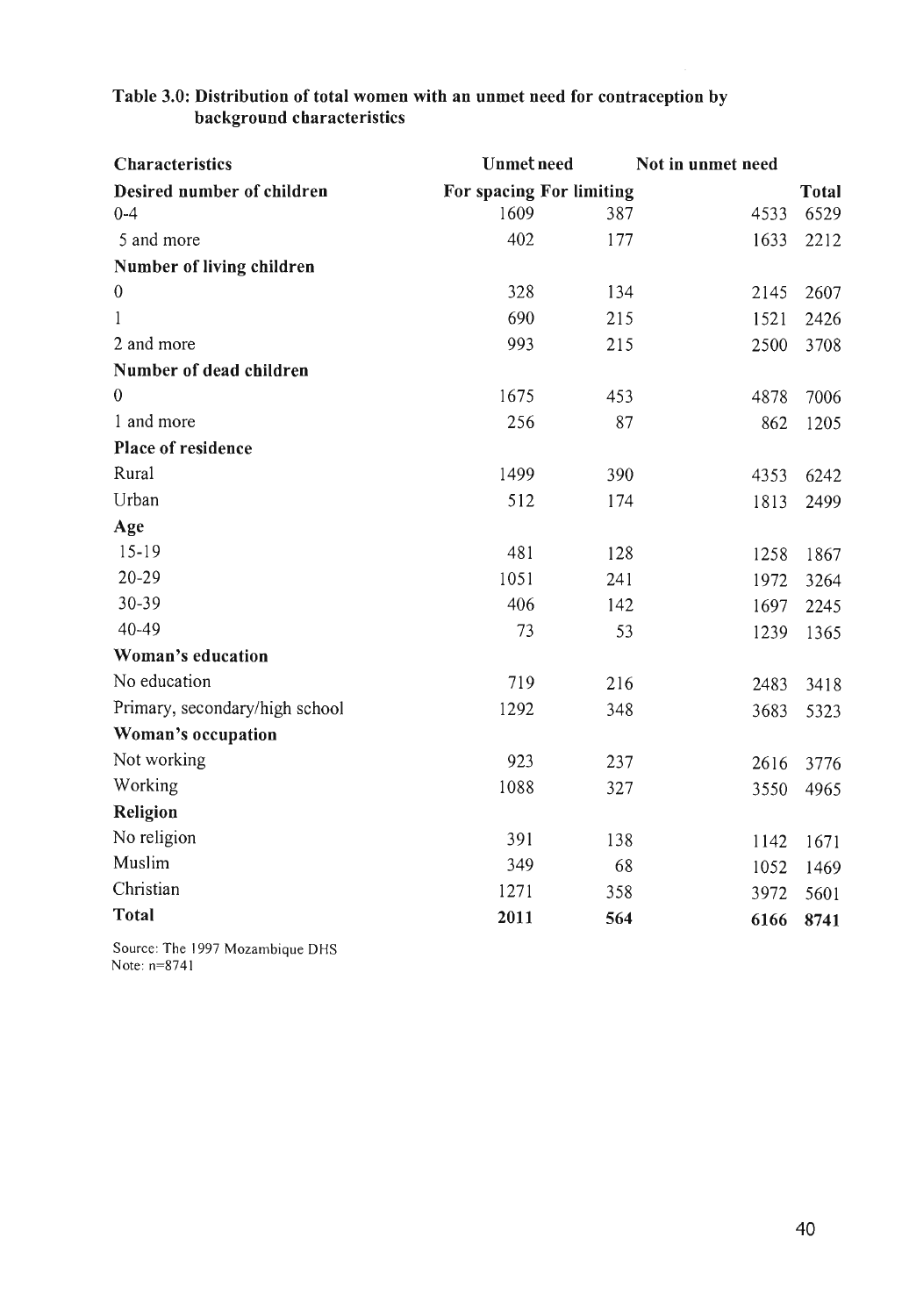| Table 3.1: Distribution of married women with an unmet need by background characteristics |                          |     |                   |       |
|-------------------------------------------------------------------------------------------|--------------------------|-----|-------------------|-------|
| <b>Characteristics</b>                                                                    | <b>Unmet Need</b>        |     | Not in unmet need |       |
| <b>Existence of other wives</b>                                                           | For spacing For limiting |     |                   | Total |
| None                                                                                      | 1140                     | 280 | 3069              | 4489  |
| Others                                                                                    | 402                      | 122 | 1226              | 1750  |
| Desired number of children                                                                |                          |     |                   |       |
| $0 - 4$                                                                                   | 1191                     | 261 | 3093              | 4545  |
| 5 and more                                                                                | 351                      | 141 | 1202              | 1694  |
| Number of living children                                                                 |                          |     |                   |       |
| $\boldsymbol{0}$                                                                          | 106                      | 62  | 1065              | 1233  |
| 1                                                                                         | 545                      | 162 | 1209              | 1916  |
| 2 and more                                                                                | 891                      | 178 | 2021              | 3090  |
| Number of dead children                                                                   |                          |     |                   |       |
| $\overline{0}$                                                                            | 1250                     | 311 | 3232              | 4793  |
| 1 and more                                                                                | 217                      | 71  | 1063              | 1446  |
| <b>Place of residence</b>                                                                 |                          |     |                   |       |
| Rural                                                                                     | 1244                     | 300 | 3231              | 4775  |
| Urban                                                                                     | 298                      | 102 | 1064              | 1464  |
| Age                                                                                       |                          |     |                   |       |
| $15-19$                                                                                   | 244                      | 66  | 444               | 754   |
| $20 - 29$                                                                                 | 870                      | 182 | 1542              | 2594  |
| 30-39                                                                                     | 366                      | 110 | 1385              | 1861  |
| 40-49                                                                                     | 62                       | 44  | 924               | 1030  |
| Woman's education                                                                         |                          |     |                   |       |
| No education                                                                              | 616                      | 177 | 1913              | 2706  |
| Primary, secondary/high school                                                            | 926                      | 225 | 2382              | 3533  |
| <b>Partner's education</b>                                                                |                          |     |                   |       |
| No education                                                                              | 311                      | 80  | 1001              | 1392  |
| Primary, secondary/high school                                                            | 1231                     | 322 | 3294              | 4847  |
| Woman's occupation                                                                        |                          |     |                   |       |
| Not working                                                                               | 654                      | 160 | 1673              | 2487  |
| Working                                                                                   | 888                      | 242 | 2622              | 3752  |
| Partner's occupation                                                                      |                          |     |                   |       |
| Not working                                                                               | 77                       | 26  | 222               | 325   |
| Working                                                                                   | 1465                     | 376 | 4073              | 5914  |
| Religion                                                                                  |                          |     |                   |       |
| No religion                                                                               | 335                      | 108 | 816               | 1259  |
| Muslim                                                                                    | 291                      | 55  | 848               | 1194  |
| Christian                                                                                 | 916                      | 239 | 2631              | 3786  |
| <b>Total</b>                                                                              | 1542                     | 402 | 4295              |       |
| Source: The 1997 Mozambique DHS<br>Note: n=6239                                           |                          |     |                   | 6239  |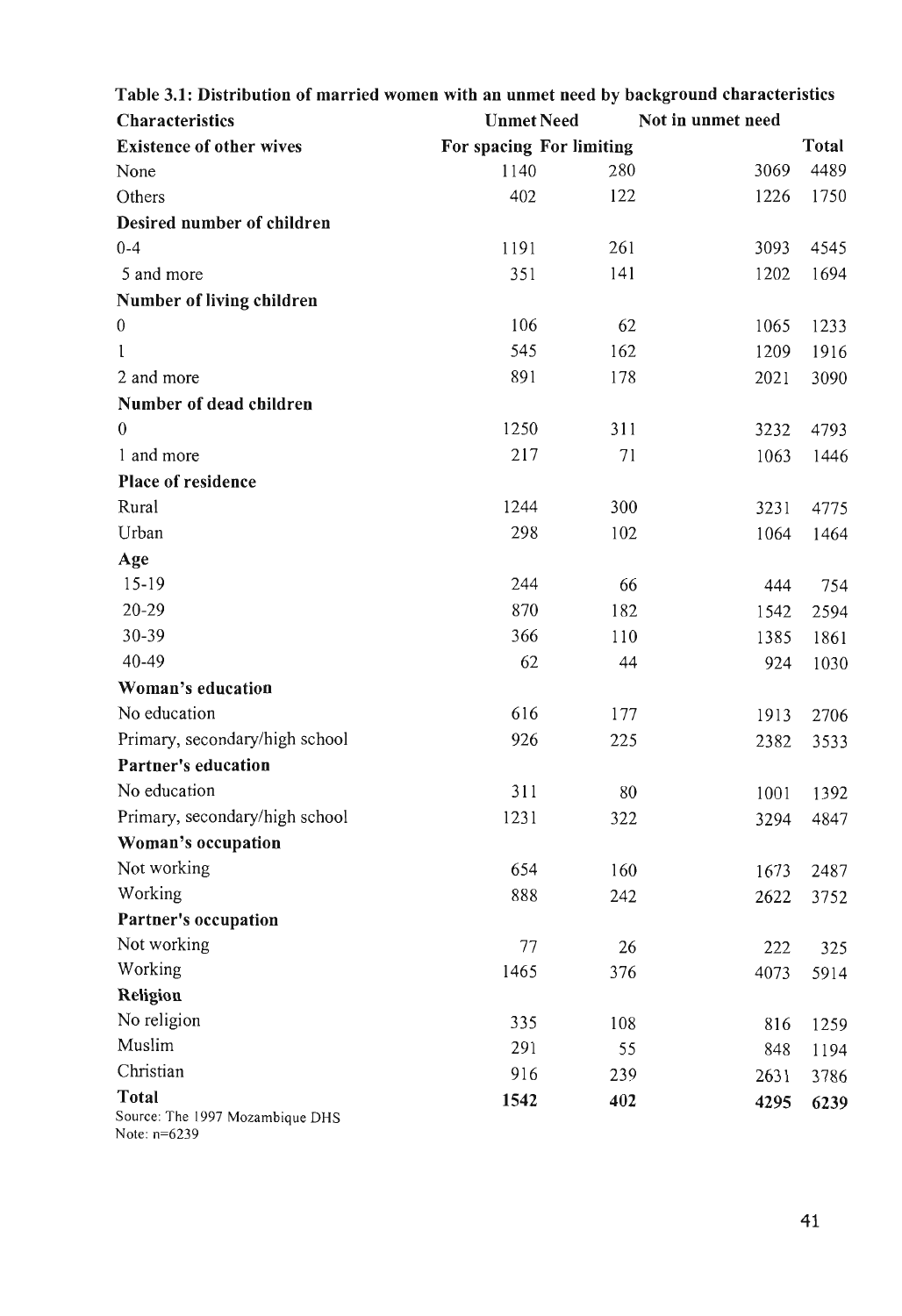| <b>Characteristics</b>                    | <b>Unmet</b> need |     |                                            |              |
|-------------------------------------------|-------------------|-----|--------------------------------------------|--------------|
| <b>Unmarried women</b>                    |                   |     | For spacing For limiting Not in unmet need | <b>Total</b> |
| Never married                             | 314               | 96  | 1130                                       | 1540         |
| Widowed, divorced and not living together |                   |     |                                            |              |
|                                           | 155               | 66  | 741                                        | 962          |
| Desired number of children                |                   |     |                                            |              |
| $0 - 4$                                   | 418               | 126 | 1440                                       | 1984         |
| 5 and more                                | 51                | 36  | 431                                        | 518          |
| Number of living children                 |                   |     |                                            |              |
| $\boldsymbol{0}$                          | 222               | 72  | 1080                                       | 1374         |
| $\mathbf{1}$                              | 145               | 53  | 312                                        | 510          |
| 2 and more                                | 102               | 37  | 479                                        | 618          |
| Number of dead children                   |                   |     |                                            |              |
| $\mathbf{0}$                              | 425               | 142 | 1646                                       | 2213         |
| 1 and more                                | 39                | 16  | 225                                        | 289          |
| Place of residence                        |                   |     |                                            |              |
| Rural                                     | 255               | 90  | 1122                                       | 1467         |
| Urban                                     | 214               | 72  | 749                                        | 1035         |
| Age                                       |                   |     |                                            |              |
| $15-19$                                   | 237               | 62  | 814                                        | 1113         |
| 20-29                                     | 181               | 59  | 430                                        | 670          |
| 30-39                                     | 41                | 32  | 313                                        | 385          |
| 40-49                                     | 12                | 9   | 314                                        | 334          |
| Woman's education                         |                   |     |                                            |              |
| No education                              | 103               | 39  | 570                                        | 712          |
| Primary, secondary/high school            | 366               | 123 | 1301                                       | 1790         |
| Woman's occupation                        |                   |     |                                            |              |
| Not working                               | 269               | 77  | 943                                        | 1289         |
| Working                                   | 200               | 85  | 928                                        | 1213         |
| Religion                                  |                   |     |                                            |              |
| No religion                               | 355               | 119 | 326                                        | 412          |
| Muslim                                    | 58                | 13  | 204                                        | 275          |
| Christian                                 | 56                | 30  | 1341                                       | 1815         |
| Total                                     | 469               | 162 | 1871                                       | 2502         |
|                                           |                   |     |                                            |              |

# Table 3.2: Distribution of unmarried women with an unmet need for contraception by background characteristics

Source: The 1997 Mozambique DHS Note: n=2502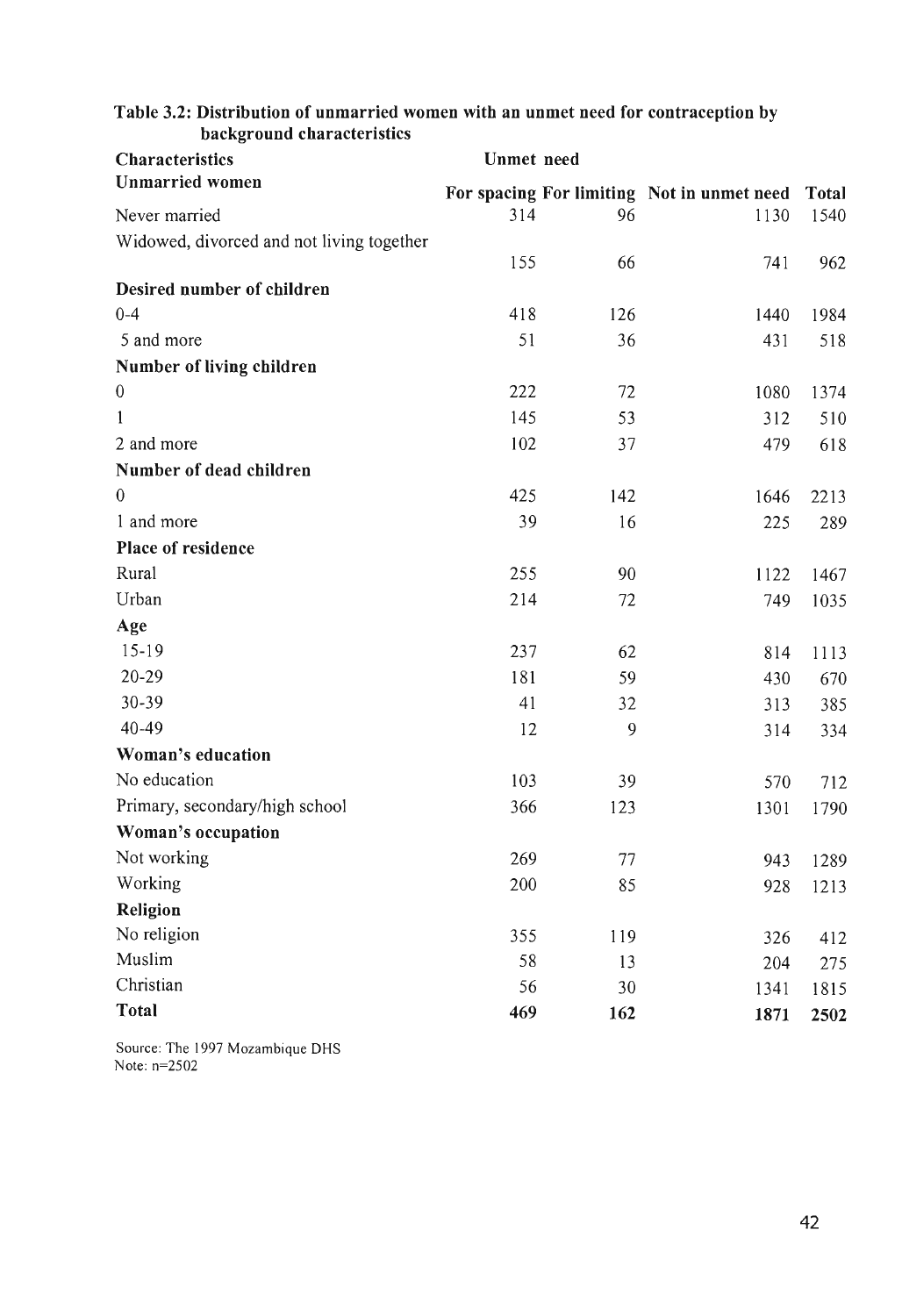## 5.3.1 Binary regression

Table 4.0, 4.1 and 4.2 show the odds ratio of total, married and unmarried women. In table 4.0 the odds ratio of zero parity women reporting unmet need is 0.19 meaning that they are 81 percent less likely to have unmet need compared to women with 2 and more children. The odds ratio of women who wanted to have one child reporting unmet need is 0.72 meaning that they are 28 percent less likely to have unmet need compared to women with 2 and more children. In regard to the number of dead children, the odds ratios is 0.58 meaning that they are 42 percent less likely to have unmet need compared to women with one and more children. In regard to a place of residence the odds ratio of married women is 1.129 times more when they live in rural areas. In reference to the age, women aged 15-19,20-29 and 30-39 are 13.750 times more, 7.486 and 3.092 times more compare to those in age 40-49.

| Table 4.0: Binary regression estimates for the parsimonious model of factors |  |  |
|------------------------------------------------------------------------------|--|--|
| associated with unmet need for contraception: Total women                    |  |  |

| <b>Characteristics</b>    | <b>Sig</b> | Odds ratio |
|---------------------------|------------|------------|
| Number of living children |            |            |
| $\boldsymbol{0}$          | 0.000      | $0.194**$  |
| $\mathbf{1}$              | 0.000      | $0.721**$  |
| 2 and more                |            | 1.000      |
| Number of dead children   |            |            |
| $\theta$                  | 0.000      | $0.584**$  |
| 1 and more                |            | 1000       |
| Place of residence        |            |            |
| Rural                     | 0.031      | $1.129**$  |
| Urban                     |            | 1.000      |
| Age                       |            |            |
| $15-19$                   | 0.000      | 13.750**   |
| $20 - 29$                 | 0.000      | 7.486**    |
| 30-39                     | 0.000      | 3.092**    |
| $40 - 49$                 |            | 1.000      |
| Religion                  |            |            |
| No religion               | 0.042      | $0.877**$  |
| Muslim                    | 0.027      | $0.832**$  |
| Christian                 |            | 1.000      |
| Constant                  |            | 0.205      |

Source: The 1997 Mozambique DHS Note: \*\*Level of significance 0.05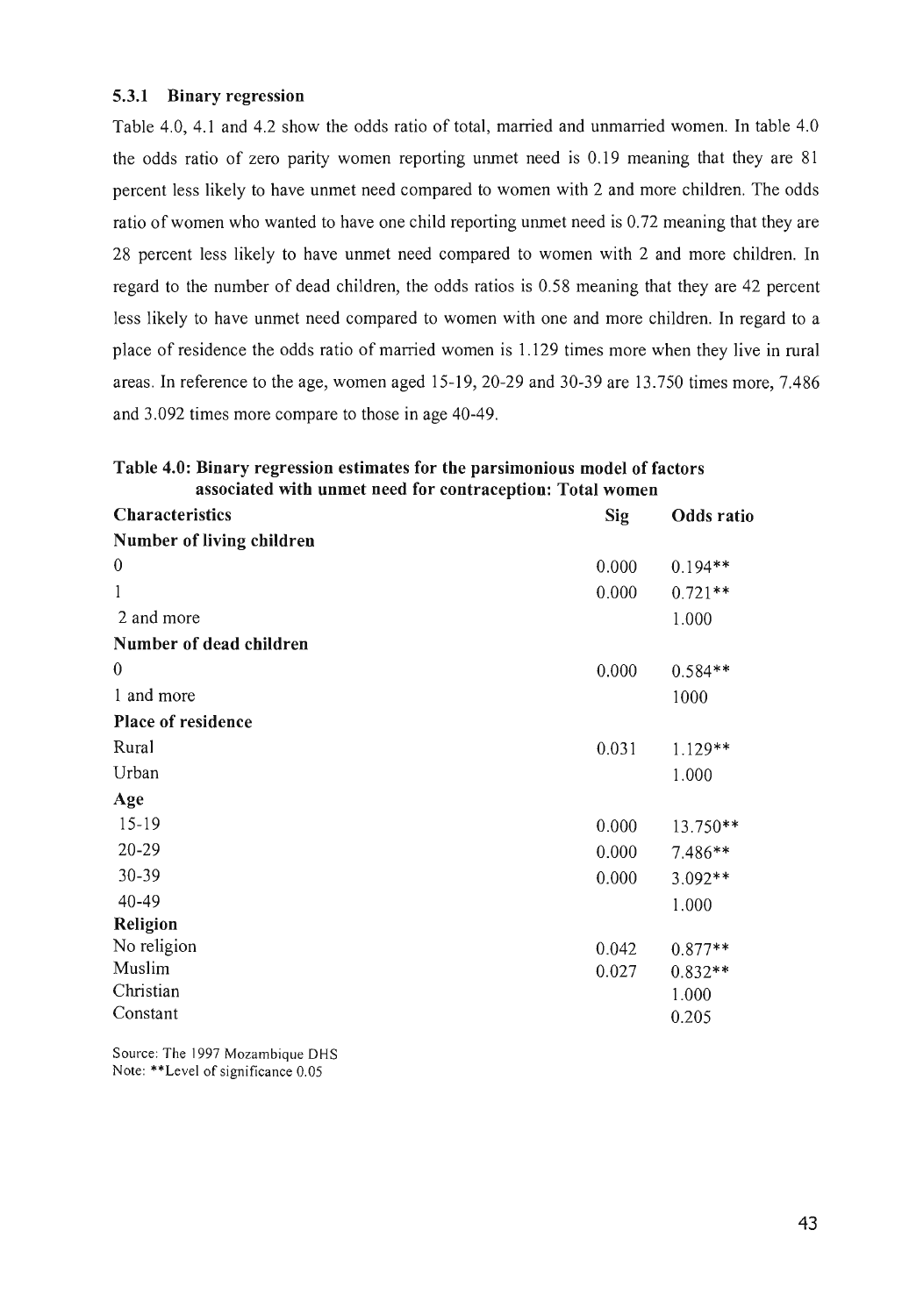In religion, the odds ratio of women who do not practice any religion reporting unmet need is 0.88. This means that they are 12 percent less likely to have unmet need compared to women practicing Christian religion. At the same time the study shows that women practicing Muslim religion are 17 percent less likely to have unmet need compared to women practicing Christian religion. Results for married and unmarried women are presented in table 4.1 and 4.1. Variables not presented are not significant at 0.05 level.

| <b>Characteristics</b>    | <b>Sig</b> | Odds ratio |
|---------------------------|------------|------------|
| Number of living children |            |            |
| $\boldsymbol{0}$          | 0.000      | $0.142**$  |
| 1                         | 0.000      | $0.594**$  |
| 2 and more                |            | 1.000      |
| Number of dead children   |            |            |
| $\mathbf{0}$              | 0.000      | $0.517**$  |
| 1 and more                |            | 1000       |
| Place of residence        |            |            |
| Rural                     | 0.000      | $1.317**$  |
| Urban                     |            | 1.000      |
| Age                       |            |            |
| $15-19$                   | 0.000      | 14.725**   |
| $20 - 29$                 | 0.000      | $6.704**$  |
| 30-39                     | 0.000      | 2.960**    |
| 40-49                     |            | 1.000      |
| <b>Religion</b>           |            |            |
| No religion               | 0.001      | $0.782**$  |
| Muslim                    | 0.001      | $0.734**$  |
| Christian                 |            | 1.000      |
| Constant                  |            | 0.261      |

| Table 4.1: Binary regression estimates for the parsimonious model of factors |
|------------------------------------------------------------------------------|
| associated with unmet need for contraception: Married women                  |

Source: The 1997 Mozambique DHS Note: \*\*Level of significance 0.05

 $\hat{\mathcal{A}}$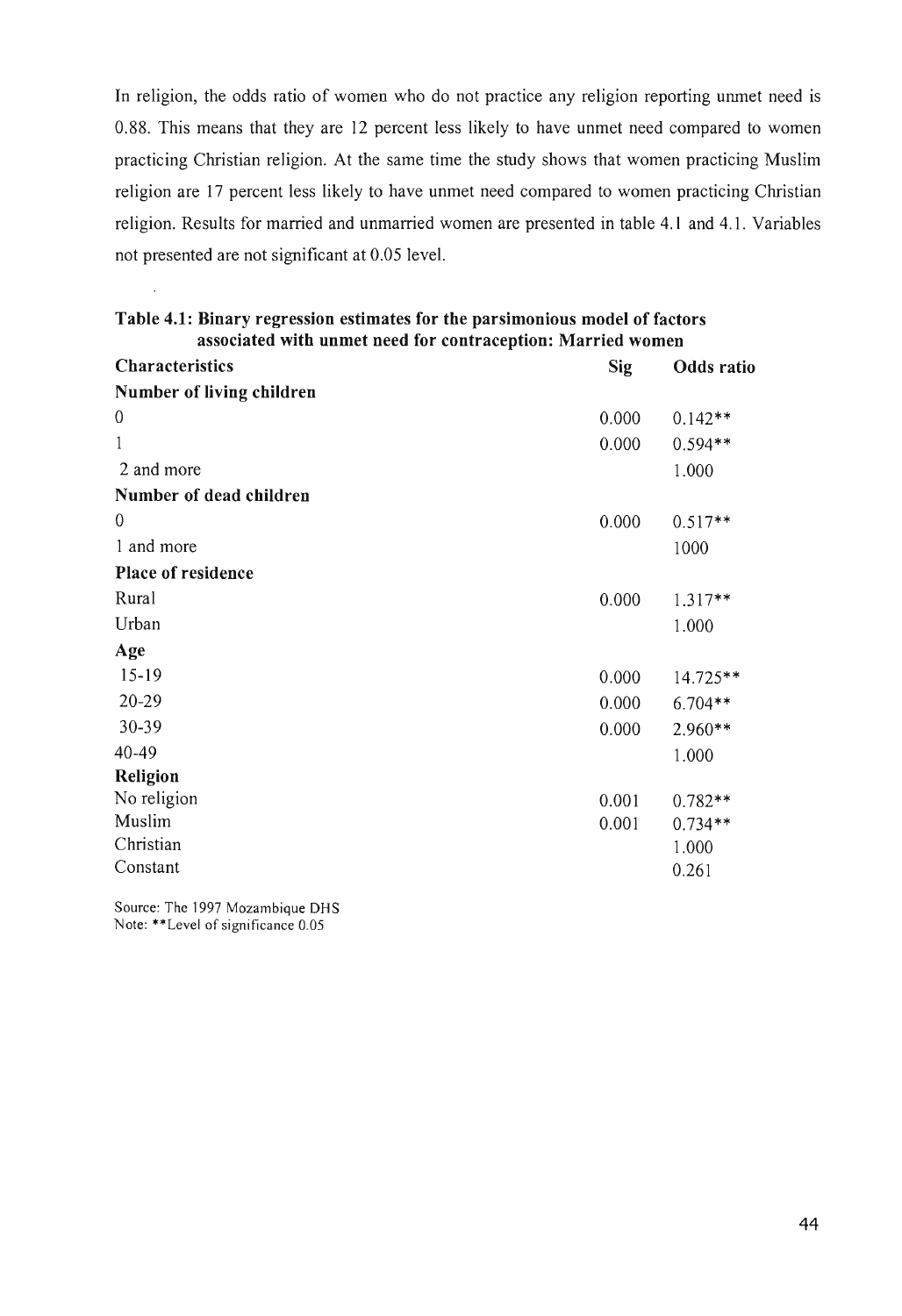| Table 4.2: Binary regression estimates for the parsimonious model of factors |
|------------------------------------------------------------------------------|
| associated with unmet need for contraception: Unmarried women                |

| <b>Characteristics</b>     | Sig   | <b>Odds</b> ratio |
|----------------------------|-------|-------------------|
| Desired number of children |       |                   |
| $0 - 4$                    | 0.008 | 1.429**           |
| 5 and more                 |       | 1.000             |
| Number of living children  |       |                   |
| $\boldsymbol{0}$           | 0.000 | $0.447**$         |
| 1                          | 0.001 | $1.600**$         |
| 2 and more                 |       | 1.000             |
| Age                        |       |                   |
| $15-19$                    | 0.001 | $10.528**$        |
| 20-29                      | 0.000 | 9.300**           |
| 30-39                      | 0.000 | $3.391**$         |
| $40 - 49$                  |       | 1.000             |
| Constant                   |       | 0.049             |

Source: The 1997 Mozambique DHS Note: \*\*Level of significance 0.05

## 5.3.2 Multinomial regression

Table 5.0 shows the odds ratio of women experiencing an unmet need for contraception by selected socio-economic characteristics. According to the results, women who intended to have four or fewer children increase the odds ratio of unmet need for spacing by 1.544 times and by 1.726 for limiting. In regard to the number of children who are alive the odds ratio zero parity women reporting unmet need is 2.021 times more for spacing while the odds ratio of women with one child is 0.74 meaning that they are 26 percent less likely to have unmet need for spacing compared to women with 2 and more children. In limiting, the odds ratio of zero parity women reporting unmet need is 0.29 meaning that they are 71 percent less likely to have unmet need for limiting compared to women with 2 and more children.

The odds ratio of women with decease child is 0.56. This means that they are 44 percent less likely to have unmet need for limiting compared to women with one and more children deceased. In relation to the area of residence the odds ratio is 1.452 more to have unmet need when women are living in rural area. In terms of age, in the three categories (15-19, 20-29 and 30-39) the odds ratio of women reporting unmet for spacing is respectively 76 percent, 69 percent and 51 percent less likely to have unmet need for spacing compared to women at age 40-49. Meanwhile, women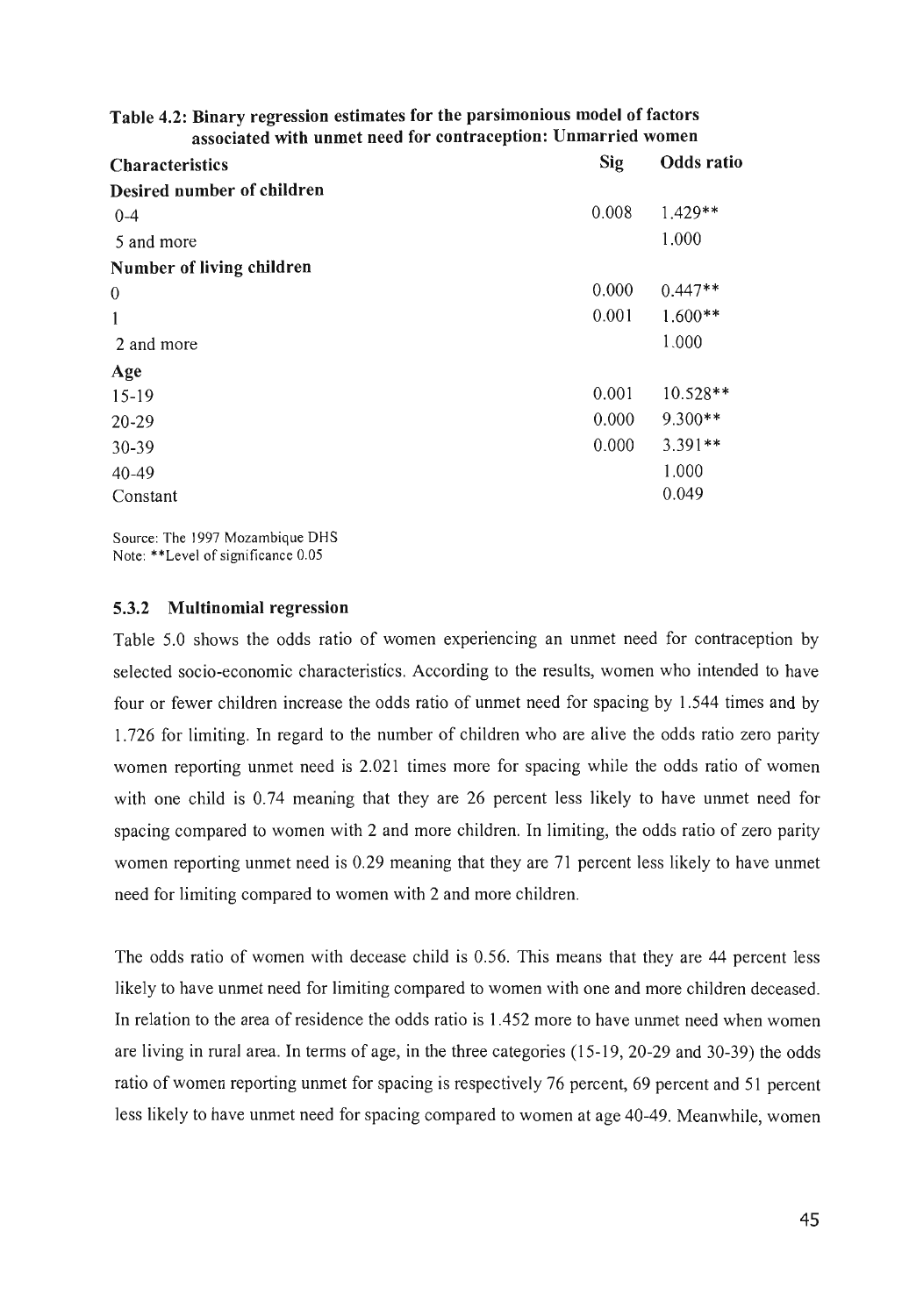aged 15-19,20-29 and 30-39 are 5.259, 3.185 and 1.894 times more compared to women in age 40-49. Similar trends are for women who wanted to limit having children. Another variation concerns the occupation. Results show that the odds ratio increases 1.259 times.

|                                    |                    |       | Odds ratio of |             |            | Odds ratio of |
|------------------------------------|--------------------|-------|---------------|-------------|------------|---------------|
| Characteristics                    |                    |       | unmet need    |             |            | unmet need    |
| Desired number                     | <b>Stand error</b> |       | For spacing   | Stand error |            | For limiting  |
| of children                        |                    | Sig   |               |             | <b>Sig</b> |               |
| $0 - 4$                            | 0.100              | 0.000 | $1.544**$     | 0.111       | 0.000      | $1.726**$     |
| 5 and more                         |                    |       | 1.000         |             |            | 1.000         |
| <b>Number of living</b>            |                    |       |               |             |            |               |
| children                           |                    |       |               |             |            |               |
| $\mathbf{0}$                       | 0.152              | 0.000 | $2.021**$     | 0.170       | 0.000      | $0.289**$     |
| 1                                  | 0.130              | 0.002 | $0.742**$     | 0.140       | 0.000      | $0.445**$     |
| 2 and more                         |                    |       | 1.000         |             |            | 1.000         |
| Number of dead                     |                    |       |               |             |            |               |
| children                           |                    |       |               |             |            |               |
| $\overline{0}$                     | 0.147              | 0.540 | 1.094         | 0.161       | 0.000      | $0.564**$     |
| 1 and more                         |                    |       | 1.000         |             |            | 1.000         |
| Place of                           |                    |       |               |             |            |               |
| Residence                          |                    |       |               |             |            |               |
| Rural                              | 0.101              | 0.154 | 1.156         | 0.111       | 0.001      | $1.452**$     |
| Urban                              |                    |       | 1.000         |             |            | 1.000         |
| Age                                |                    |       |               |             |            |               |
| $15-19$                            | 0.205              | 0.000 | $0.243**$     | 0.241       | 0.000      | 5.259**       |
| $20 - 29$                          | 0.164              | 0.000 | $0.306**$     | 0.201       | 0.000      | $3.185**$     |
| 30-39                              | 0.167              | 0.000 | $0.488**$     | 0.207       | 0.002      | 1.894**       |
| 40-49                              |                    |       | 1.000         |             |            | 1.000         |
| Woman's                            |                    |       |               |             |            |               |
| occupation                         |                    |       |               |             |            |               |
| Not working                        | 0.094              | 0.353 | 1.092         | 0.102       | 0.024      | 1.259**       |
| Working                            |                    |       | 1.000         |             |            | 1.000         |
| Religion                           |                    |       |               |             |            |               |
| No religion                        | 0.108              | 0.010 | $1.323**$     | 0.118       | 0.086      | 1.225         |
| Muslim                             | 0.156              | 0.000 | 1.853**       | 0.167       | 0.001      | 1.759**       |
| Christian                          |                    |       | 1.000         |             |            | 1.000         |
| Source: The 1997 Mozambique DHS    |                    |       |               |             |            |               |
| Note: **Level of significance 0.05 |                    |       |               |             |            |               |

## Table 5.0: Multinomial regression estimates of the odds ratio of characteristics of total women with unmet need for contraception

Finally, in religion, the odds ratio of women increases 1.323 times without any religion and those practicing Muslim increases 1.823 times. Meanwhile, the odds ratio of Muslim women increases 1.759 times more to have unmet need for contraception for limiting. Odds ratios for married and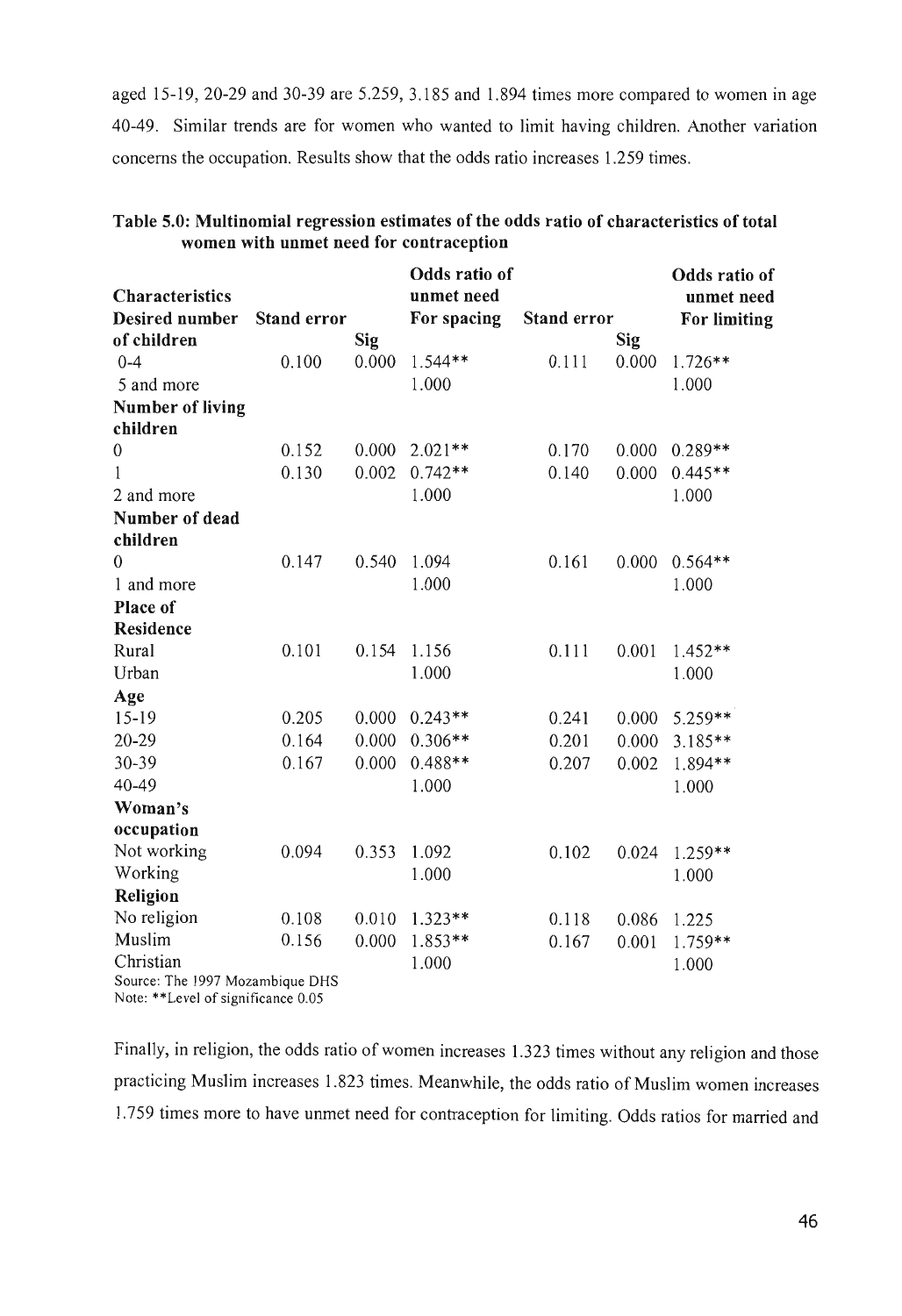unmarried women are demonstrated in tables 5.1 and 5.2. Other tables in appendix A.1, A.2 and A.3 represent the odds ratios of total, married and unmarried women with all variables, together without significant or not.

| <b>Characteristics</b>          |                    |            | Odds ratio of |                    |            | Odds ratio of       |
|---------------------------------|--------------------|------------|---------------|--------------------|------------|---------------------|
|                                 |                    |            | unmet need    |                    |            | unmet need          |
| Desired number                  | <b>Stand error</b> |            | For spacing   | <b>Stand error</b> |            | <b>For limiting</b> |
| of children                     |                    | <b>Sig</b> |               |                    | <b>Sig</b> |                     |
| $0 - 4$                         | 0.116              | 0.000      | 1.697**       | 0.126              | 0.000      | $1.712**$           |
| 5 and more                      |                    |            | 1.000         |                    |            | 1.000               |
| <b>Number of living</b>         |                    |            |               |                    |            |                     |
| children                        |                    |            |               |                    |            |                     |
| $\boldsymbol{0}$                | 0.189              | 0.000      | $2.228**$     | 0.219              | 0.000      | $0.790**$           |
| $\mathbf{1}$                    | 0.151              | 0.345      | 0.133         | 0.164              | 0.000      | $0.571**$           |
| 2 and more                      |                    |            | 1.000         |                    |            | 1.000               |
| Number of dead                  |                    |            |               |                    |            |                     |
| children                        |                    |            |               |                    |            |                     |
| $\Omega$                        | 0.169              | 0.291      | 1.196         | 0.185              | 0.001      | $0.453**$           |
| 1 and more                      |                    |            | 1.000         |                    |            | 1.000               |
| <b>Place of</b>                 |                    |            |               |                    |            |                     |
| <b>Residence</b>                |                    |            |               |                    |            |                     |
| Rural                           | 0.124              | 0.437      | 1.101         | 0.136              | 0.001      | 1.593**             |
| Urban                           |                    |            | 1.000         |                    |            | 1.000               |
| Age                             |                    |            |               |                    |            |                     |
| $15-19$                         | 0.239              | 0.000      | $0.793**$     | 0.276              | .000       | 4.878**             |
| $20 - 29$                       | 0.182              | 0.000      | $0.654**$     | 0.220              | ,000       | 3.332**             |
| 30-39                           | 0.186              | 0.002      | $0.441**$     | 0.227              | .001       | $2.173**$           |
| 40-49                           |                    |            | 1.000         |                    |            | 1.000               |
| Religion                        |                    |            |               |                    |            |                     |
| No religion                     | 0.125              | 0.005      | $1.428**$     | 0.135              | 0.235      | 1.174               |
| Muslim                          | 0.174              | 0.000      | $2.002**$     | 0.186              | 0.008      | $1.641**$           |
| Christian                       |                    |            | 1.000         |                    |            | 1.000               |
| Source: The 1997 Mozambique DHS |                    |            |               |                    |            |                     |

| Table 5.1: Multinomial regression estimates of the odds ratio of characteristics |  |
|----------------------------------------------------------------------------------|--|
| of married women on unmet need for contraception                                 |  |

Note: \*\*Level of significance 0.05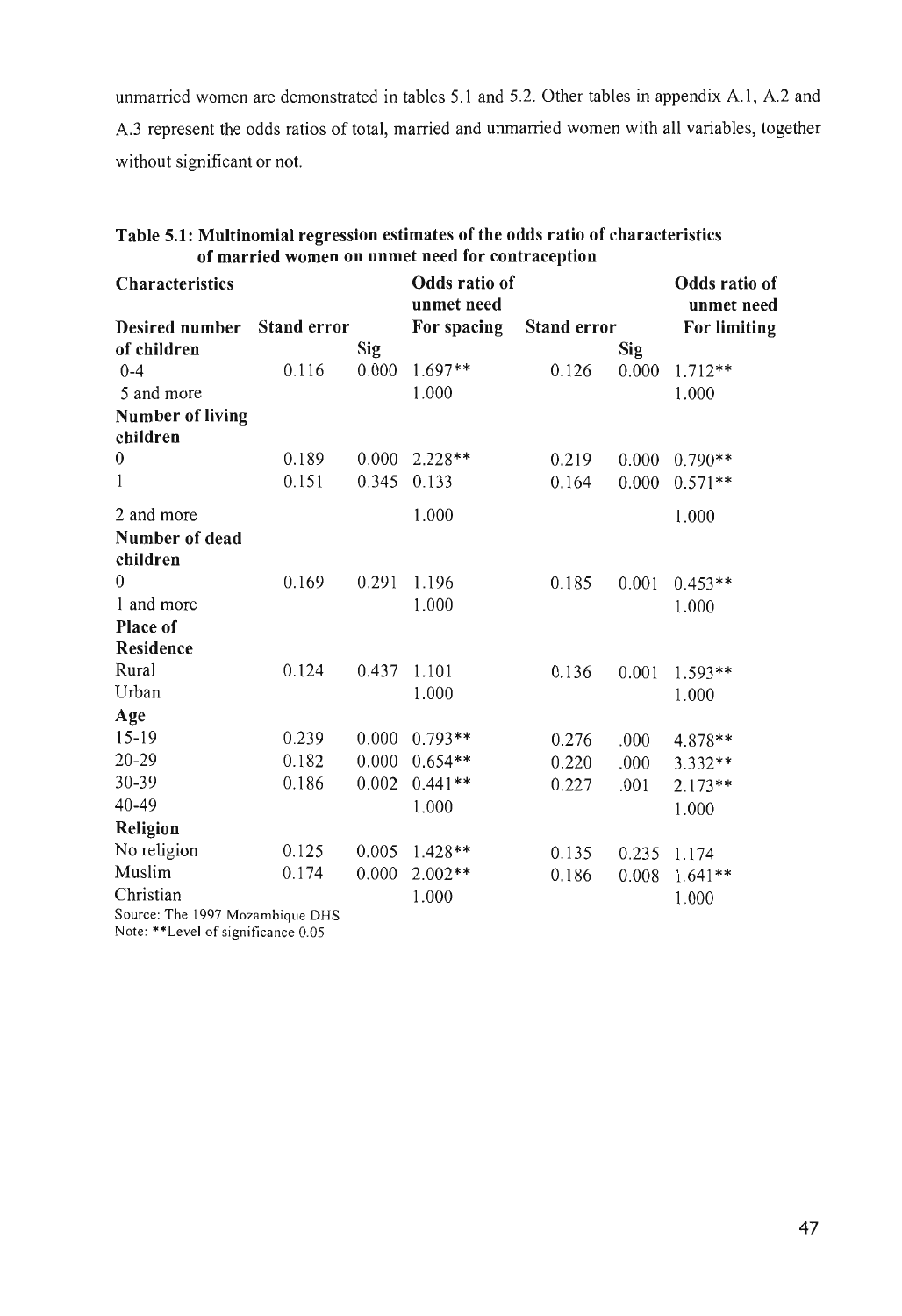| <b>Characteristics</b>          |       |            | Odds ratio of<br>unmet need |                    |            | <b>Odds</b> ratio<br>of unmet need |
|---------------------------------|-------|------------|-----------------------------|--------------------|------------|------------------------------------|
|                                 |       |            |                             | <b>Stand error</b> |            |                                    |
| Desired number of Stand error   |       |            |                             |                    |            |                                    |
| children                        |       | <b>Sig</b> | For spacing                 |                    | <b>Sig</b> | For limiting                       |
| $0 - 4$                         | 0.203 | 0.551      | 1.166                       | 0.244              | 0.002      | $2.100**$                          |
| 5 and more                      |       |            | 1.000                       |                    |            | 1.000                              |
| Number of<br>living             |       |            |                             |                    |            |                                    |
| children                        |       |            |                             |                    |            |                                    |
| $\boldsymbol{0}$                | 0.267 | 0.872      | 1.502                       | 0.300              | 0.064      | 0.573                              |
| $\mathbf{1}$                    | 0.235 | 0.004      | $0.511**$                   | 0.262              | 0.278      | 0.752                              |
| 2 and more                      |       |            | 1.000                       |                    |            | 1.000                              |
| Age                             |       |            |                             |                    |            |                                    |
| $15-19$                         | 0.399 | 0.000      | $0.236**$                   | 0.506              | 0.008      | 3.808**                            |
| 20-29                           | 0.373 | 0.000      | $0.187**$                   | 0.481              | 0.078      | 2.331                              |
| $30 - 39$                       | 0.389 | 0.001      | $0.273**$                   | 0.511              | 0.854      | 0.910                              |
| 40-49                           |       |            | 1.000                       |                    |            | 1.000                              |
| Religion                        |       |            |                             |                    |            |                                    |
| No religion                     | 0.217 | 0.922      | 1.021                       | 0.253              | 0.109      | 1.499                              |
| Muslim                          | 0.348 | 0.429      | 1.317                       | 0.385              | 0.037      | $2.227**$                          |
| Christian                       |       |            | 1.000                       |                    |            | 1.000                              |
| Source: The 1997 Mozambique DHS |       |            |                             |                    |            |                                    |

# Table 5.2: Multinomial regression estimates of the odds ratio of characteristics of unmarried women with an unmet need for contraception

Note: \*\*Level of significance 0.05

# 5.4 Summary of the results

The majority of women experienced an unmet need for spacing than for limiting. In general, in bivariate analyses, the levels of unmet need for contraception are higher among women who wanted fewer than five children. The same result was prevalent among women with two or more living children and those who had non dead child. Residential areas also determined similar patterns. The analysis show higher levels of unmet need for contraception among rural and young women than urban and adult women. Women with some level of education have more unmet need for contraception than those who did not have education. Such is true with women who are employed. Finally, women in Christian religion have higher level of unmet need compared to Muslim and no religion women. In the multivariate analyses results demonstrated that some of the selected variables were significant and others which more irrelevant were excluded for the analysis. In bivariate analysis variables with significant levels in the model are the followings: number of living children, number of dead children, place of residence, age and religion (see table 4.0). In the multinomial regression seven variables namely; desired number of children, number of living children, number of dead children, place of residence, age, woman's occupation and religion were significant (see table 5.0).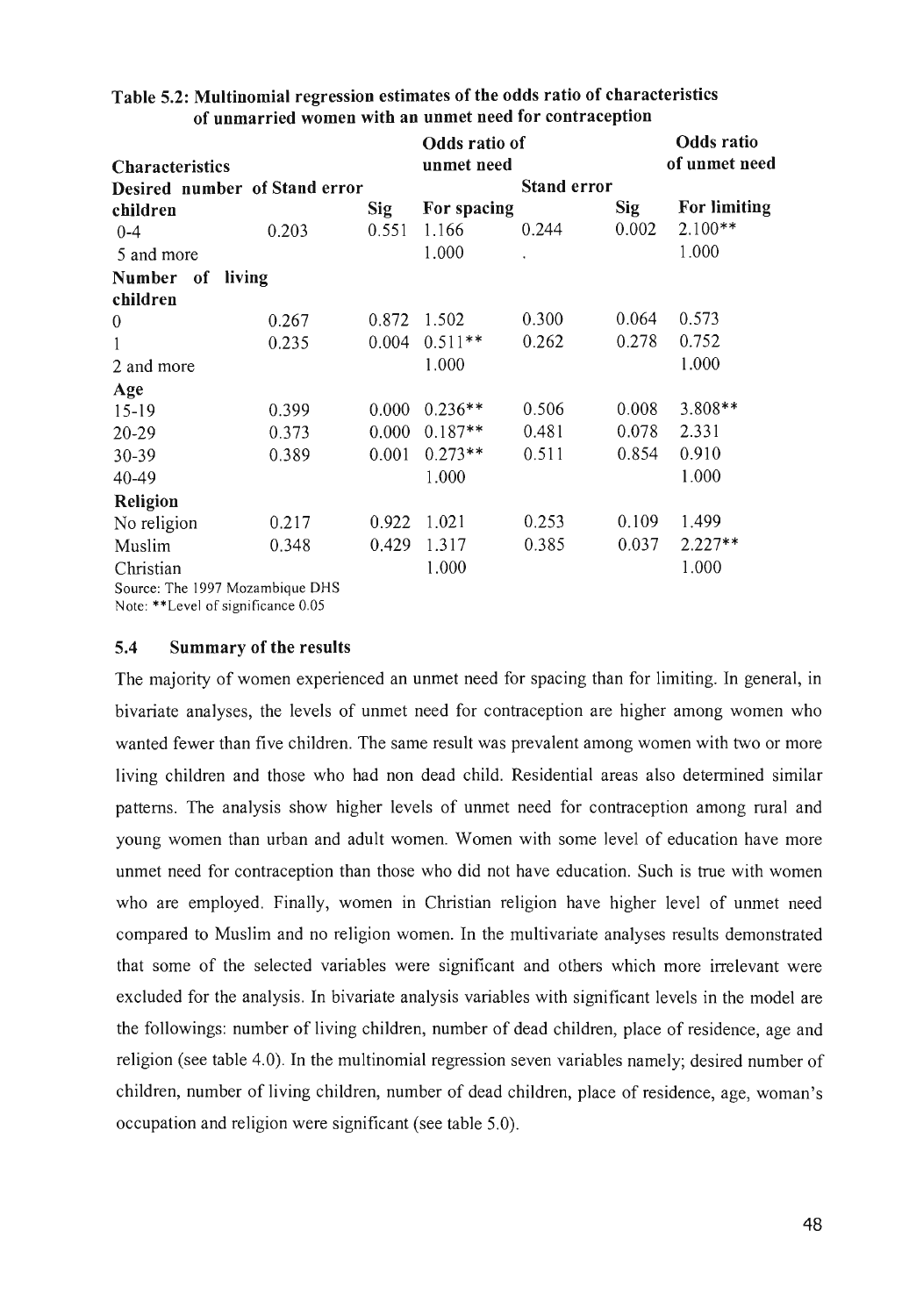#### CHAPTER 6

#### DISCUSSION AND CONCLUSION

#### 6.1 Discussion

Results from figure 2.0 and table 1.0 previously indicated showed that 719 women (2.5 percent) were using modem methods of contraception of spacing, 0.5 percent for limiting and 5.2 percent were using contraceptives for reasons not related to fertility such as prevention sexually transmitted infection (STI), medical recommendations or pleasure. Of the total responded women, the majority (2743) of them not experiencing an unmet need for contraceptives (31.4 percent) either intended to become pregnant or were amenorrhoeic (see figure 2). Women who wanted to have children soon (2273) constitute the second largest group (26.0 percent) of the women while infecund women (431) formed 4.9 percent of the total women.

Results from the bivariate analysis showed that among women experiencing an unmet need for contraception the majority were among those who wanted to space their children rather than to limit them altogether. It means that the majority of women experiencing an unmet need for contraceptives wanted more children later (after two years) but as they were not using any modem method for contraception they become pregnant sooner or were exposure to be pregnant than they would have liked (less than two years) that is they experienced an unmet need for contraceptives with regard to spacing. Some of the women probably prefer having more children in the sense that some of the children may die. In Pakistan, studies showed that unmet need for contraception varies in relation to preference for sons (Pasha et al. 2001). There, it is likely that women preferring more children can stop having children if they give birth to sons before daughters. Other studies show that in some countries of Asia the husband inhibits his partner from using contraceptive methods because he prefers more children than does his female partner (Casterline et al. 2001).

In Mozambique, the level of unmet need for contraception is not influenced only by preference for male children but also socia-economic factors. It means that some women who could experience unmet need for contraception do not because they have daughters while they want son. So, instead looking for contraception probably to experience unmet need they look for more children until bearing a son.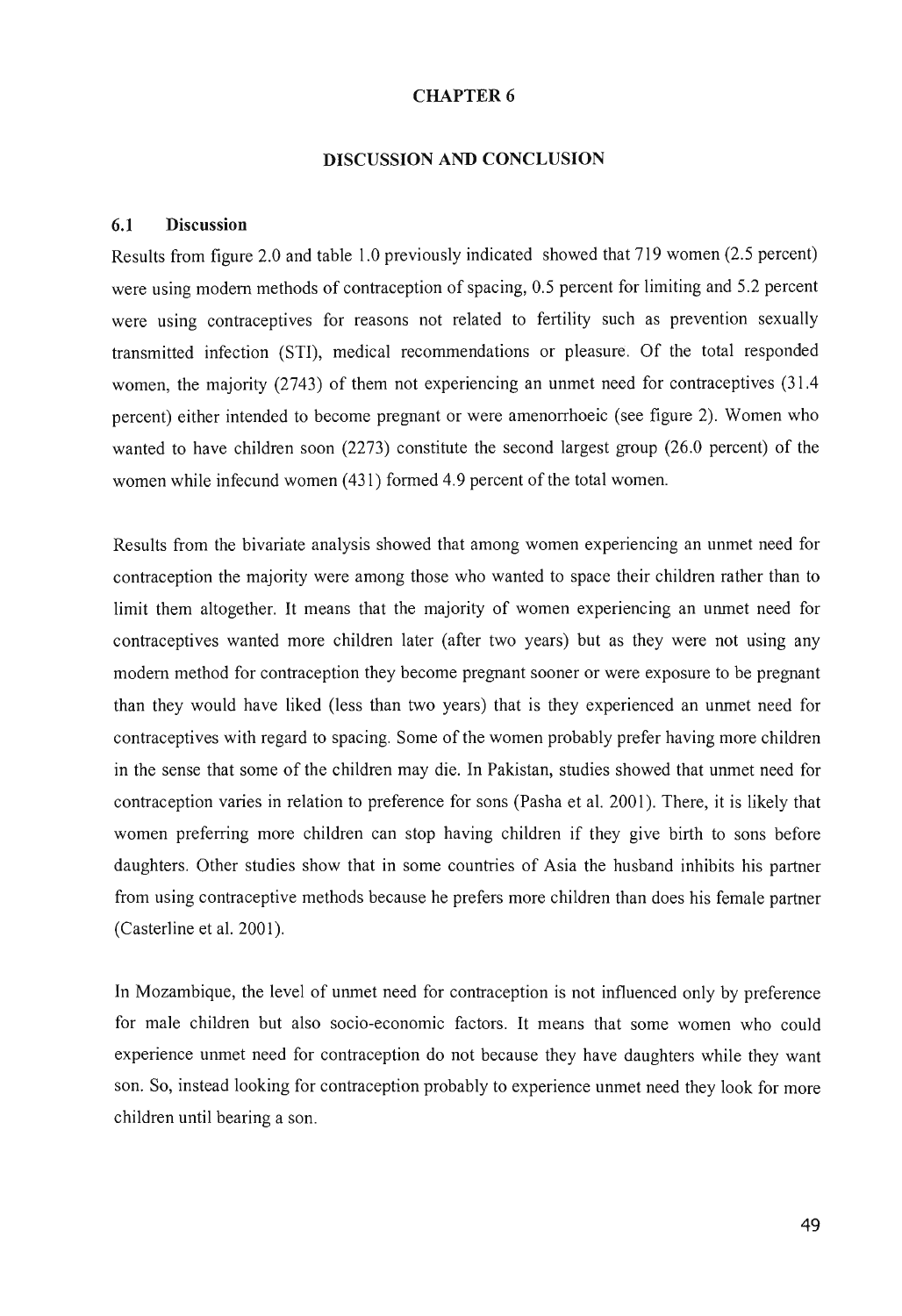Unmet need for contraception is high among women who reported wanting four or fewer children. This suggests that they wanted to stop having children or to space their children to achieve their preference, but unfortunately as they were not using any modern methods of contraception they can have more. Limiting the number of children could be relevant among women at an earlier reproductive age. In this study results showed that the gap between unmet need for spacing and limiting reduce among women at a later reproductive age. It shows that at a later reproductive age, despite not wanting more children, probably women were not using modern methods of contraception.

The tables reflecting the study of married and unmarried women show, that there are far more married women than unmarried women, so the married women influence the total far more than unmarried women. Results of unmarried women could indicate that young women likely completed their family size or they are satisfied with contraception. The patterns of unmet need for contraception are different from married women compared to unmarried women in terms of having living children and women who are in employment. In the former (married women) unmet need for contraception increases from women without living children to women with two and more children.

Meanwhile among unmarried women the levels of unmet need for contraception decreases from women without living children to women with two and more children (see table 2.2 and 3.2) compared to table 2.1 and 3.1. Furthermore, it suggests that unmarried women probably needed to wait longer to have a first child because they have no partner or husband. At the same time the majority of unmarried women experiencing an unmet need for contraception were among those not working while among married women were among working women. It suggests that unmarried women seek but they not find contraceptives to avoid having unwanted children in the sense that they cannot afford them without partners. So, they have more reasons to look for modern methods for contraception and as they do not find them they experience an unmet need for contraception. So, the patterns of unmet need for contraception decrease as long as the number of living children increases contrasting with the pattern for married women. It could suggest the weight of opposition from others on married women are more than on unmarried women; that is unmarried women probably seek, find and use modern methods if they want to space or to limit having more children. It demonstrates how unmarried women can decide and control themselves on reproductive issues.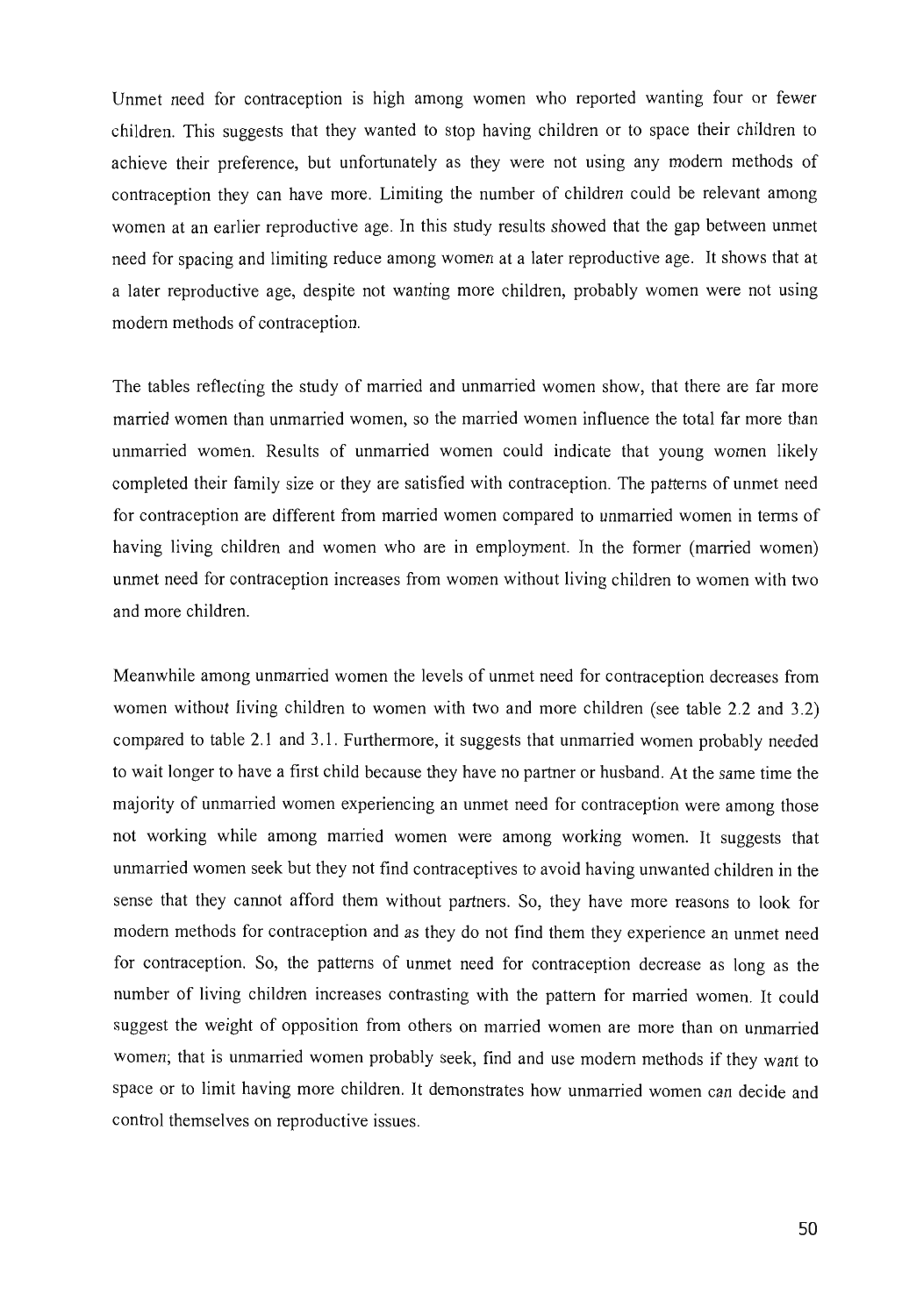In terms of living children, the results showed that those women who do not have living children probably want children and they do not have an unmet need for contraception. Thus, they did not register an unmet need for contraception at the level of those women who have children two and more children. In fact those who had no children were not interested either spacing or to limiting their children unless they were unmarried.

Regarding to the number of dead children results show that unmet need for contraception decreases as long as the number of dead children increases. It suggests that if the number of dead children increases, women do not need contraceptives since they want to have a child. In this context, women without dead children are far to have unmet need compared with those that had one and more dead children. Other variables among those previously selected variables fitted for married and unmarried women (see tables 5.1 and 5.2).

Residential area is another detenninant factor on issues of unmet need for contraception. Women in urban areas experienced lower levels of unmet need for contraception than women in rural areas. Availability and accessibility, lower levels of education, inappropriate information, myths, fear of side effects, opposition from others and other factors detennine high levels of unmet need in rural area. In contrast, the lower level of unmet need in urban areas is because many women are aware of contraception services. In addition, the level of education, the preference for small families, and reduced opposition from relatives to the use of modern methods of contraception makes them more willing to use contraceptives. This means that in urban areas contraceptive services are available, accessible and women seek them and use them. This contributes to the existence of a lower level of unmet need for contraception in urban areas.

Studies from South Asia found that unmet need for contraception is higher in rural areas than in urban areas (Chaudhury, 2001). Similar results to these in Mozambique were found in some countries surrounding a country. For example, DHSs held in some countries in the sub-Saharan region showed that the percentage of unmet need for contraception in rural areas was 15.8 percent in Zimbabwe (Central Statistical Office, 2000:93), 25.6 percent in Kenya (National Council for Population and Development, 1999:84),21.0 percent in South Africa (Department of Health, 1998:71) and 19.2 percent in Tanzania (Planning Commission, 1997:90). By contrast in urban areas unmet need was 7.9 percent in Zimbabwe, 17.2 percent in Kenya, 10.9 percent in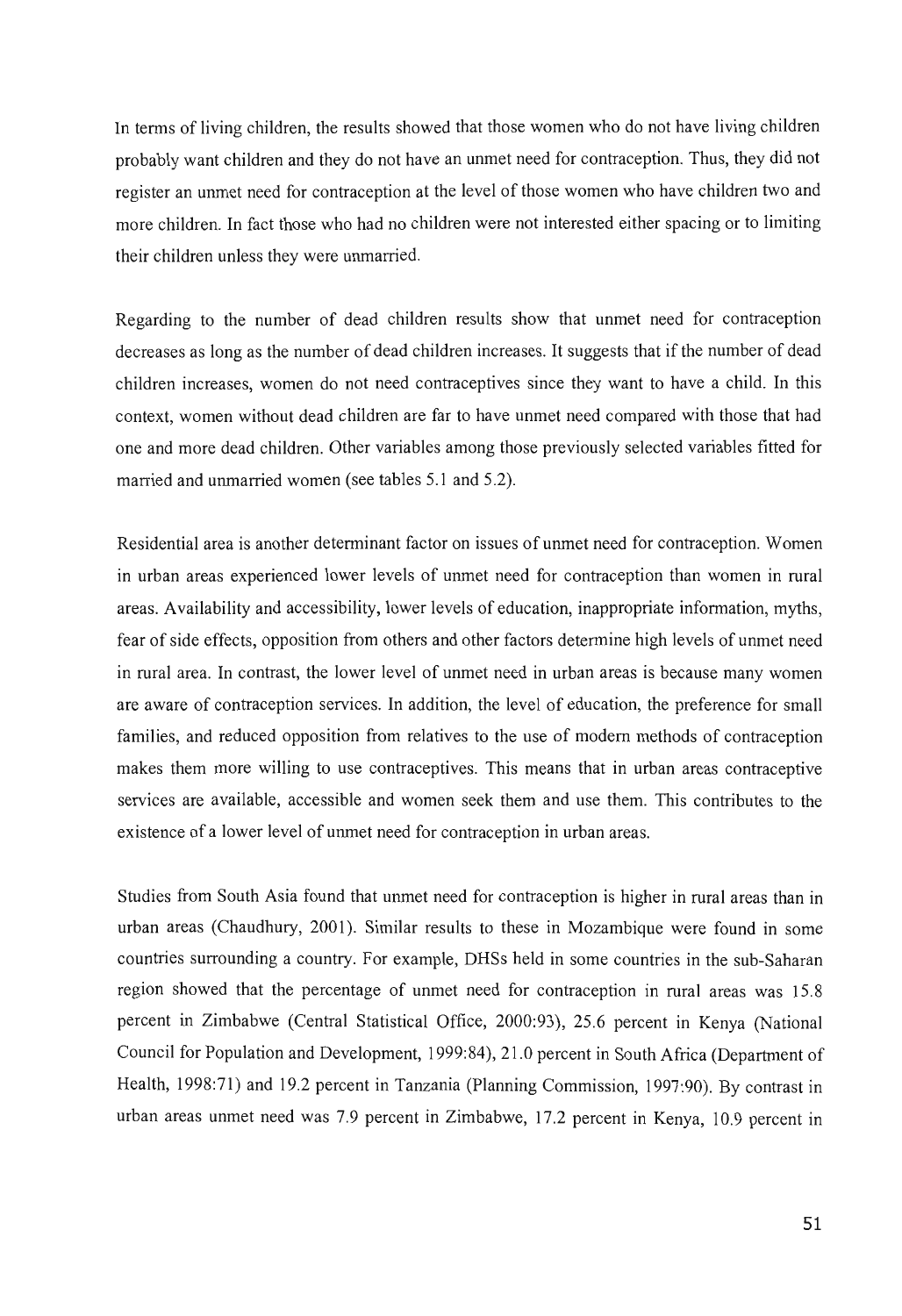South Africa, and 15.1 percent in Tanzania (see DHSs). The same sources showed that as in Mozambique, unmet need for spacing of children was higher than for limiting family size in these countries except in South Africa.

In Karachi, studies showed that difficulty in accessing distant family planning services has been identified as an important factor on unmet need (Pasha et al. 2001). For instance, people in rural areas have limited access to transportation, or they cannot afford it. In addition, there is an irregular transport system. Women who do not go to the clinic cannot know about methods of contraception or they receive inappropriate information related to family planning. This atmosphere increases the number of people who learn about contraceptive services through third parties. In general, it is the third parties who spread rumours about negative and adverse side effects of contraceptive use. Studies in Pakistan showed that a large a portion of women who had heard of modem methods of contraception were scared of harmful side effects and refrained from using them (Finger, 1999).

Regarding age, results showed a negative relationship between an unmet need for contraception and women's age. In this study and others DHSs (Central Statistical Office, 2000; National Council for Population and Development, 1999; Department of Health, 1998; Planning Commission, 1997) the unmet need for contraception decreases as women age from 20-29 to 40- 49. The patterns of unmet need for contraception are similar in tables 2 and 2.1 but different in table 2.2 in which the level of unmet need decreases from 15-19 to 40-49. Results from South Asia, as in Mozambique, demonstrated a negative association between age and the levels of unmet need for contraception (Chaudhury, 2001; (Central Statistical Office, 2000; National Council for Population and Development, 1999; Department of Health, 1998; Planning Commission, 1997).

The binary regression demonstrated that women of younger reproductive age have more unmet need for contraception than do adult women whether for spacing purposes or for limiting family size. Probably, women of a young reproductive age are more aware of contraception considering their level of education. On this sense, women with no education are less likely to be in an unmet need for contraception compared with educated women.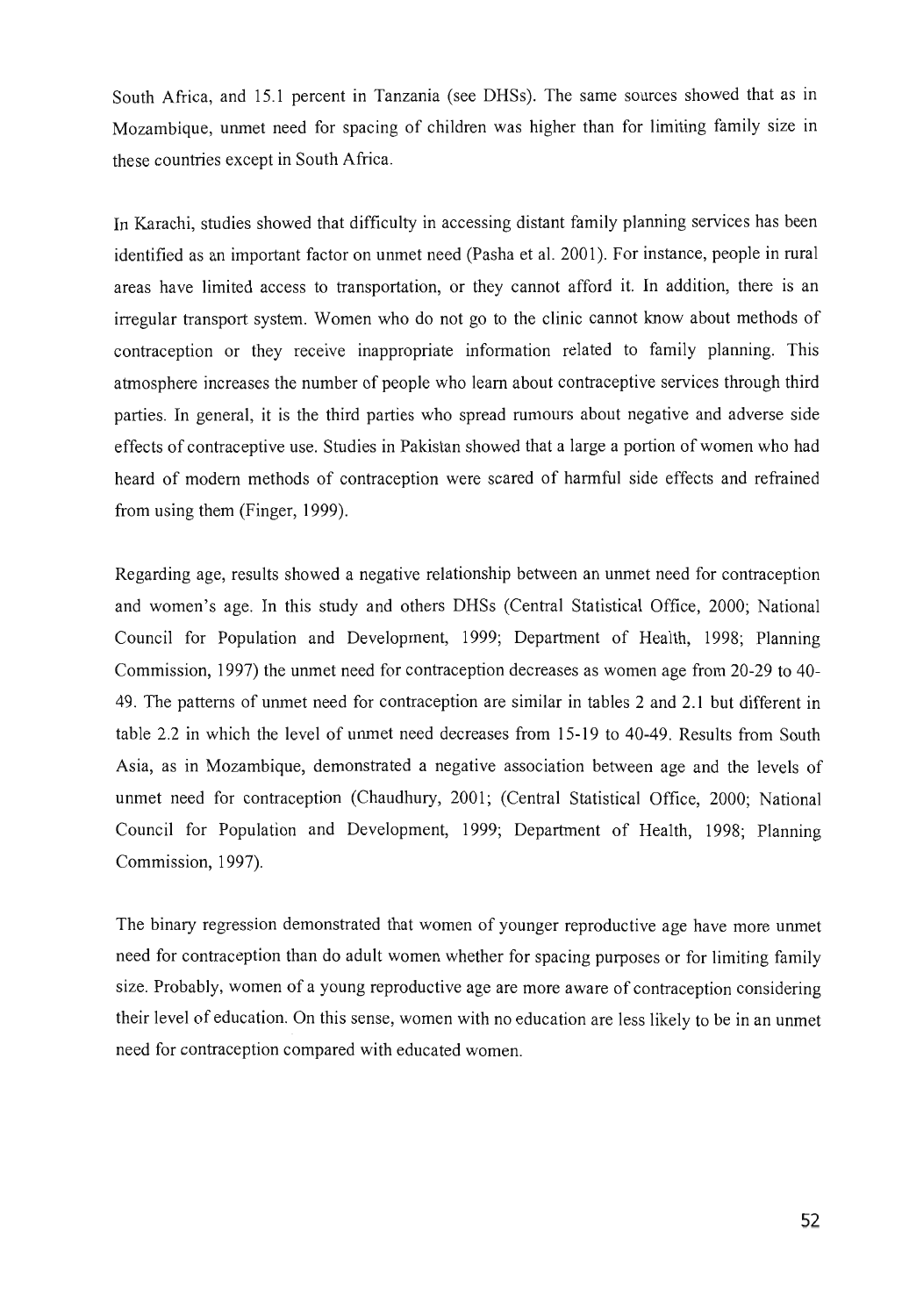Like in South Africa (Preston-Whyte, 1999), young women in Mozambique still face problems in visiting clinics or in accessing contraceptive methods. In this context, it becomes difficult to determine the accuracy of results since some nurses refuse to attend the youth by not offering contraceptives or not providing appointments for those who are under aged. In addition, those young women are also afraid to talk to their parents or other relatives on issues pertaining to contraception, particularly during the breastfeeding period. Furthermore, some breastfeeding women are scared of using modem contraceptive methods during the period of amenorrhoea or during breastfeeding since it may affect the baby. For adult women, the levels of unmet need can be related to the fact that they prefer to keep their privacy by avoiding meeting their younger relatives seeking contraceptives. They probably prefer traditional methods, which offer more privacy than modem methods, but such methods are inefficient. In this context the use of traditional and folkloric methods at the later reproductive age is probably not efficient thus leading to unwanted pregnancy. It suggests that in Mozambique, varying with age, the levels of unmet need can reflect not only scarcity of contraception but also costs to reach health services, opposition, beliefs and personal perceptions.

Results showed that the majority of women experiencing an unmet need for contraception were among those with education exposure. As referred in the literature review, educated women are aware of contraception. They read, interpret, understand and are familiar with several methods for contraception compared to those not exposed to education. In addition, education also is inversely related with myths and younger women are more likely to be educated than the older ones. Results from Karachi, Pakistan revealed similar patterns. Educated women present higher levels of unmet need for contraception than the less educated women (D'Souza, 2003). In some countries where women seek, find and use contraception the level of unmet need is higher among women with no education (Central Statistical Office, 2000; National Council for Population and Development, 1999; Department of Health, 1998; Planning Commission, 1997). This difference happens if educated women find contraceptives to control their fertility.

Studies from Asia, on the contrary, to findings above showed that the unmet need for contraception was lower among educated women (with primary, secondary and higher education) (Chaudhury, 2001) probably since the better educated women having decided to find contraceptives, are able to do so (Ashford, 2003). So, the expansion of education throughout rural areas may contribute towards women seeking contraception services to space their children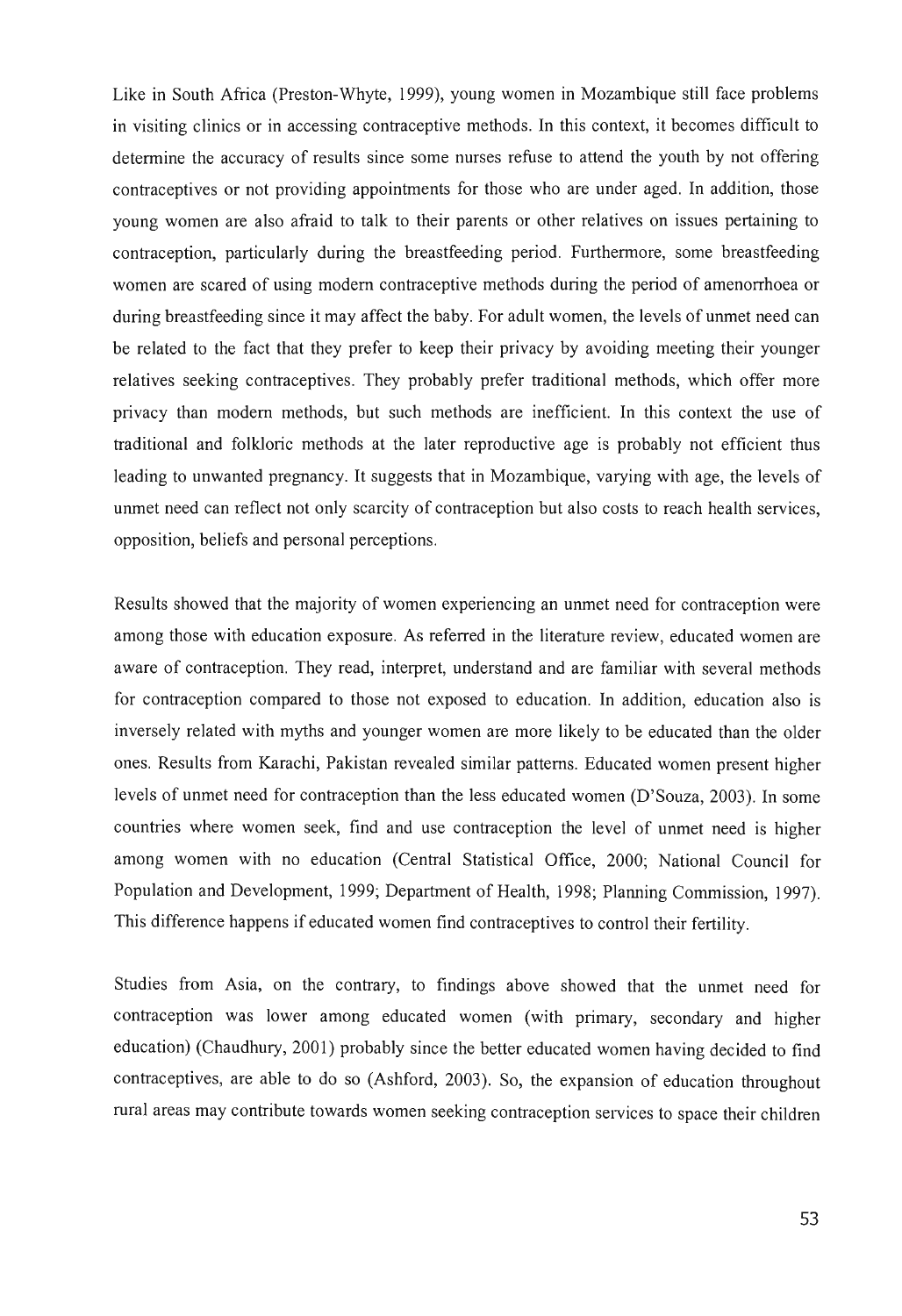or to limit their family size. Thus, it is possible that an unmet need for contraceptives will manifest among those with no schooling if women with schooling were satisfied. Results from the DHS in Ghana showed that during the past 10 years (1988-1998), (Govindasamy and Boadi, 2000) unmet need for contraception maintained an all time high among those with no education or a primary education compared to the middle and secondary education categories.

Regarding occupation, results showed that an unmet need for contraception was high among those who were working. These levels are similar among total and married women but different to unmarried women. Particularly for working women, the level of relationships and conversation probably differs from those women who are not working. The same (among married women) may apply to those whose partners are not working or working. In Pakistan, the Contraceptive Prevalence Survey (PCPS, 1984-5) showed that the rate of users among working women was 24.6 percent, twice as high as women who are working at home (D'Souza, 2003).

Study demonstrates that women who are working are more likely to seek contraception than those not working. This demonstrates that working women are more exposed to seek information and so contraceptive facilities but then do not find them. Those who are not employed do not even begin to seek such facilities. However, this pattern differs compared to unmarried women as referred to above. For unmarried women high level of unmet need is observed among those not working probably because they cannot afford their children and so they want contraception but they do not use. This suggests that autonomy and decision by women over their reproductive health enables them to discuss these issues and to seek contraceptive methods so avoiding mistimed and unwanted pregnancies and children, in order to guarantee their job positions. For example in Pakistan women who believe that they could lose their jobs due to pregnancy, are twice as likely to have an unmet need for contraception compared to women who are not employed or those who are allowed to work (Pasha et al. 2001). The other aspect is that women who are working are more likely to be educated and this contributes to their understanding and need for contraception.

For religion, the level of unmet need is slightly different among Christians, Muslims and women with no religion. The highest level of unmet need was among Christian women compared to Muslims and those with no religion. In regard to many sects of Christianity that are against modern methods of contraception it can be suggested that the level of unmet need for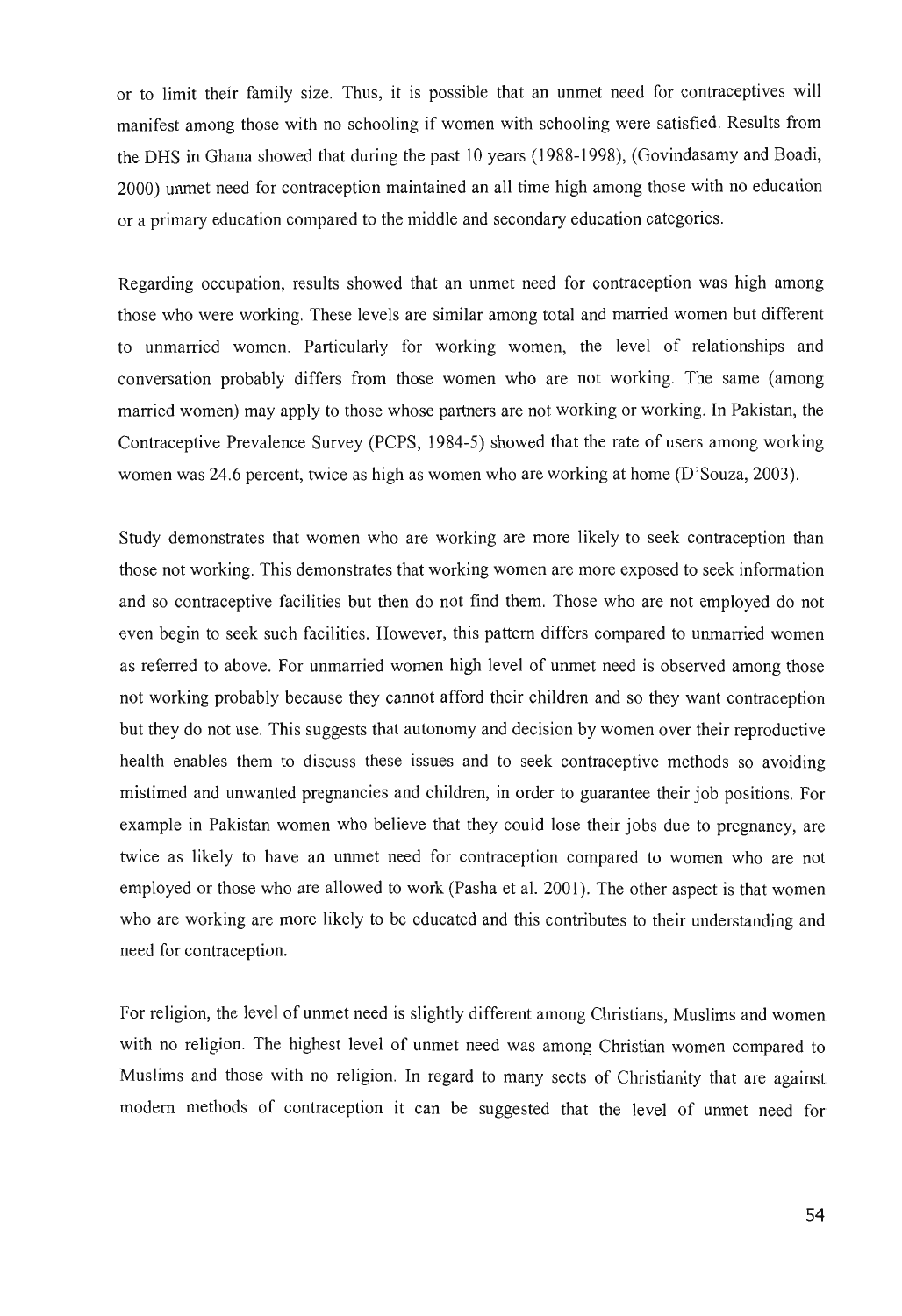contraception reflects religious opposition. Such women are sceptical about seeking and using modem contraceptive methods because of their religious beliefs. In addition to this, it becomes more complex when their partners are also opposed to using contraception. Among Muslim women, low levels of unmet need for contraception were probably because they did not want to limit family size or to space their children because they have had successful managed their fertility control. For example they prefer large family size and so they do not seek for contraceptives methods reducing the possibility to experience unmet need for contraception. Women, independently of whether they are religious or not religious use contraception more far to spacing their children than for limiting family size.

Therefore, religion plays no significant role on influencing whether contraceptives are needed for spacing of children or limiting having children. Probably Christian's women present the highest levels of unmet need of contraception due to opposition from religion. Studies in Tanzania demonstrated that the levels of unmet need do not vary significantly by kind of religious or not religious or by whether women are not religious (Mturi, 1995). Meanwhile, a decade ago in Pakistan, religious people were mentioned as an obstacle to the use of modem contraception (Casterline et al. 2001). Other studies showed that in Bangladesh and Pakistan (Chaudhury, 2001) and Egypt, Guatemala, India, Philippines and Nepal, husband's opposition and religion were referred as the main reasons for not using contraception (see Casterline et al. 2001), in the sense that women in such situations experiencing an unmet need for contraception are probably among families where it is not acceptable to discuss control over contraceptive use (Finger, 1999). The results presented reveal the same evidence demonstrated in the literature review. Women are aware of the existence of modem methods of contraception. Socio-economic and demographic factors influence the levels of unmet need.

# **6.2 Conclusion**

The colonial system in Mozambique governed the country on the basis of racial segregation in all sectors, including health services. After independence health services were expanded to the remote areas. Unfortunately, the 16 years of civil war destroyed the existing infrastructure, affecting education, health services, employment, urbanisation, improvement of rural areas, and communication system negatively. The DRS held in 1997, summarizes the aftermath of the war that ended in 1992.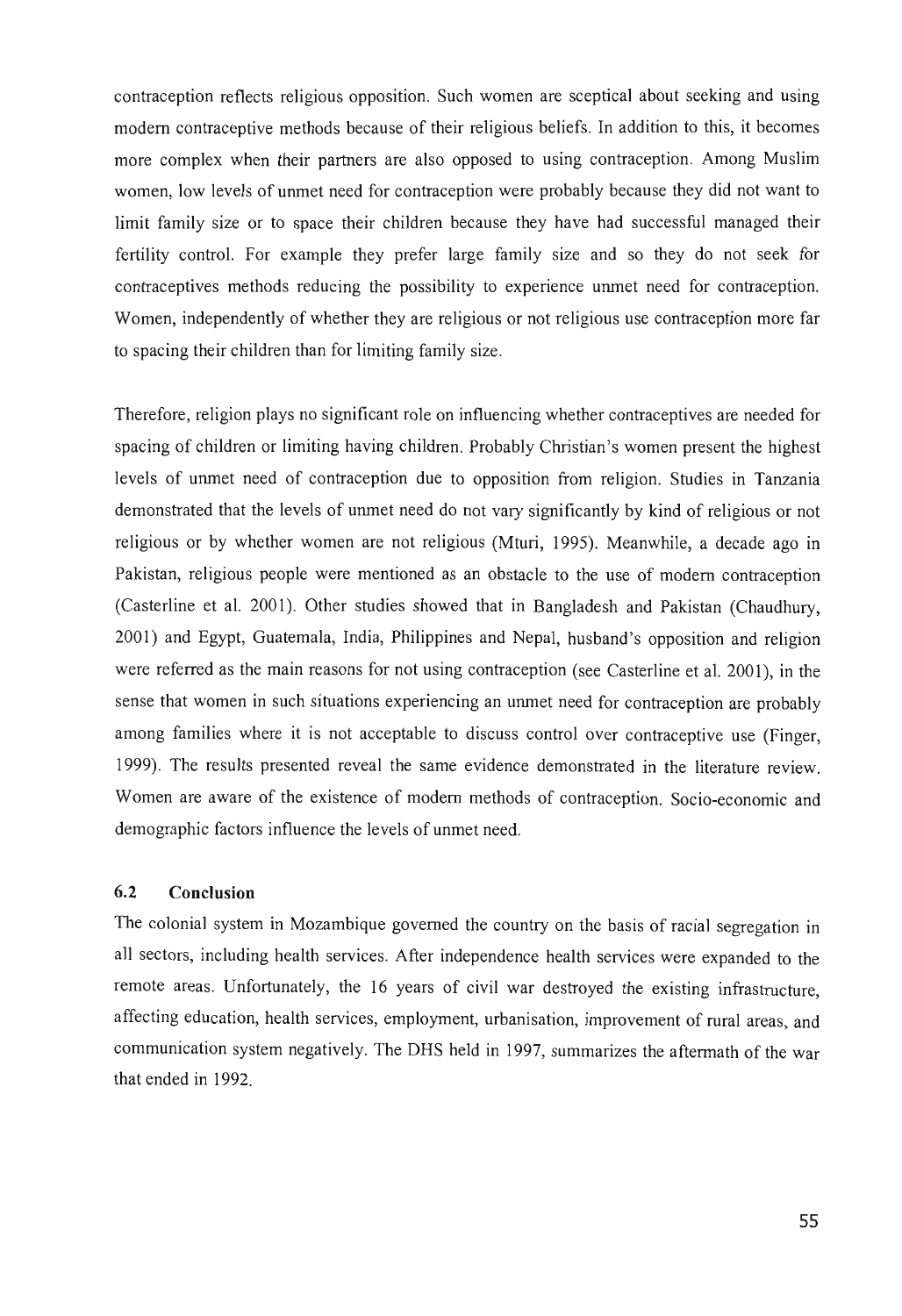The study demonstrated that despite high levels of knowledge on the existence of modem methods for contraception, several socio-economic and demographic factors have inhibited women from using contraception. Some of the factors presented in Chapter 2 are relevant to determine the levels of unmet need for contraception while others are less relevant. Analysing demographic factors the study showed that unmet need for contraception is high among women who desired four or fewer children, among those with two and more living children and among those without dead children. With regard to socio-economic factors, the study demonstrated that in Mozambique an unmet need for contraception is more concentrated among women in rural areas, is higher among young women, among educated women, among women who are working and among Christian women. These factors reflect the levels of availability, accessibility, costs to reach health services, levels of opposition, expansion of the information through means of communication, pamphlets and kinds of conversation and dialogues. The concentration of unmet need is also differently distributed, because the majority of women have an unmet need for contraption for spacing purposes almost twice that of those with an unmet need for contraception for the purposes of limiting family size.

The perception is that an unmet need for contraception that results in mistimed and unwanted pregnancy and children has hindered household organisation and has contributed negatively to socio-economic development. It will not allow planners to design programmes and policies which can contribute to a better redistribution of resources and lessen mother and child health problems. If efforts are not made, Mozambique cannot reach the international agreement for a total reduction of unmet need for contraception by 2015. The existence of unmet need for contraception is against Mozambican Population Policy Principles, which states that people have a right to freely decide on the number and the time they want to have children.

## 6.3 Recommendations

Recognising that many people, especially women, are aware of the existence of modem contraceptive methods, it is important for planners and policy-makers and other interested parties to disseminate information and services related to family planning.

In accordance with the ongoing Population Policy in Mozambique, explanations must be provided to the people on the importance of using modem contraceptive methods to control their fertility. People involved in contraception issues like nurses, must take in consideration attending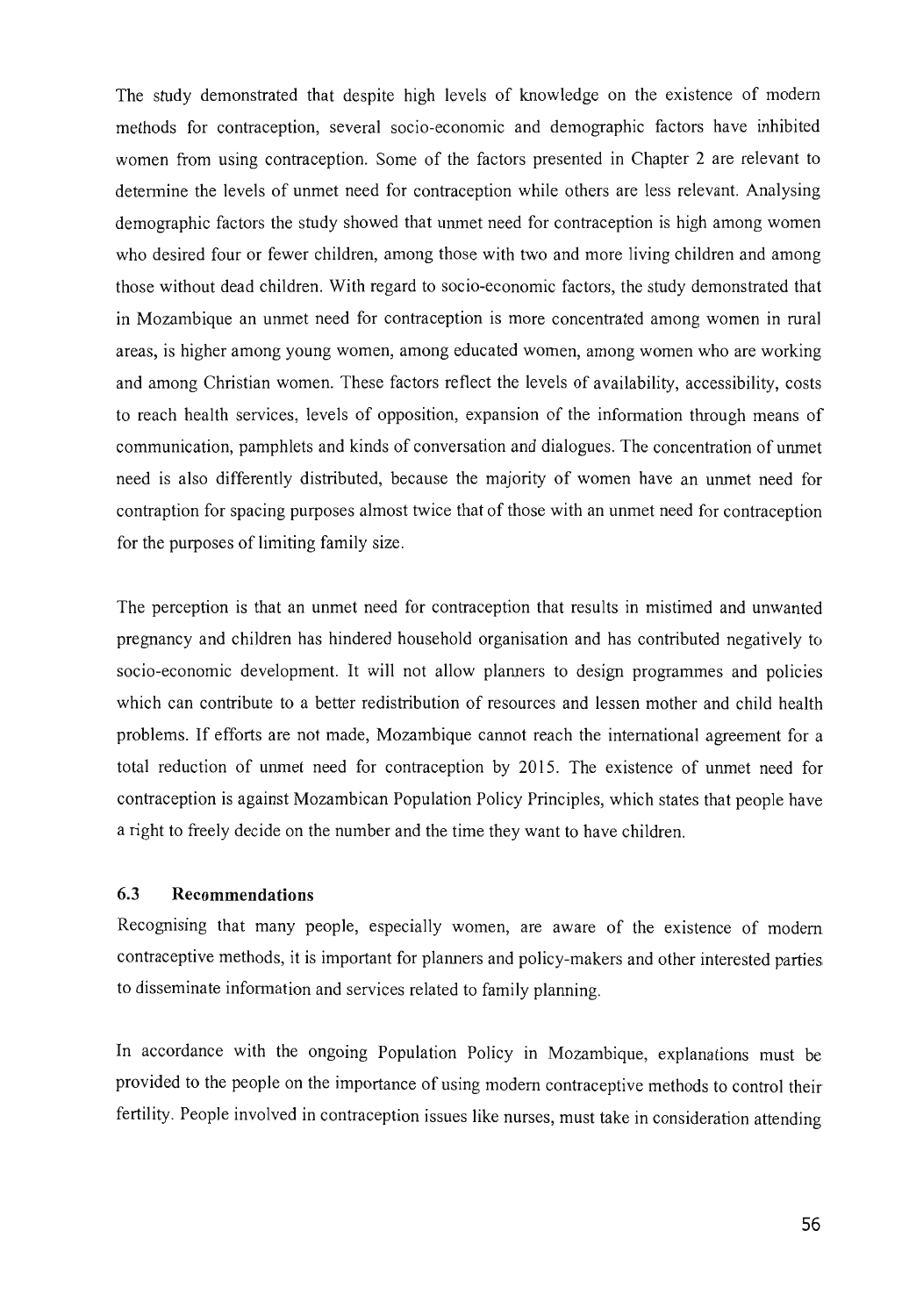all those who need to space or to stop having more children, non-exclusion based on age, and giving appropriate advice and explaining the existence of other methods to decrease chances of women having an unmet need for contraception. Thus, they must be trained in matters pertaining to the family planning services.

In rural areas, where women face huge difficulties in accessing health care centres, it would be necessary to supply such services through locally trained personnel. In recognition of the fact that some religious groups are against contraceptive use and advocate the use of abstinence and natural methods, religions should instead advise people on modem contraceptive use. Thus, religious sects should organise youth meetings to advise about them and on reproductive and health matters. Parents should also be involved in order to allow their sons and daughters to participate in such meetings.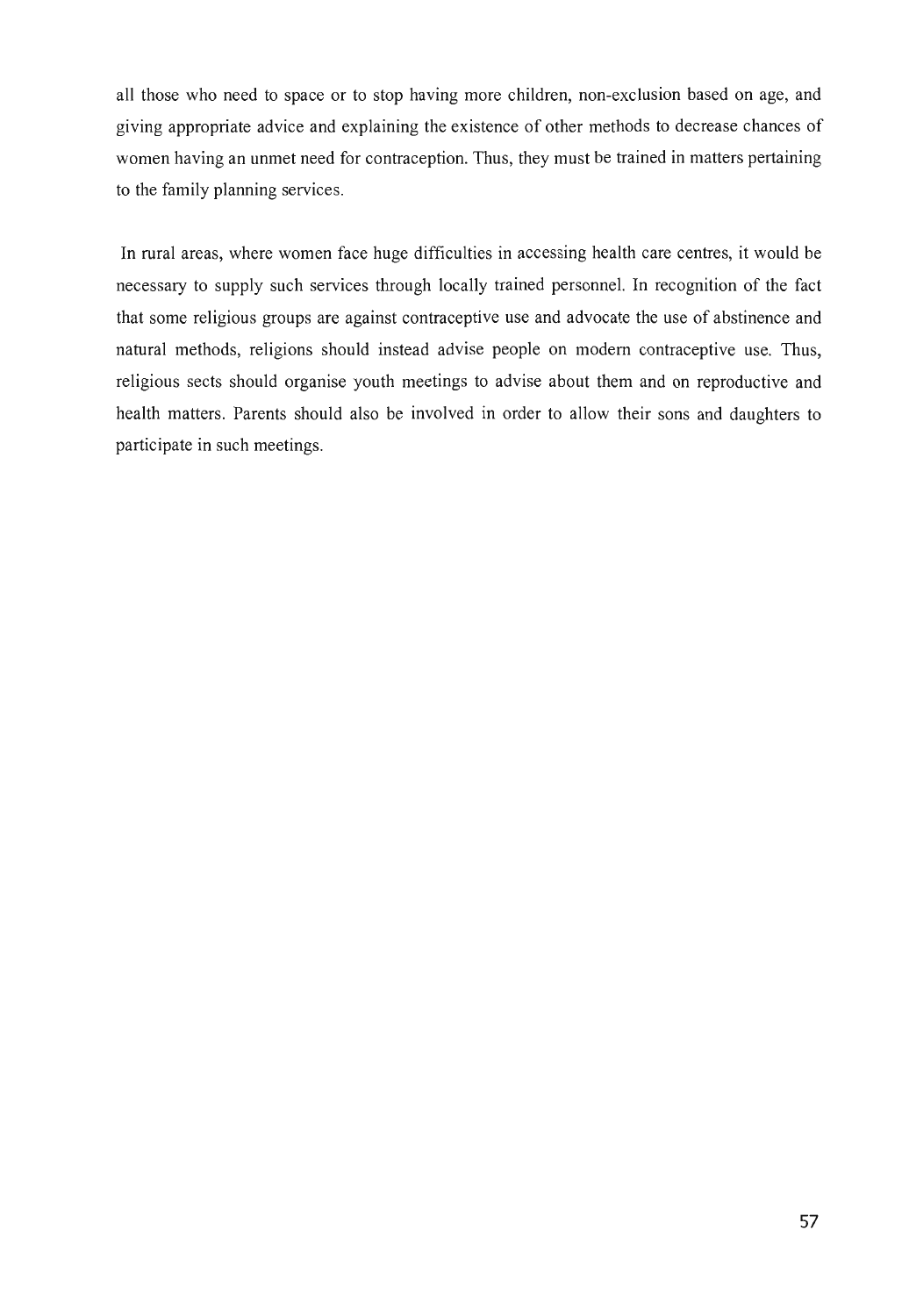# **Bibliography**

Ashford, Lori. 2003. *Unmet need for family planning: recent Trends and Their Implications for Programs.* Policy Brief. Washington D.C. Population reference Bureau. www.measurecommunication.org. Downloaded *25/0412004* 

Bankole, A. Singh, S. and Haas, T. 1998. 'Reasons Why Women Have Induced Abortions: Evidence from 27 Countries'. *International Family Planning Perspectives,* 24 (3) 117-127.

Becker, Stan. 1999. 'Measuring Unmet Need: Wives, Husbands or Couples'? *International Family Planning Perspective.* 25(4) 172-180.

Bhushan,1. 1997. *Understanding Unmet Need.* Baltimore. Johns Hopkins University School of Public Health. http://www.jhuccp.org/pubs/wp/4/4.pdf Downloaded 21/05/2004

Bledsoe, Caroline H. Jonhnson-Kuhn, Jennifer A. and Haaga John G.1999. *Critical Perspectives on Schooling and Fertility in the Developing World.* Washington. National Research Council. National Academy Press. 1-22.

Bongaarts, J. 1991. "The Kap-gap and the Unmet Need for Contraception", *Population and Development Review.* 17 (2) 293-313.

Bongaarts, J. and Bruce, J. 1995. "The Causes of Unmet Need for Contraception and the Social Content of Services". *Studies in Family Planning.* 26 (2) 57-75.

Bowen, M. (1993). Policy Reforms and Peasant Producers in Mozambique in Thomas Bassett & Donald Crummey. Eds. Land in African Agrarian Systems. Madison, Wis: University of Wisconsin. 326-353 .

Bruce, Judith. 1989. Homes Divided. The Population Council, New York. *World Development.*  17(7) 979-991

Biihler, Christoph. 2002. 'Network Influences on Behavioural Change'. Germany. 11 (1) 5-7 http://www.uni-leipzig.de/~agsoz/agora/text/textv111 a.htm Downloaded 21/05/2004

Cahen, M. 1993. "Check on Socialism in Mozambique - What Check? What socialism?" in *Review of African Political Economy.* 57,46-59.

Carter, Anthony T. 1999. What Is Meant, and Measured by "Education"? in Bledsoe, Caroline H. Casterline, John B. Kuhn, Jennifer A. and Haaga, John G. *Critical Perspectives on Schooling and Fertility in the Developing World.* Washington. National Research Council. National Academy Press. 49-79.

Casterline, J. B. Sathar, Z.A. Haque, M. 2001. 'Obstacles to Contraceptive Use in Pakistan: A Study in Punjab'. *Studies in Family Planning.* 32 (2) 95-110.

Casterline, J.B. and Sinding, S.W. 2000. *Unmet Need for Family Planning in Developing Countries and Their Implications for Population Policy.* Policy Research Division. *http://www* . popcouncil. orglpdfs/wpl13 5. pdf Downloaded *08/06/2004*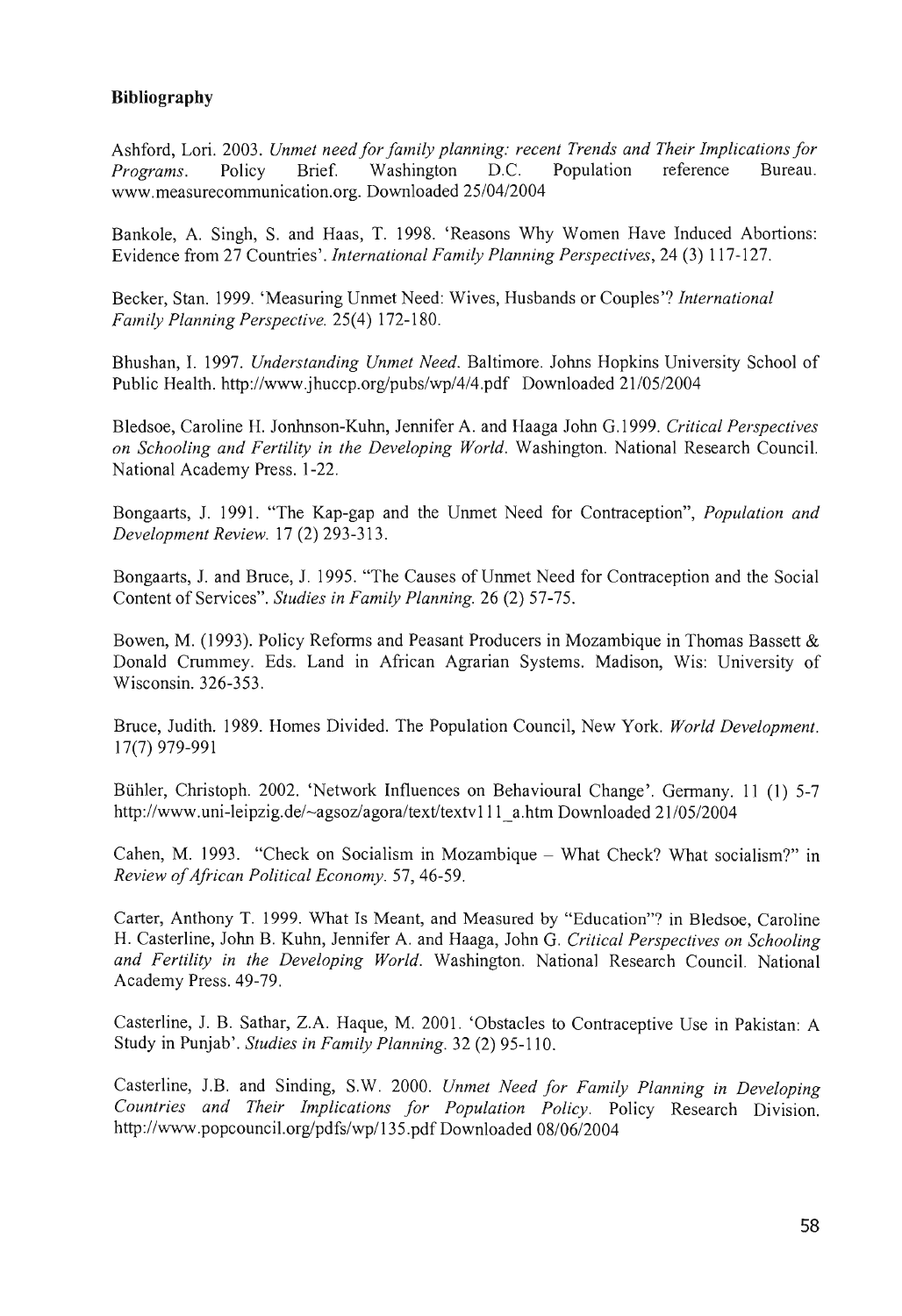Chaudhury, RH. 2001. 'Unmet Need for Contraception in South Asia: Levels, Trends, and Determinants. Asia'. *Pacific Population Journal.* 16 (3) 3-22.

Central Statistical Office. 2000. Zimbabwe Demographic and Health Survey 1999. Harare

Consellho de Ministros. 1999. Plano de Acção Para a Redução da Pobreza Absoluta (2000-2004). Maputo. Ministerio do Plano e Finanyas.

Department of Health. 1998. South Africa Demographic and Health Survey 1998. South Africa.

Diamond Ian, Newby Margaret and Varle Sarah. 1999. What Is Meant, and Measured by "Education"? in Bledsoe, Caroline H. Casterline, John B. Kuhn, Jennifer A. and Haaga, John G. *Critical Perspectives on Schooling and Fertility in the Developing World.* Washington. National Research Council. National Academy Press. 23-48.

D'Souza, Rennie. 2003. 'Factors influencing the use of contraception in urban slum in Karachi, Pakistan'. University of North Carolina. School of Public Health. *Journal of Health &Population in Developing Countries.* http://www.jhpdc.unc.edu/ Downloaded *0610512004* 

Finger, William R 1999. 'Unmet Need Affects Millions' . Reproductive Health. *Family Health International.* http://www.fhi.org/en/RH/Pubs/Network/v19 4/unmet.htm Downloaded *04/0512004* 

Gaspar, M.C. Cossa, A.H. Dos Santos, C.R Manjate, RM. and Schoemaker, J. 1998: M09ambique Inquerito Demografico e de Saude 1997. Maputo. Instituto Nacional de Estatistica. Macro International Inc. Calverton, Maryland.

Govindasamy, Pav and Boadi, Emmanuel. 2000. *A Decade of Unmet Need for Contraception in Ghana: Programmatic and Policy Implications. Carlverton, Maryland: Macro International Inc.* and National Population Policy Council Secretariat [Ghana]. http://www.measuredhs.com/pubs/pdf/F A31 *IF* A31. pdf Downloaded *04/05/2004* 

Halli, Shiva S. and Rao, K. Vaninadha. 1992. Advanced Techniques of Population Analysis. The Plenum Series on Demographic Methods and Population Analysis. New York and London. Plenum Press

INE, 1999. Projecções Anuais da População por Províncias e Área de Residência, 1997-2010. Maputo. INE.

INE, 2000. Atlas Socio-Demografico de Moçambique. Maputo. Direcção de Censos e Inquéritos.

INE, 2004. Projecções da População Total 1997 – 2020 e por área de residência. Maputo. INE.

John Hopkins. 1996. *Lack of Information.* Baltimore. Population Information Programme. School of Public Health. http://www.infoforhealth.org/pr/J43/j43chap4\_2.shtml Downloaded *2110512004* 

Khuda, B. Chandra, R. and Rahman, D. M. 1999. 'Unmet Contraceptive Need in Bangladesh: Evidence from the *1993/4* and *199617* Demographic and health Surveys'. *Asia-Pacific Population Journal.* Vol. 14 (2) 37-51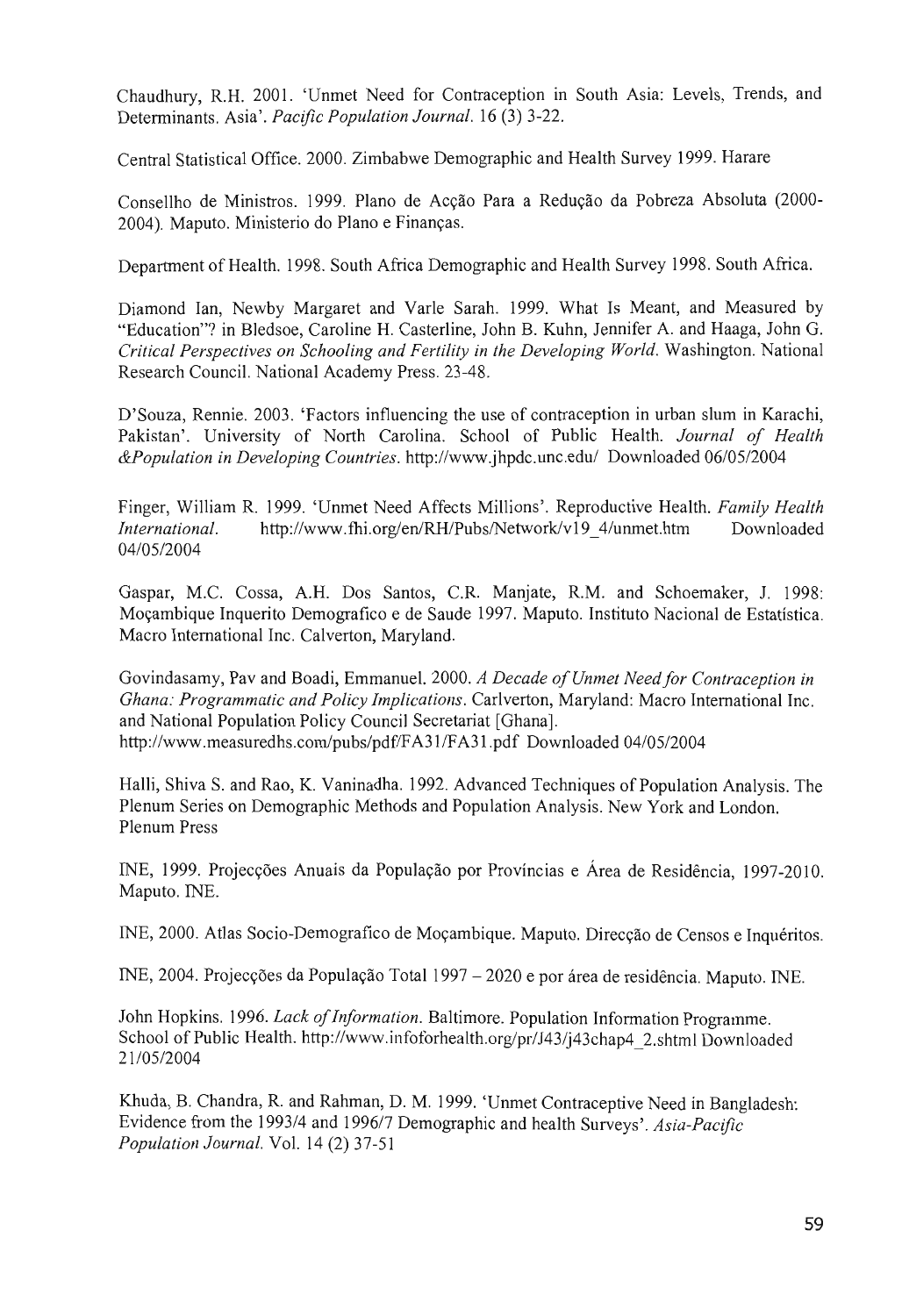Makinwa-Adebusoye, Paulina. 1992. 'Sexual behaviour, reproductive knowledge and contraceptive Use among young urban Nigerians'. *International Family Planning Perspectives.*  18 (2) 66-70

MPF. 1999. Política de População. Maputo. MPF

Mturi, AJ. 1995. 'Unmet Need and Demand for family Planning in Tanzania' In Maghimbi, S. (ed.) *Tanzanian Journal of Population Studies and Development.* 2 (1&2) 37-50. Tanzania. Dares-Salaam University Press.

Mueller, Dixon R. 1993. Population Policy and Women's Rights. London. Praeger. 109-137.

National Council for Population and Development. 1999. Kenya Demographic and Health Survey 1998. Nairobi. Central Bureau of Statistics.

National Research Council. 1993. *Factors Influencing Contraceptive Use in sub-Saharan Africa.*  Washington. National Academy Press. 128-149.

Newitt, Malyn. 1995. A history of Mozambique. Hong Kong. Indian University Press.

Ngom, P. 1997. "Mens's Unmet for Family Planning: Implications for African Fertility Transitions." Studies in Family Planning. 28 (3) 192-202.

Onifade, Iwalola. 1999. 'Unmet reproductive health needs of adolescents: Implications for HIV/AIDS prevention in Africa'. http://htc.anu.edu.au/pdfs/ContinuingHIV/Onifade1.pdf 63- 72. Downloaded *25/05/2004* 

Pasha, O. Fikree, F. and Vermund, S. 2001. 'Determinants of Unmet Need for Family Planning in Squatter Settlements in Karachi, Pakistan'. *ASia-Pacific Population Journal.* 16(2) 93-108

Planning Commission. 1997. Tanzania Demographic and Health Survey 1996. Dar-es- Saalam. Bureau of Statistics.

Preston-Whyte, E. 1999. Reproductive health and the condom dilemma: Identifying situational barriers to HIV protection in South Africa. South Africa. University of Natal. 139-155.

Ross, John A. and Winfrey, William L. 2002. 'Unmet Need for Contraception in the Developing World and the Former Soviet Union': *International Family Planning Perspectives.* 28, (3) 138- 143.

UNDP. 1998. Mozambique National Human Development Report 1998. Peace and economic growth: Opportunities for human development. Maputo. UNDP

UNFPA. 1995. Summary of Action Programme of the International Conference on Population and Development. New York. United Nations.

2002. Annual Report. New York. United Nations.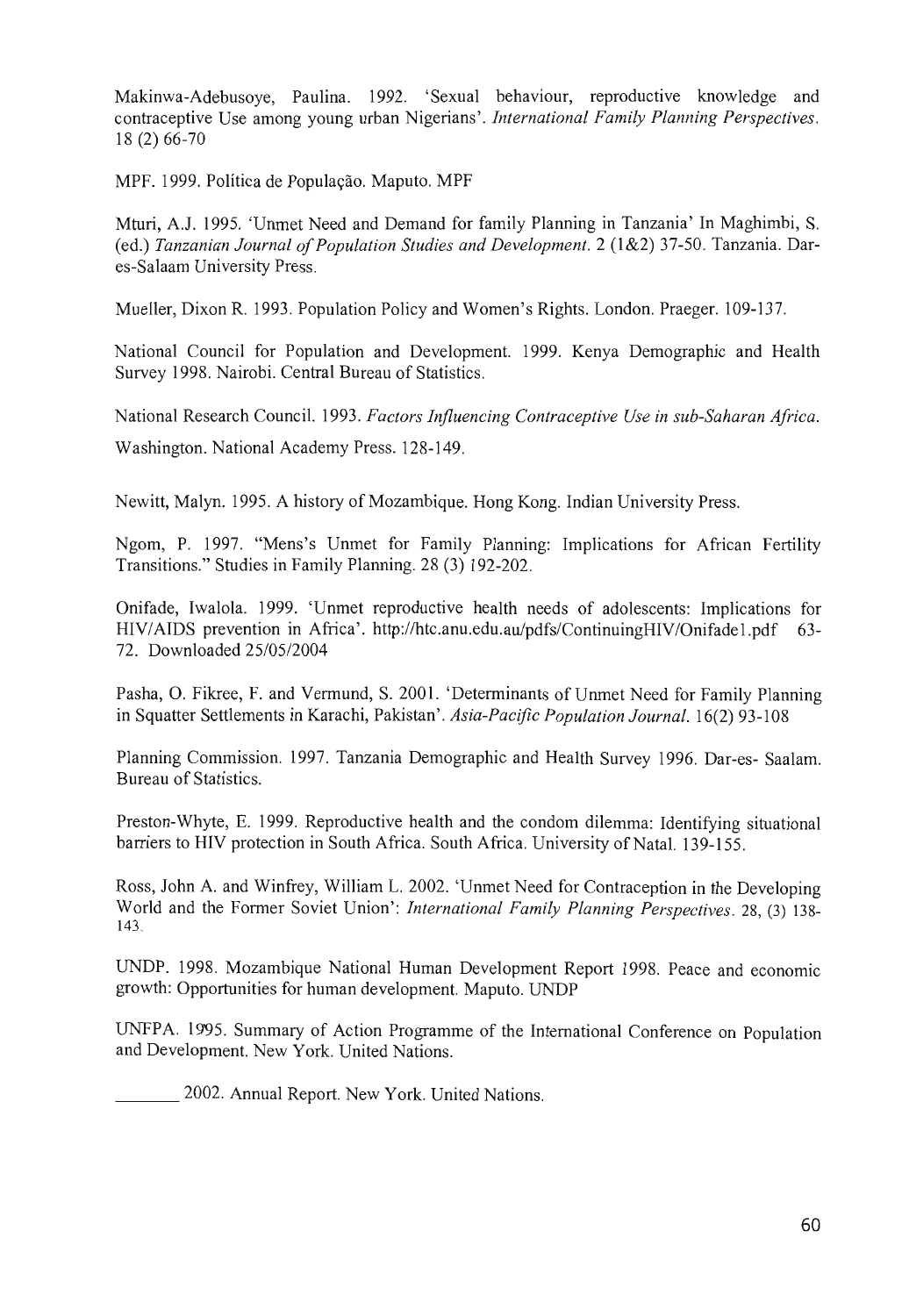2004. State of world population 2004. the Cairo consensus at ten: Population, Reproductive Health and the Global Effort to end Poverty. New York. United Nations.

Westoff, Charles F. and Bankole, Akinrinola. 2001. *The Contraception-Fertility Link in Sub-*Saharan Africa and in Other Developing Countries. DHS Analytical Studies No.4: USA. Measure DHS. http://www.measuredhs.com/pubs/pdf/AS4/AS4.pdf Downloaded 25/04/2004

Westoff, C. and Pebley, A. 1981. Alternative measures of unmet need for family Planning in developing Countries. *International Family Planning Perspectives* 7 (4) 126-136.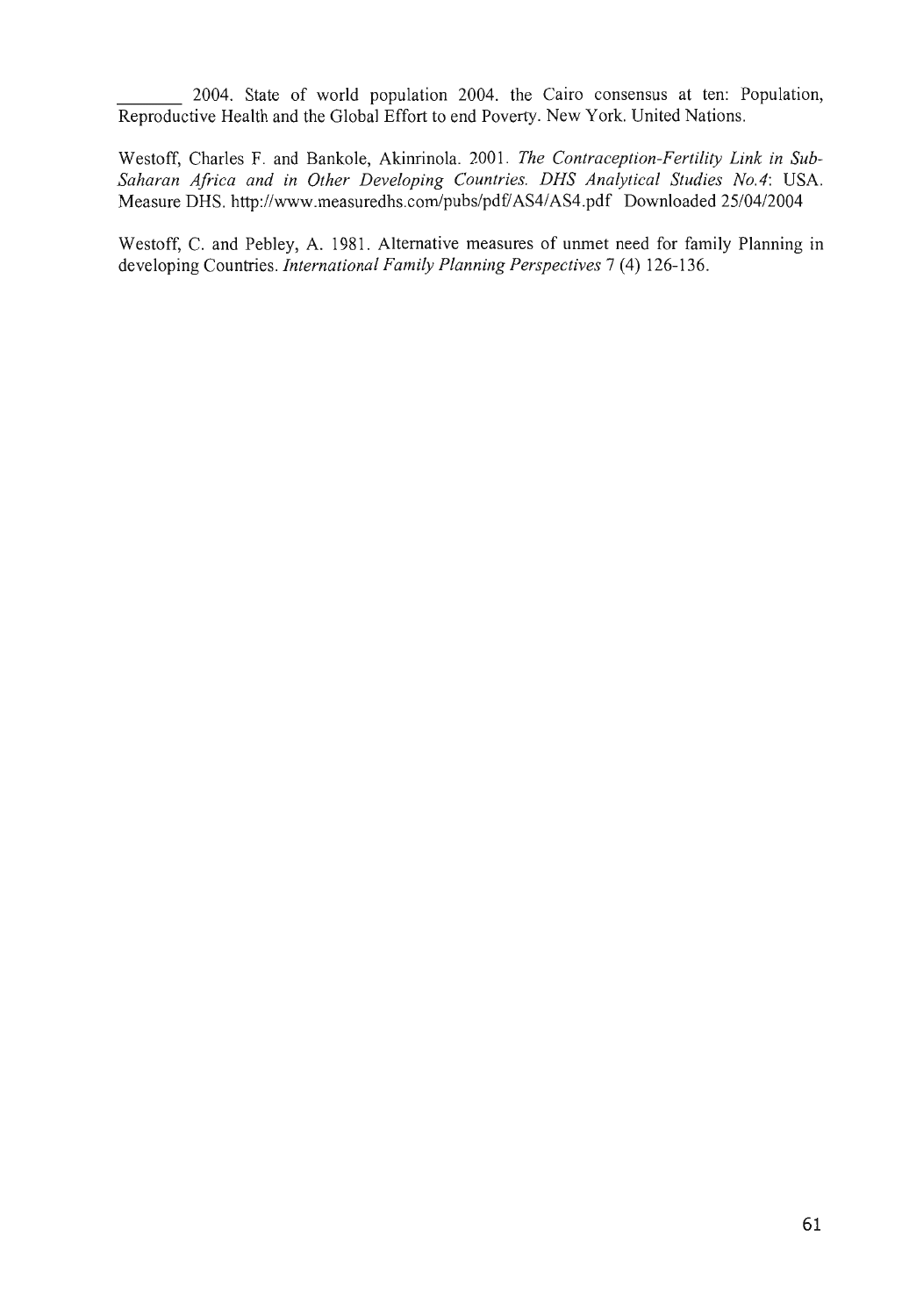|                           |              |            | Odds ratio of |              |            | Odds ratio of |
|---------------------------|--------------|------------|---------------|--------------|------------|---------------|
| <b>Characteristics</b>    |              |            | unmet need    |              |            | unmet need    |
| Desired number of         | <b>Stand</b> |            | For spacing   | <b>Stand</b> |            | For limiting  |
| children                  | error        | <b>Sig</b> |               | error        | <b>Sig</b> |               |
| $0 - 4$                   | 0.100        | 0.000      | 1.538         | 0.111        | 0.000      | 1.718         |
| 5 and more                |              |            | 1.000         |              |            | 1.000         |
| <b>Number of living</b>   |              |            |               |              |            |               |
| children                  |              |            |               |              |            |               |
| $\overline{0}$            | 0.152        | 0.000      | 2.018         | 0.170        | 0.000      | 0.288         |
| 1                         | 0.130        | 0.021      | 0.741         | 0.140        | 0.000      | 0.445         |
| 2 and more                |              |            | 1.000         |              |            | 1.000         |
| Number of dead            |              |            |               |              |            |               |
| children                  |              |            |               |              |            |               |
| $\boldsymbol{0}$          | 0.141        | 0.552      | 1.092         | 0.161        | 0.000      | 0.563         |
| 1 and more                |              |            | 1.000         |              |            | 1.000         |
| <b>Place of Residence</b> |              |            |               |              |            |               |
| Rural                     | 0.106        | 0.122      | 1.177         | 0.115        | 0.001      | 1.479         |
| Urban                     |              |            | 1.000         |              |            | 1.000         |
| Age                       |              |            |               |              |            |               |
| 15-19                     | 0.207        | 0.000      | 0.238         | 0.244        | 0.000      | 5.158         |
| $20 - 29$                 | 0.167        | 0.000      | 0.301         | 0.203        | 0.000      | 3.129         |
| 30-39                     | 0.168        | 0.000      | 0.482         | 0.207        | 0.002      | 1.873         |
| 40-49                     |              |            | 1.000         |              |            | 1.000         |
| Woman's education         |              |            |               |              |            |               |
| No education              | 0.101        | 0.521      | 0.933         | 0.109        | 0.566      | 0.939         |
| Primary,                  |              |            |               |              |            |               |
| secondary/high school     |              |            | 1.000         |              |            | 1.000         |
| Woman's occupation        |              |            |               |              |            |               |
| Not working               | 0.094        | 0.351      | 1.092         | 0.102        | 0.023      | 1.259         |
| Working                   |              |            | 1.000         |              |            | 1.000         |
| Religion                  |              |            |               |              |            |               |
| No religion               | 0.109        | 0.014      | 1.309         | 0.119        | 0.106      | 1.213         |
| Muslim                    | 0.156        | 0.000      | 1.849         | 0.167        | 0.001      | 1.757         |
| Christian                 |              |            | 1.000         |              |            | 1.000         |

**Appendix A.1: Multinomial regression estimates ofthe odds ratio of characteristics of Total women with unmet need for contraception** 

Source: The 1997 Mozambique DHS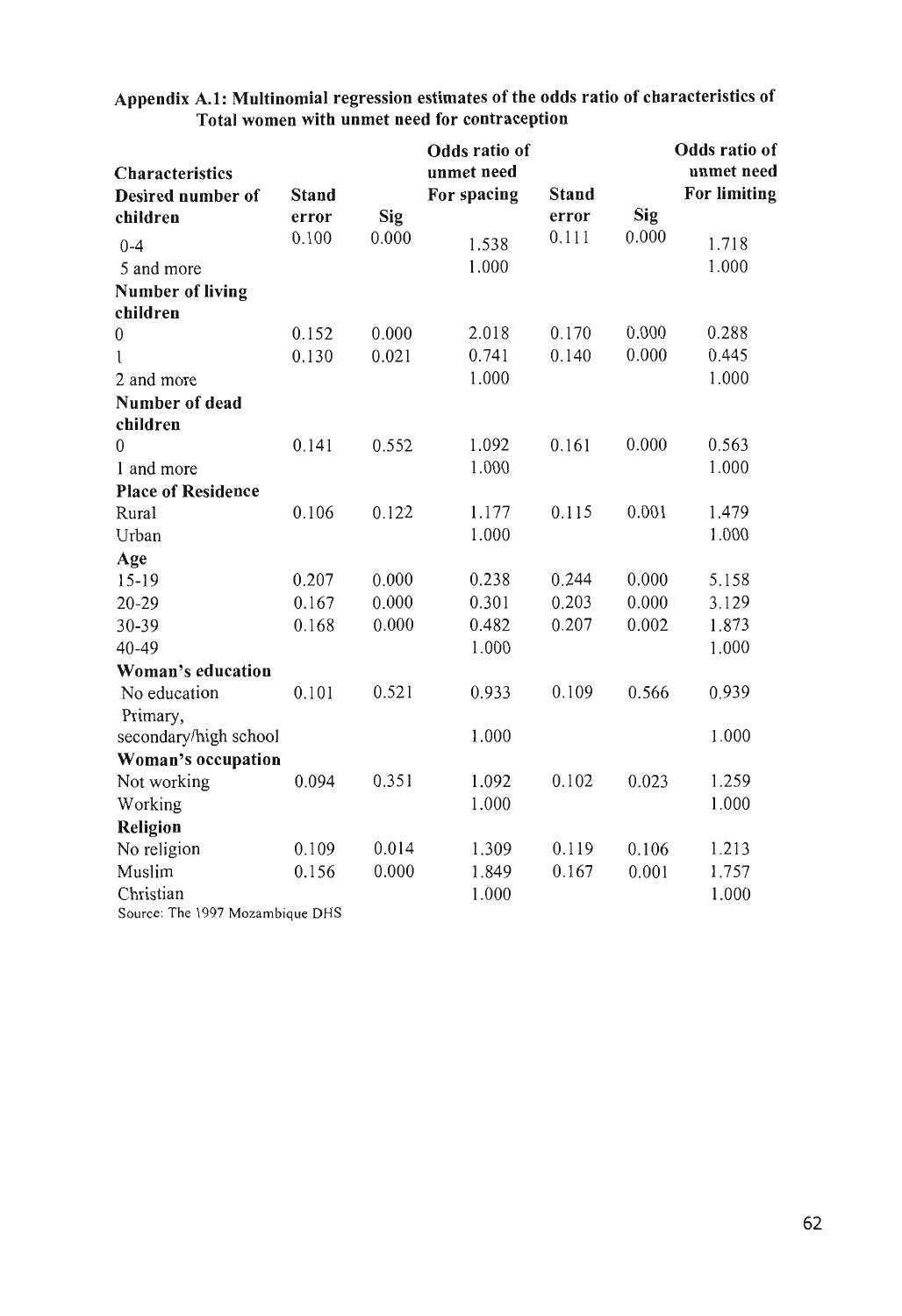| <u>ul married wullen un unifier need for contraccipitum</u> |                |              |                |                |              | Odds ratio of |
|-------------------------------------------------------------|----------------|--------------|----------------|----------------|--------------|---------------|
| <b>Characteristics</b>                                      |                |              |                | Odds ratio of  |              |               |
|                                                             |                |              | unmet need     |                |              | unmet need    |
|                                                             | <b>Stand</b>   |              | For spacing    | <b>Stand</b>   |              | For limiting  |
| <b>Existence of other wives</b>                             | error<br>0.118 | Sig<br>0.368 |                | error<br>0.127 | Sig<br>0.168 |               |
| None                                                        |                |              | 1.112          |                |              | 1.192         |
| Others                                                      |                |              | 1.000          |                |              | 1.000         |
| <b>Desired</b><br>number                                    | of             |              |                |                |              |               |
| children                                                    |                |              |                |                |              |               |
| $0 - 4$                                                     | 0.116          | 0.000        | 1.684          | 0.126          | 0.000        | 1.701         |
| 5 and more                                                  |                |              | 1.000          |                |              | 1.000         |
| Number of living children                                   |                |              |                |                |              |               |
| $\boldsymbol{0}$                                            | 0.189          | 0.000        | 2.243          | 0.219          | 0.000        | 0.210         |
| 1                                                           | 0.151          | 0.347        | 0.267          | 0.164          | 0.000        | 0.428         |
| 2 and more                                                  |                |              | 1.000          |                |              | 1.000         |
| Number of dead children                                     |                |              |                |                |              |               |
| $\theta$                                                    | 0.169          | 0.290        | 1.196          | 0.185          | 0.001        | 0.542         |
| 1 and more                                                  |                |              | 1.000          |                |              | 1.000         |
| <b>Place of Residence</b>                                   |                |              |                |                |              |               |
| Rural                                                       | 0.134          | 0.303        | 1.149          | 0.147          | 0.000        | 1.738         |
| Urban                                                       |                |              | 1.000          |                |              | 1.000         |
| Age                                                         |                |              |                |                |              |               |
| $15 - 19$                                                   | 0.243          | 0.000        | 0.198          | 0.280          | 0.000        | 4.575         |
| $20 - 29$                                                   | 0.186          | 0.000        | 0.335          | 0.224          | 0.000        | 3.187         |
| 30-39                                                       | 0.187          | 0.001        | 0.551          | 0.228          | 0.001        | 2.142         |
| 40-49                                                       |                |              | 1.000          |                |              | 1.000         |
| Women's education                                           |                |              |                |                |              |               |
| No education                                                | 0.118          | 0.215        | 0.863          | 0.126          | 0.347        | 0.888         |
| Primary, secondary                                          | and            |              |                |                |              |               |
| high school                                                 |                |              | 1.000          |                |              | 1.000         |
| Partner's education                                         |                |              |                |                |              |               |
| No education                                                | 0.140          | 0.417        | 1.120          | 0.151          | 0.595        | 1.083         |
| Primary,<br>secondary/high                                  |                |              |                |                |              |               |
| school                                                      |                |              | 1.000          |                |              | 1.000         |
| Woman's occupation                                          |                |              |                |                |              |               |
| Not working                                                 | 0.112          | 0.590        | 1.062          | 0.120          | 0.097        | 1.221         |
| Working                                                     |                |              | 1.000          |                |              | 1.000         |
| Partner's occupation                                        |                |              |                |                |              |               |
| Not working                                                 | 0.219          | 0.361        | 0.819          | 0.239          | 0.431        | 0.828         |
| Working<br>Religion                                         |                |              | 1.000          |                |              | 1.000         |
| No religion                                                 | 0.128          | 0.011        |                |                |              |               |
| Muslim                                                      | 0.176          | 0.000        | 1.383<br>1.959 | 0.138          | 0.389        | 1.126         |
| Christian                                                   |                |              | 1.000          | 0.187          | 0.011        | 1.611         |
|                                                             |                |              |                |                |              | 1.000         |

Appendix A.2: Multinomial regression estimates of the odds ratio of characteristics of married women on unmet need for contraception

Source: The 1997 Mozambique DHS